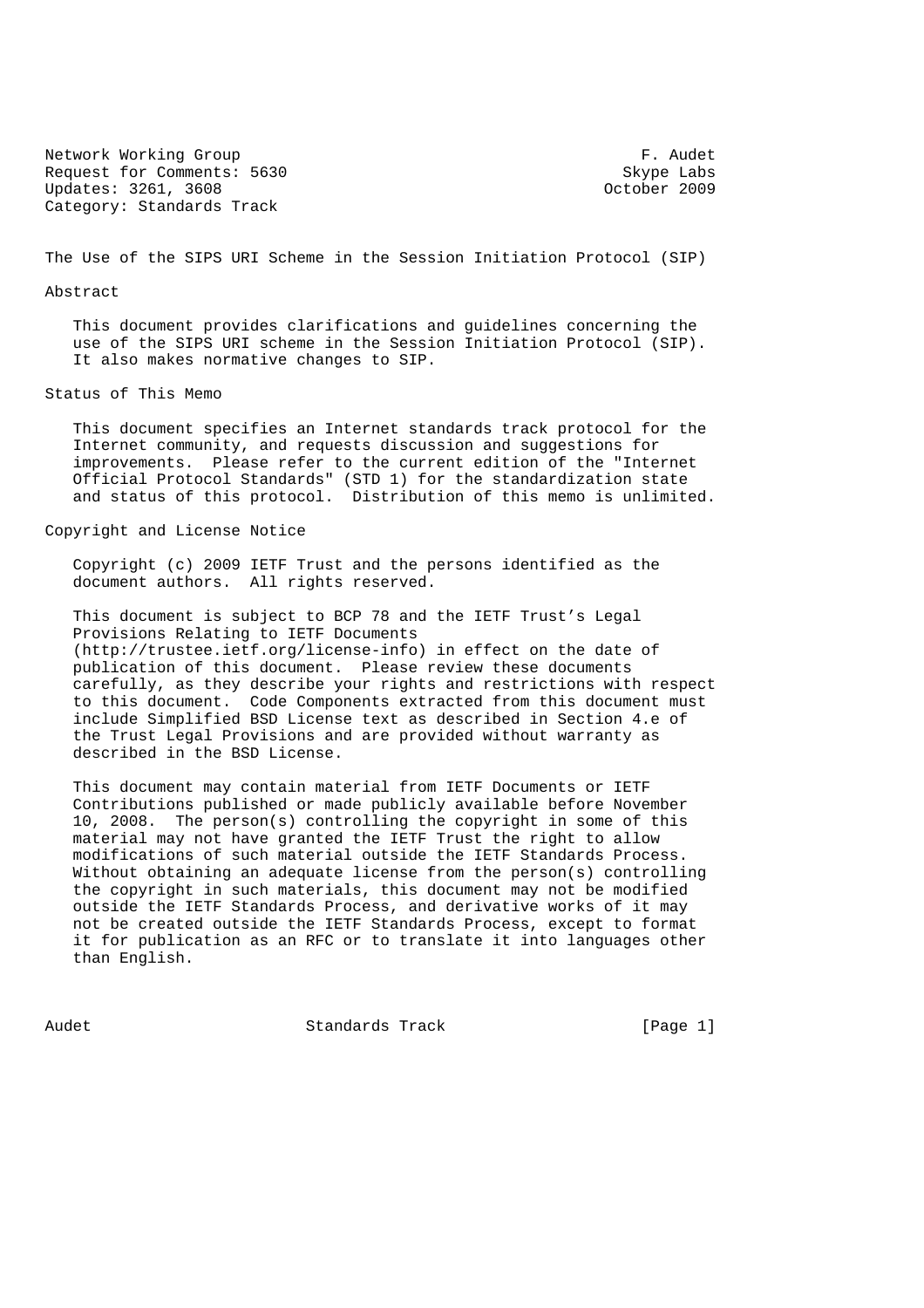# Table of Contents

| 2 <sub>1</sub>                                                                        |  |
|---------------------------------------------------------------------------------------|--|
|                                                                                       |  |
|                                                                                       |  |
|                                                                                       |  |
| 3.1.1. Server-Provided Certificate 3                                                  |  |
| 3.1.2. Mutual Authentication 4                                                        |  |
| 3.1.3. Using TLS with SIP Instead of SIPS 4                                           |  |
| 3.1.4. Usage of the transport=tls URI Parameter and                                   |  |
| the TLS Via Parameter 5                                                               |  |
|                                                                                       |  |
| 3.3. The Problems with the Meaning of SIPS in RFC 3261 7                              |  |
|                                                                                       |  |
|                                                                                       |  |
|                                                                                       |  |
| 5.1. General User Agent Behavior 13                                                   |  |
|                                                                                       |  |
| 5.1.1.1. Reqistration 14                                                              |  |
|                                                                                       |  |
| 5.1.1.2. SIPS in a Dialog 15                                                          |  |
| 5.1.1.3. Derived Dialogs and Transactions 15                                          |  |
| $5.1.1.4.$ GRUU $\dots\dots\dots\dots\dots\dots\dots\dots\dots\dots\dots\dots\dots16$ |  |
|                                                                                       |  |
|                                                                                       |  |
|                                                                                       |  |
|                                                                                       |  |
|                                                                                       |  |
|                                                                                       |  |
| 6.1. Bob Registers His Contacts 22                                                    |  |
|                                                                                       |  |
| 6.3. Alice Calls Bob's SIP AOR Using TCP 36                                           |  |
| 6.4. Alice Calls Bob's SIP AOR Using TLS 50                                           |  |
|                                                                                       |  |
|                                                                                       |  |
|                                                                                       |  |
|                                                                                       |  |
|                                                                                       |  |
|                                                                                       |  |
|                                                                                       |  |
| Appendix A. Bug Fixes for RFC 3261 55                                                 |  |

Audet **Standards Track** [Page 2]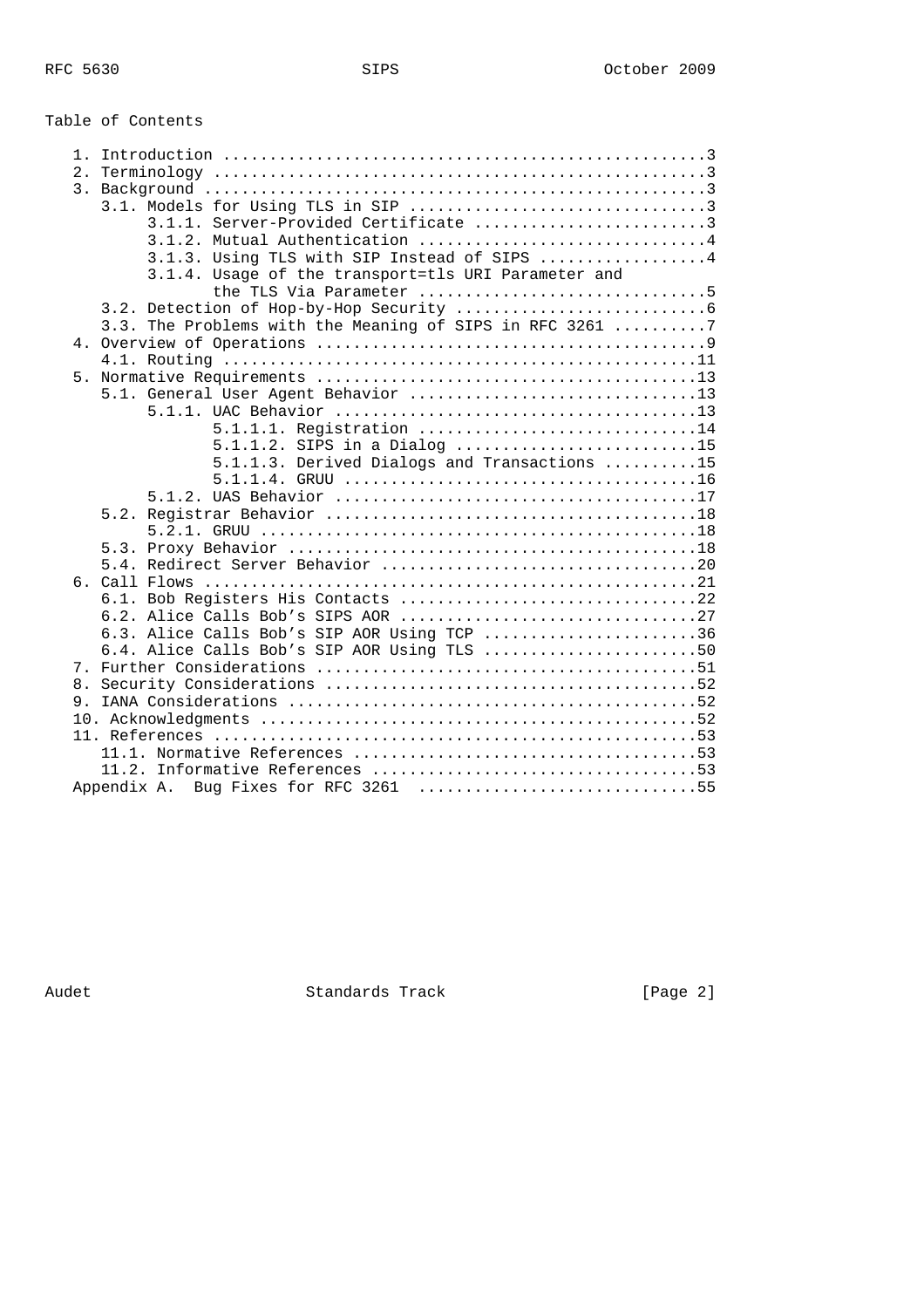#### 1. Introduction

 The meaning and usage of the SIPS URI scheme and of Transport Layer Security (TLS) [RFC5246] are underspecified in SIP [RFC3261] and have been a source of confusion for implementers.

 This document provides clarifications and guidelines concerning the use of the SIPS URI scheme in the Session Initiation Protocol (SIP). It also makes normative changes to SIP (including both [RFC3261] and [RFC3608].

2. Terminology

 The key words "MUST", "MUST NOT", "REQUIRED", "SHALL", "SHALL NOT", "SHOULD", "SHOULD NOT", "RECOMMENDED", "MAY", and "OPTIONAL" in this document are to be interpreted as described in [RFC2119].

3. Background

3.1. Models for Using TLS in SIP

This section describes briefly the usage of TLS in SIP.

### 3.1.1. Server-Provided Certificate

 In this model, only the TLS server provides a certificate during the TLS handshake. This is applicable only between a user agent (UA) and a proxy, where the UA is the TLS client and the proxy is the TLS server, and hence the UA uses TLS to authenticate the proxy but the proxy does not use TLS to authenticate the UA. If the proxy needs to authenticate the UA, this can be achieved by SIP HTTP digest authentication. This directionality implies that the TLS connection always needs to be set up by the UA (e.g., during the registration phase). Since SIP allows for requests in both directions (e.g., an incoming call), the UA is expected to keep the TLS connection alive, and that connection is expected to be reused for both incoming and outgoing requests.

 This solution of having the UA always initiate and keep alive the connection also solves the Network Address Translation (NAT) and firewall problem as it ensures that responses and further requests will always be deliverable on the existing connection.

 [RFC5626] provides the mechanism for initiating and maintaining outbound connections in a standard interoperable way.

Audet **Standards Track** [Page 3]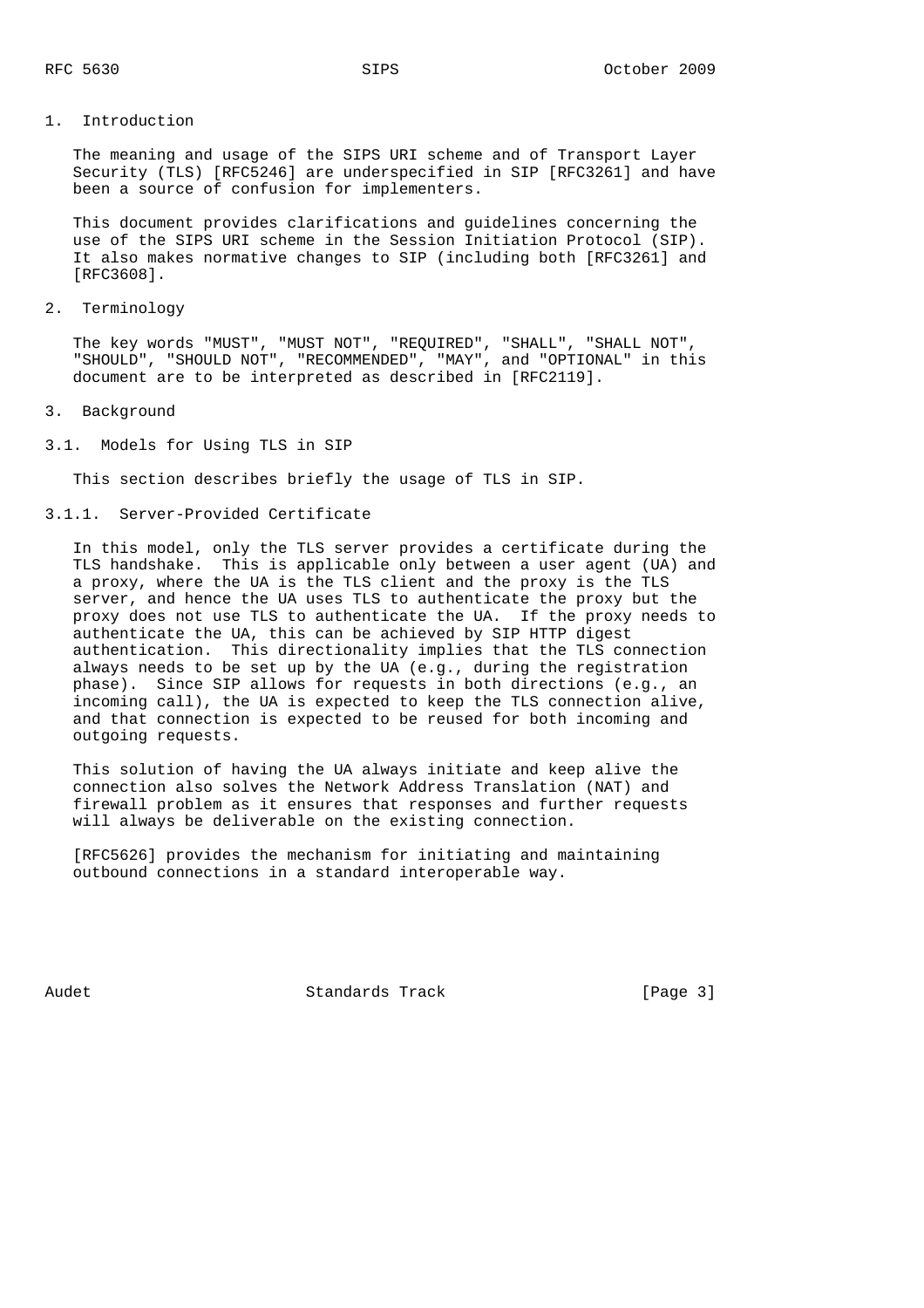### 3.1.2. Mutual Authentication

 In this model, both the TLS client and the TLS server provide a certificate in the TLS handshake phase. When used between a UA and a proxy (or between two UAs), this implies that a UA is in possession of a certificate. When sending a SIP request when there is not already a suitable TLS connection in place, a user agent client (UAC) takes on the role of TLS client in establishing a new TLS connection. When establishing a TLS connection for receipt of a SIP request, a user agent server (UAS) takes on the role of TLS server. Because in SIP a UA or a proxy acts both as UAC and UAS depending on if it is sending or receiving requests, the symmetrical nature of mutual TLS is very convenient. This allows for TLS connections to be set up or torn down at will and does not rely on keeping the TLS connection alive for further requests.

However, there are some significant limitations.

 The first obvious limitation is not with mutual authentication per se, but with the model where the underlying TCP connection can be established by either side, interchangeably, which is not possible in many environments. For examples, NATs and firewalls will often allow TCP connections to be established in one direction only. This includes most residential SIP deployments, for example. Mutual authentication can be used in those environments, but only if the connection is always started by the same side, for example, by using [RFC5626] as described in Section 3.1.1. Having to rely on [RFC5626] in this case negates many of the advantages of mutual authentication.

 The second significant limitation is that mutual authentication requires both sides to exchange a certificate. This has proven to be impractical in many environments, in particular for SIP UAs, because of the difficulties of setting up a certificate infrastructure for a wide population of users.

 For these reasons, mutual authentication is mostly used in server-to server communications (e.g., between SIP proxies, or between proxies and gateways or media servers), and in environments where using certificates on both sides is possible (e.g., high-security devices used within an enterprise).

3.1.3. Using TLS with SIP Instead of SIPS

 Because a SIPS URI implies that requests sent to the resource identified by it be sent over each SIP hop over TLS, SIPS URIs are not suitable for "best-effort TLS": they are only suitable for "TLS only" requests. This is recognized in Section 26.2.2 of [RFC3261].

Audet **Standards Track** [Page 4]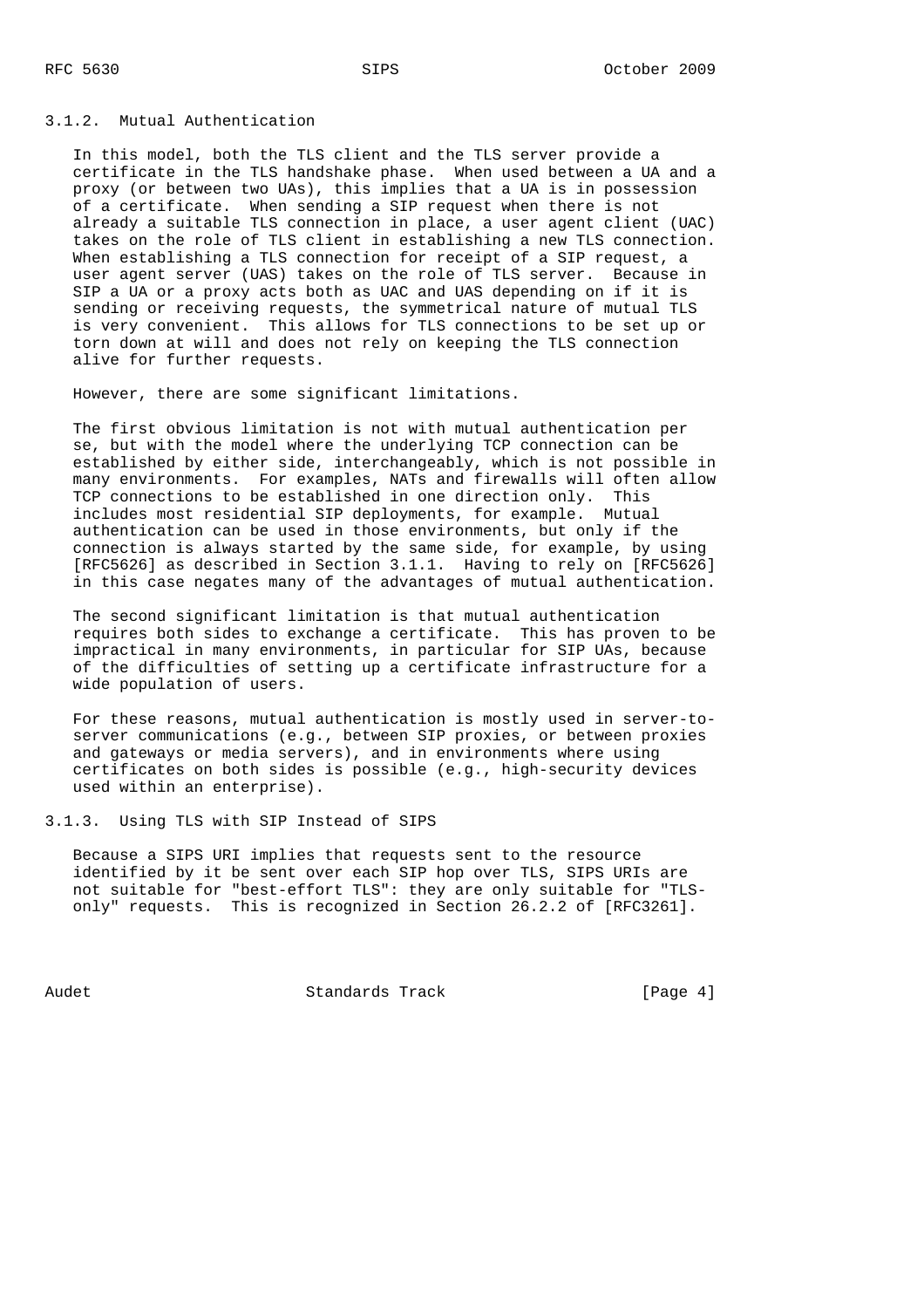Users that distribute a SIPS URI as an address-of-record may elect to operate devices that refuse requests over insecure transports.

 If one wants to use "best-effort TLS" for SIP, one just needs to use a SIP URI, and send the request over TLS.

 Using SIP over TLS is very simple. A UA opens a TLS connection and uses SIP URIs instead of SIPS URIs for all the header fields in a SIP message (From, To, Request-URI, Contact header field, Route, etc.). When TLS is used, the Via header field indicates TLS.

[RFC3261], Section 26.3.2.1, states:

 When a UA comes online and registers with its local administrative domain, it SHOULD establish a TLS connection with its registrar (...). Once the registration has been accepted by the registrar, the UA SHOULD leave this TLS connection open provided that the registrar also acts as the proxy server to which requests are sent for users in this administrative domain. The existing TLS connection will be reused to deliver incoming requests to the UA that had just completed registration.

 [RFC5626] describes how to establish and maintain a TLS connection in environments where it can only be initiated by the UA.

 Similarly, proxies can forward requests using TLS if they can open a TLS connection, even if the route set used SIP URIs instead of SIPS URIs. The proxies can insert Record-Route header fields using SIP URIs even if it uses TLS transport. [RFC3261], Section 26.3.2.2, explains how interdomain requests can use TLS.

 Some user agents, redirect servers, and proxies might have local policies that enforce TLS on all connections, independently of whether or not SIPS is used.

3.1.4. Usage of the transport=tls URI Parameter and the TLS Via Parameter

 [RFC3261], Section 26.2.2 deprecated the "transport=tls" URI transport parameter in SIPS or SIP URIs:

 Note that in the SIPS URI scheme, transport is independent of TLS, and thus "sips:alice@atlanta.com;transport=TCP" and "sips:alice@atlanta.com;transport=sctp" are both valid (although note that UDP is not a valid transport for SIPS). The use of "transport=tls" has consequently been deprecated, partly because it was specific to a single hop of the request. This is a change since RFC 2543.

Audet **Standards Track** [Page 5]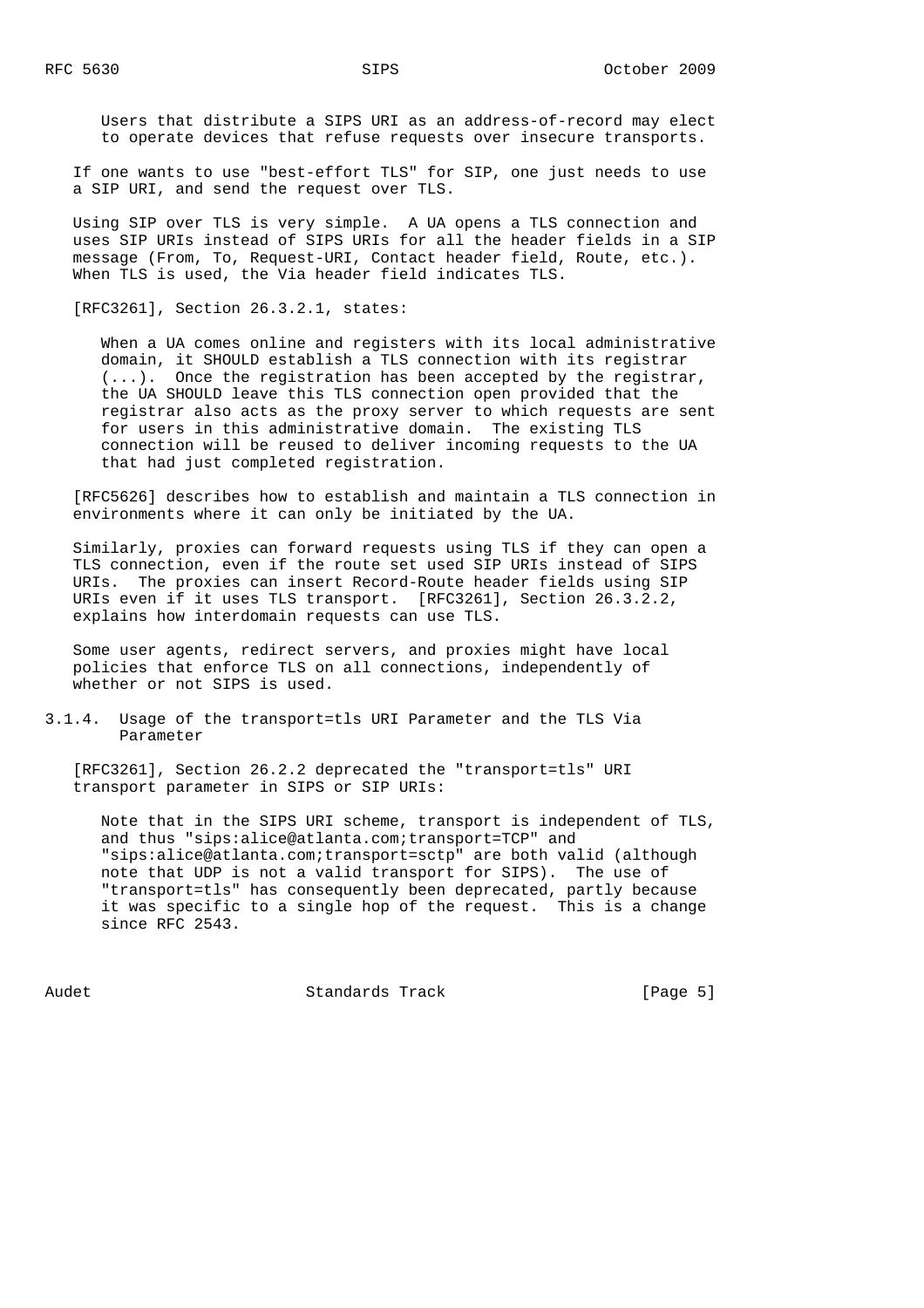The "tls" parameter has not been eliminated from the ABNF in [RFC3261], Section 25, since the parameter needs to remain in the ABNF for backward compatibility in order for parsers to be able to process the parameter correctly. The transport=tls parameter has never been defined in an RFC, but only in some of the Internet drafts between [RFC2543] and [RFC3261].

This specification does not make use of the transport=tls parameter.

 The reinstatement of the transport=tls parameter, or an alternative mechanism for indicating the use of the TLS on a single hop in a URI, is outside the scope of this specification.

 For Via header fields, the following transport protocols are defined in [RFC3261]: "UDP", "TCP", "TLS", "SCTP", and in [RFC4168]: "TLS- SCTP".

3.2. Detection of Hop-by-Hop Security

 The presence of a SIPS Request-URI does not necessarily indicate that the request was sent securely on each hop. So how does a UAS know if SIPS was used for the entire request path to secure the request end to-end? Effectively, the UAS cannot know for sure. However, [RFC3261], Section 26.4.4, recommends how a UAS can make some checks to validate the security. Additionally, the History-Info header field [RFC4244] could be inspected for detecting retargeting from SIP and SIPS. Retargeting from SIP to SIPS by a proxy is an issue because it can leave the receiver of the request with the impression that the request was delivered securely on each hop, while in fact, it was not.

 To emphasize, all the checking can be circumvented by any proxies or back-to-back user agents (B2BUAs) on the path that do not follow the rules and recommendations of this specification and of [RFC3261].

 Proxies can have their own policies regarding routing of requests to SIP or SIPS URIs. For example, some proxies in some environments can be configured to only route SIPS URIs. Some proxies can be configured to detect non-compliances and reject unsecure requests. For example, proxies could inspect Request-URIs, Path, Record-Route, To, From, Contact header fields, and Via header fields to enforce SIPS.

 [RFC3261], Section 26.4.4, explains that S/MIME can also be used by the originating UAC to ensure that the original form of the To header field is carried end-to-end. While not specifically mentioned in [RFC3261], Section 26.4.4, this is meant to imply that [RFC3893] would be used to "tunnel" important header fields (such as To and

Audet **Standards Track** [Page 6]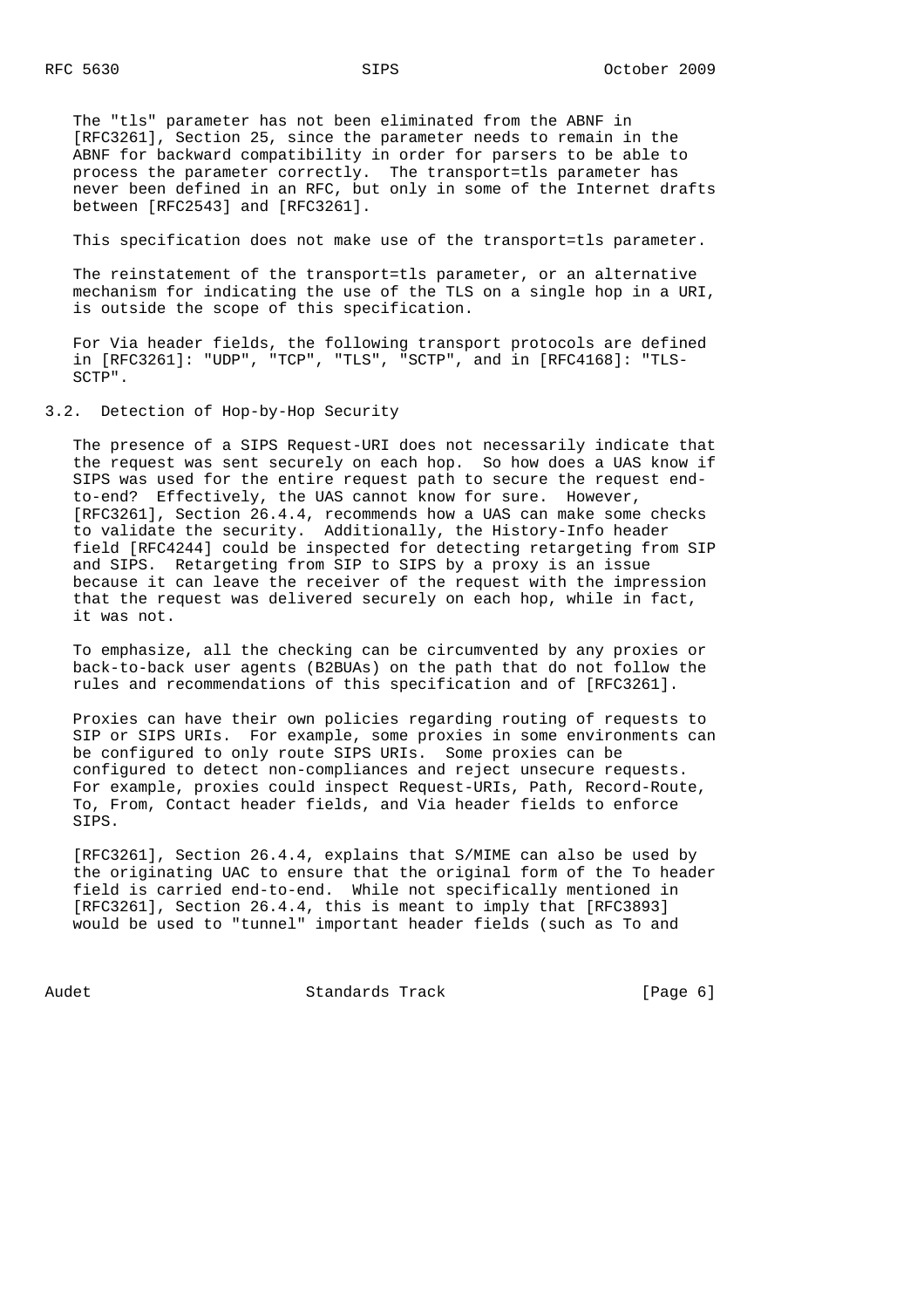From) in an encrypted and signed S/MIME body, replicating the information in the SIP message, and allowing the UAS to validate the content of those important header fields. While this approach is certainly legal, a preferable approach is to use the SIP Identity mechanism defined in [RFC4474]. SIP Identity creates a signed identity digest, which includes, among other things, the Address of Record (AOR) of the sender (from the From header field) and the AOR of the original target (from the To header field).

#### 3.3. The Problems with the Meaning of SIPS in RFC 3261

[RFC3261], Section 19.1, describes a SIPS URI as follows:

 A SIPS URI specifies that the resource be contacted securely. This means, in particular, that TLS is to be used between the UAC and the domain that owns the URI. From there, secure communications are used to reach the user, where the specific security mechanism depends on the policy of the domain.

Section 26.2.2 re-iterates it, with regards to Request-URIs:

 When used as the Request-URI of a request, the SIPS scheme signifies that each hop over which the request is forwarded, until the request reaches the SIP entity responsible for the domain portion of the Request-URI, must be secured with TLS; once it reaches the domain in question it is handled in accordance with local security and routing policy, quite possibly using TLS for any last hop to a UAS. When used by the originator of a request (as would be the case if they employed a SIPS URI as the address of-record of the target), SIPS dictates that the entire request path to the target domain be so secured.

 Let's take the classic SIP trapezoid to explain the meaning of a sips:b@B URI. Instead of using real domain names like example.com and example.net, logical names like "A" and "B" are used, for clarity.

Audet **Standards Track** [Page 7]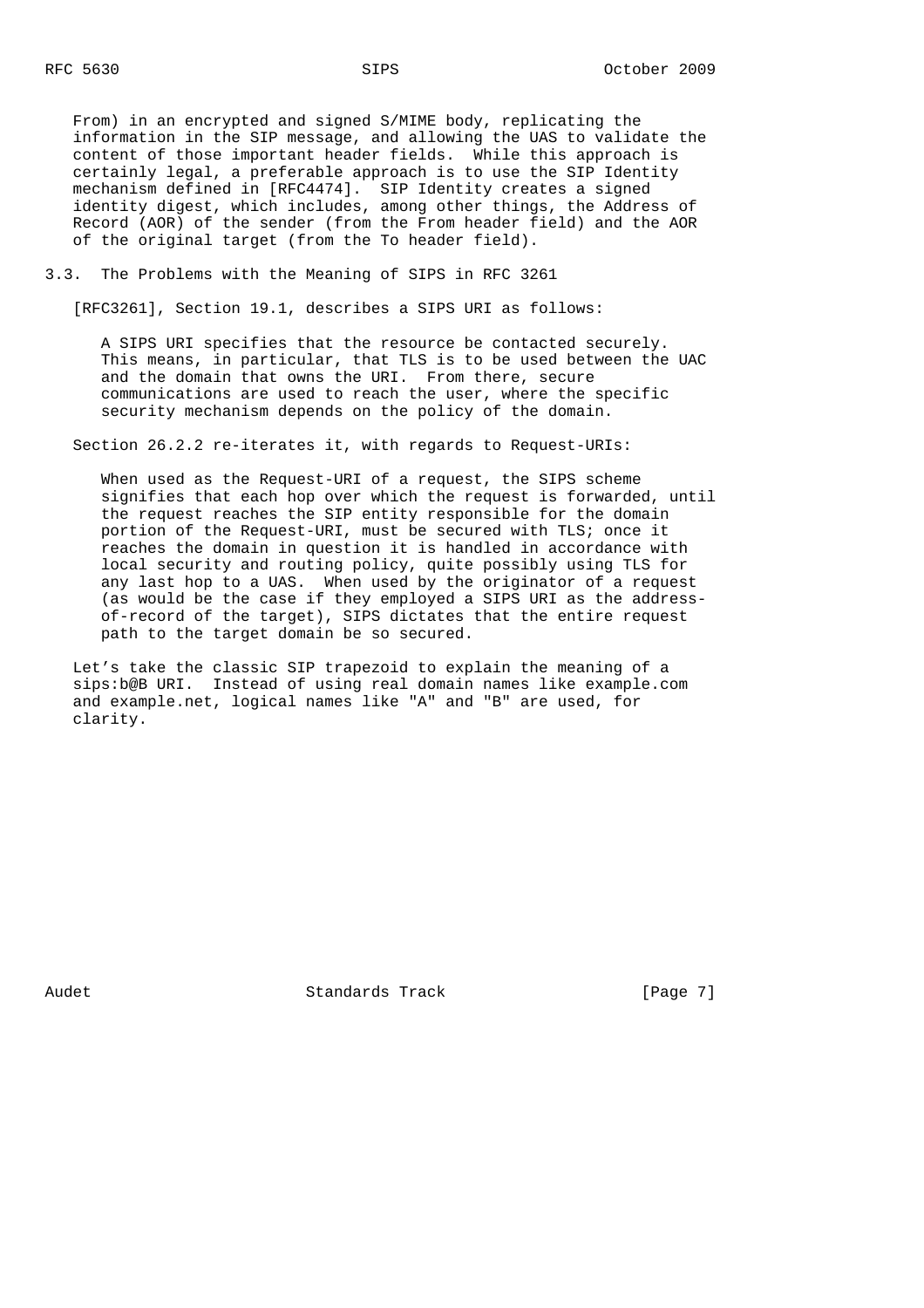

SIP trapezoid with last-hop exception

 According to [RFC3261], if a@A is sending a request to sips:b@B, the following applies:

- o TLS is required between UA a@A and Proxy A
- o TLS is required between Proxy A and Proxy B
- o TLS is required between Proxy B and UA b@B, depending on local policy.

 One can then wonder why TLS is mandatory between UA a@A and Proxy A but not between Proxy B and UA b@B. The main reason is that [RFC3261] was written before [RFC5626]. At that time, it was recognized that in many practical deployments, Proxy B might not be able to establish a TLS connection with UA b because only Proxy B would have a certificate to provide and UA b would not. Since UA b would be the TLS server, it would then not be able to accept the incoming TLS connection. The consequence is that an [RFC3261] compliant UAS b, while it might not need to support TLS for incoming requests, will nevertheless have to support TLS for outgoing requests as it takes the UAC role. Contrary to what many believed erroneously, the last-hop exception was not created to allow for using a SIPS URI to address a UAS that does not support TLS: the last-hop exception was an attempt to allow for incoming requests to

Audet **Standards Track** [Page 8]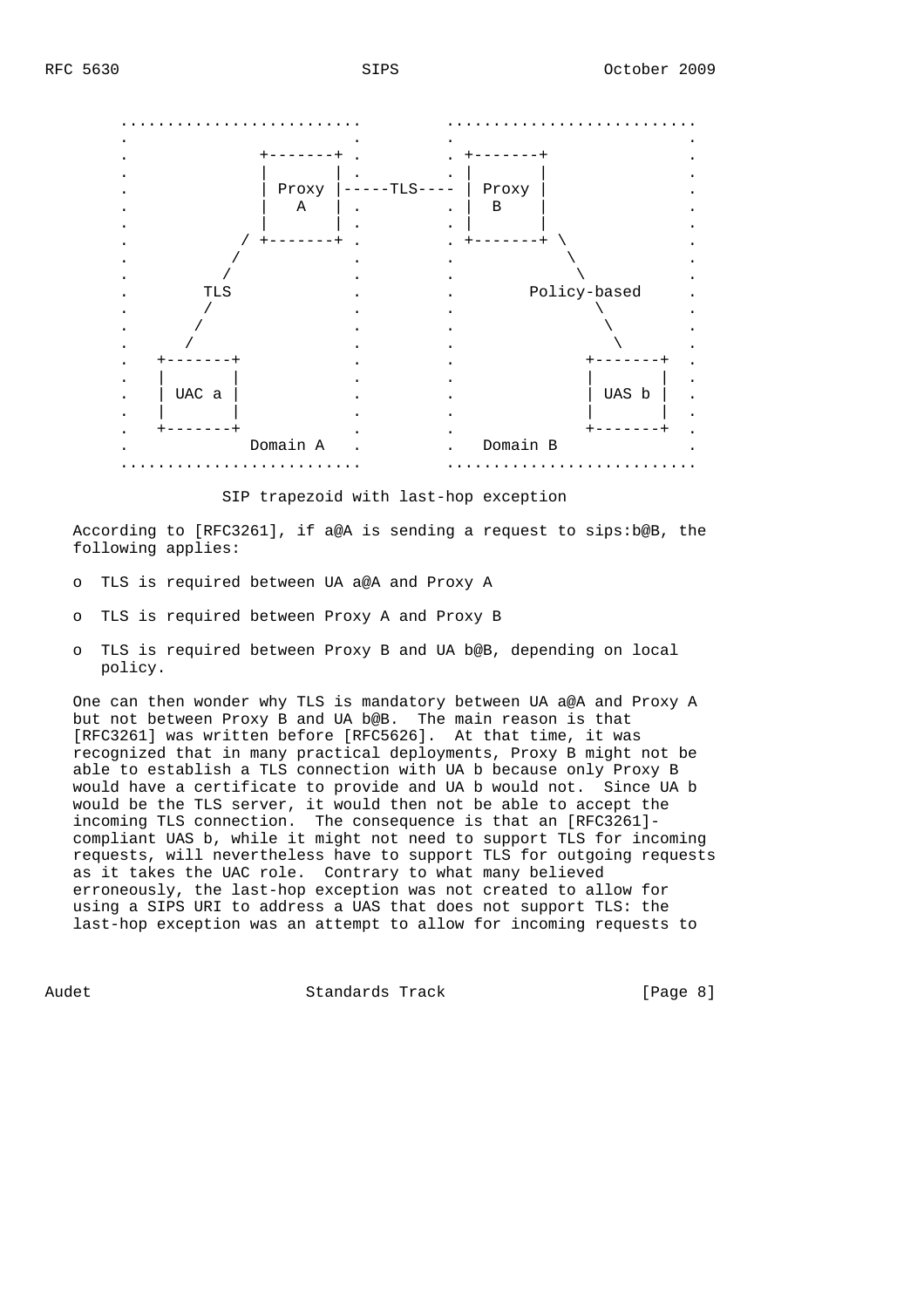not be transported over TLS when a SIPS URI is used, and it does not apply to outgoing requests. The rationale for this was somewhat flawed, and since then, [RFC5626] has provided a more satisfactory solution to this problem. [RFC5626] also solves the problem that if UA b is behind a NAT or firewall, Proxy B would not even be able to establish a TCP session in the first place.

 Furthermore, consider the problem of using SIPS inside a dialog. If a@A sends a request to b@B using a SIPS Request-URI, then, according to [RFC3261], Section 8.1.1.8, "the Contact header field MUST contain a SIPS URI as well". This means that b@B, upon sending a new Request within the dialog (e.g., a BYE or re-INVITE), will have to use a SIPS URI. If there is no Record-Route entry, or if the last Record-Route entry consists of a SIPS URI, this implies that b@B is expected to understand SIPS in the first place, and is required to also support TLS. If the last Record-Route entry however is a sip URI, then b would be able to send requests without using TLS (but b would still have to be able to handle SIPS schemes when parsing the message). In either case, the Request-URI in the request from b@B to B would be a SIPS URI.

#### 4. Overview of Operations

 Because of all the problems described in Section 3.3, this specification deprecates the last-hop exception when forwarding a request to the last hop (see Section 5.3). This will ensure that TLS is used on all hops all the way up to the remote target.

Audet **Standards Track** [Page 9]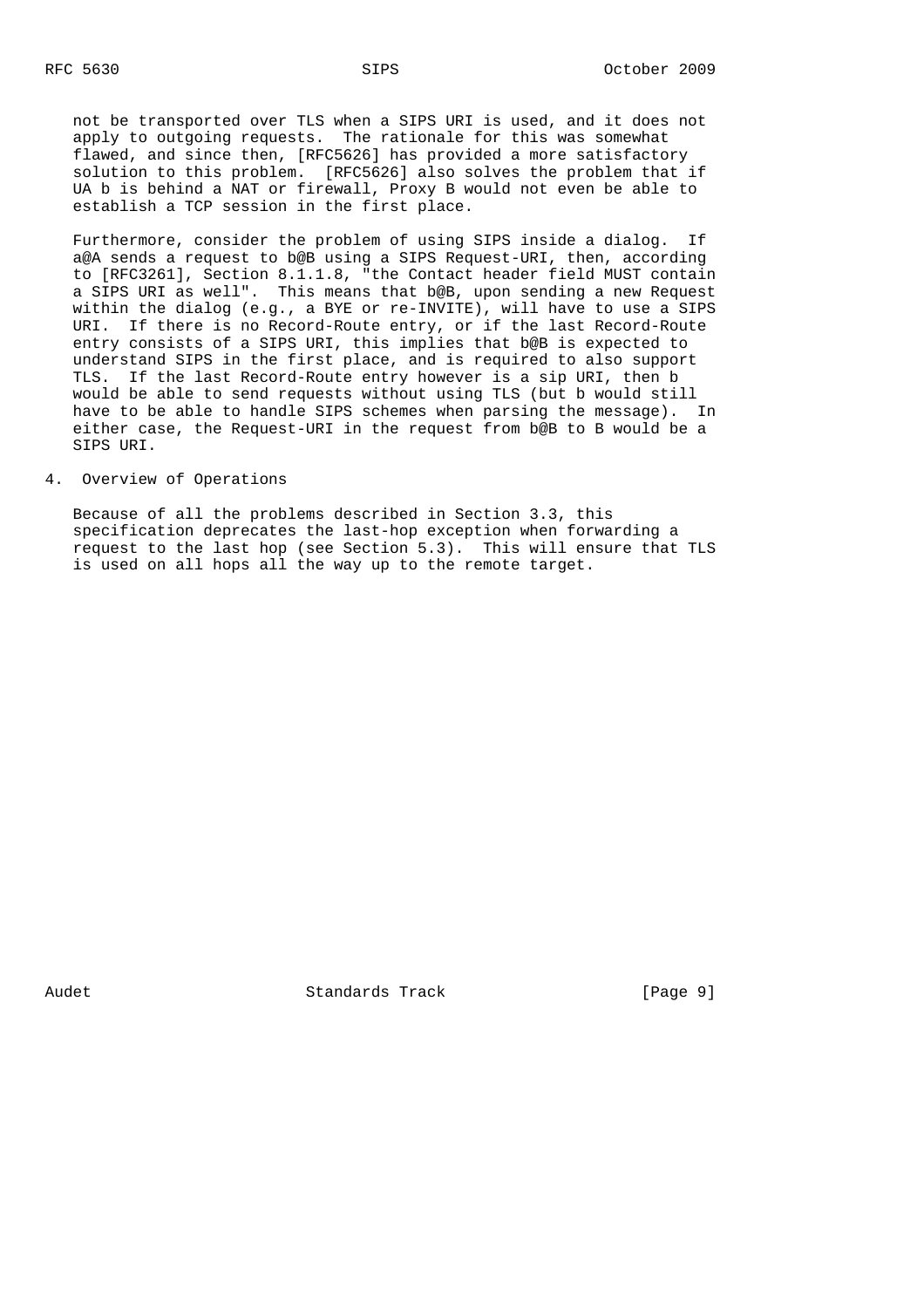

SIP trapezoid without last-hop exception

 The SIPS scheme implies transitive trust. Obviously, there is nothing that prevents proxies from cheating (see [RFC3261], Section 26.4.4). While SIPS is useful to request that a resource be contacted securely, it is not useful as an indication that a resource was in fact contacted securely. Therefore, it is not appropriate to infer that because an incoming request had a Request-URI (or even a To header field) containing a SIPS URI, that it necessarily guarantees that the request was in fact transmitted securely on each hop. Some have been tempted to believe that the SIPS scheme was equivalent to an HTTPS scheme in the sense that one could provide a visual indication to a user (e.g., a padlock icon) to the effect that the session is secured. This is obviously not the case, and therefore the meaning of a SIPS URI is not to be oversold. There is currently no mechanism to provide an indication of end-to-end security for SIP. Other mechanisms can provide a more concrete indication of some level of security. For example, SIP Identity [RFC4474] provides an authenticated identity mechanism and a domain to-domain integrity protection mechanism.

 Some have asked why is SIPS useful in a global open environment such as the Internet, if (when used in a Request-URI) it is not an absolute guarantee that the request will in fact be delivered over TLS on each hop? Why is SIPS any different from just using TLS transport with SIP? The difference is that using a SIPS URI in a

Audet Standards Track [Page 10]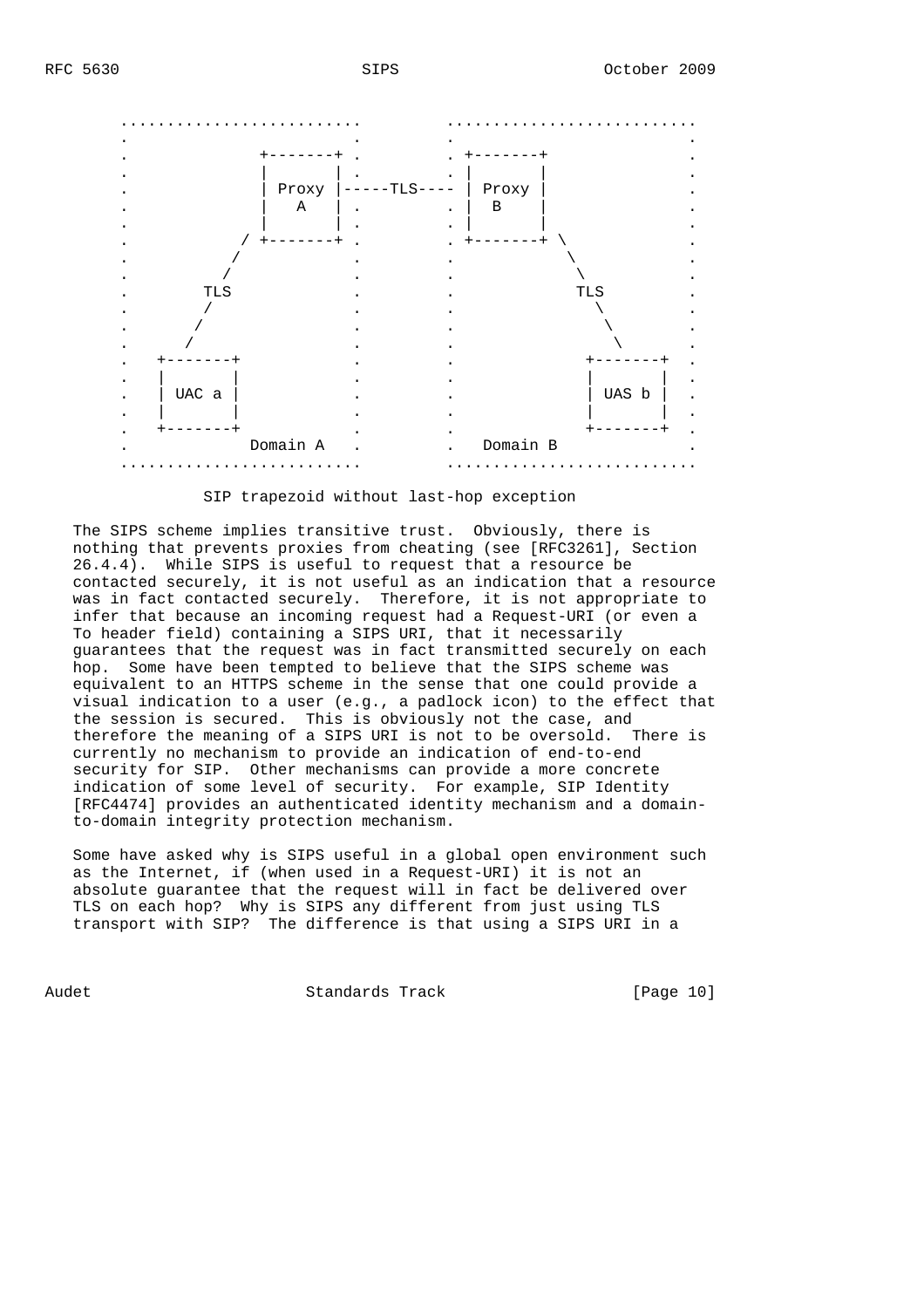Request-URI means that if you are instructing the network to use TLS over each hop and if it is not possible to reject the request, you would rather have the request fail than have the request delivered without TLS. Just using TLS with a SIP Request-URI instead of a SIPS Request-URI implies a "best-effort" service: the request can but need not be delivered over TLS on each hop.

 Another common question is why not have a Proxy-Require and Require option tag forcing the use of TLS instead? The answer is that it would only be functionally equivalent to using SIPS in a Request-URI. SIPS URIs however can be used in many other header fields: in Contact for registration, Contact in dialog-creating requests, Route, Record- Route, Path, From, To, Refer-To, Referred-By, etc. SIPS URIs can also be used in human-usable format (e.g., business cards, user interface). SIPS URIs can even be used in other protocols or document formats that allow for including SIPS URIs (e.g., HTML).

 This document specifies that SIPS means that the SIP resource designated by the target SIPS URI is to be contacted securely, using TLS on each hop between the UAC and the remote UAS (as opposed to only to the proxy responsible for the target domain of the Request- URI). It is outside of the scope of this document to specify what happens when a SIPS URI identifies a UAS resource that "maps" outside the SIP network, for example, to other networks such as the Public Switched Telephone Network (PSTN).

#### 4.1. Routing

 SIP and SIPS URIs that are identical except for the scheme itself (e.g., sip:alice@example.com and sips:alice@example.com) refer to the same resource. This requirement is implicit in [RFC3261], Section 19.1, which states that "any resource described by a SIP URI can be 'upgraded' to a SIPS URI by just changing the scheme, if it is desired to communicate with that resource securely". This does not mean that the SIPS URI will necessarily be reachable, in particular, if the proxy cannot establish a secure connection to a client or another proxy. This does not suggest either that proxies would arbitrarily "upgrade" SIP URIs to SIPS URIs when forwarding a request (see Section 5.3). Rather, it means that when a resource is addressable with SIP, it will also be addressable with SIPS.

 For example, consider the case of a UA that has registered with a SIPS Contact header field. If a UAC later addresses a request using a SIP Request-URI, the proxy will forward the request addressed to a SIP Request-URI to the UAS, as illustrated by message F13 in Sections 6.3 and in 6.4. The proxy forwards the request to the UA using a SIP Request-URI and not the SIPS Request-URI used in registration. The proxy does this by replacing the SIPS scheme that was used in the

Audet **Standards Track** [Page 11]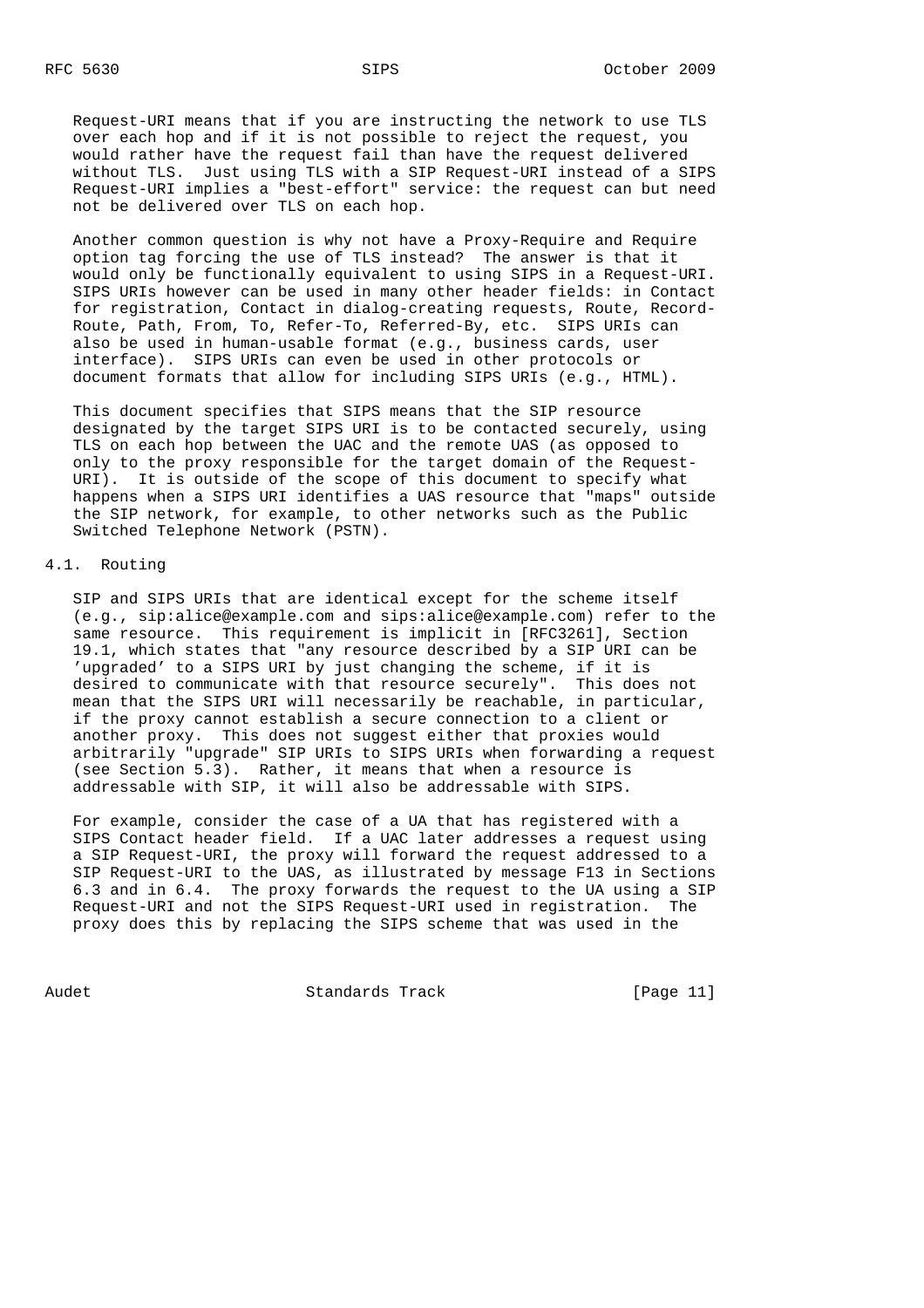registered Contact header field binding with a SIP scheme while leaving the rest of the URI as is, and then by using this new URI as the Request-URI. If the proxy did not do this, and instead used a SIPS Request-URI, then the response (e.g., a 200 to an INVITE) would have to include a SIPS Contact header field. That SIPS Contact header field would then force the other UA to use a SIPS Contact header field in any mid-dialog request, including the ACK (which would not be possible if that UA did not support SIPS).

 This specification mandates that when a proxy is forwarding a request, a resource described by a SIPS Request-URI cannot be "downgraded" to a SIP URI by changing the scheme, or by sending the associated request over a nonsecure link. If a request needs to be rejected because otherwise it would be a "downgrade", the request would be rejected with a 480 (Temporarily Unavailable) response (potentially with a Warning header with warn-code 380 "SIPS Not Allowed"). Similarly, this specification mandates that when a proxy is forwarding a request, a resource described by a SIP Request-URI cannot be "upgraded" to a SIPS URI by changing the scheme (otherwise it would be an "upgrade" only for that hop onwards rather than on all hops, and would therefore mislead the UAS). If a request needs to be rejected because otherwise it would be a misleading "upgrade", the request would be rejected with a 480 (Temporarily Unavailable) response (potentially with a Warning header field with warn-code 381 "SIPS Required"). See Section 5.3 for more details.

 For example, the sip:bob@example.com and sips:bob@example.com AORs refer to the same user "Bob" in the domain "example.com": the first URI is the SIP version, and the second one is the SIPS version. From the point of view of routing, requests to either sip:bob@example.com or sips:bob@example.com are treated the same way. When Bob registers, it therefore does not really matter if he is using a SIP or a SIPS AOR, since they both refer to the same user. At first glance, Section 19.1.4 of [RFC3261] seems to contradict this idea by stating that a SIP and a SIPS URI are never equivalent. Specifically, it says that they are never equivalent for the purpose of comparing bindings in Contact header field URIs in REGISTER requests. The key point is that this statement applies to the Contact header field bindings in a registration: it is the association of the Contact header field with the AOR that will determine whether or not the user is reachable with a SIPS URI.

 Consider this example: if Bob (AOR bob@example.com) registers with a SIPS Contact header field (e.g., sips:bob@bobphone.example.com), the registrar and the location service then know that Bob is reachable at sips:bob@bobphone.example.com and at sip:bob@bobphone.example.com.

Audet **Standards Track** [Page 12]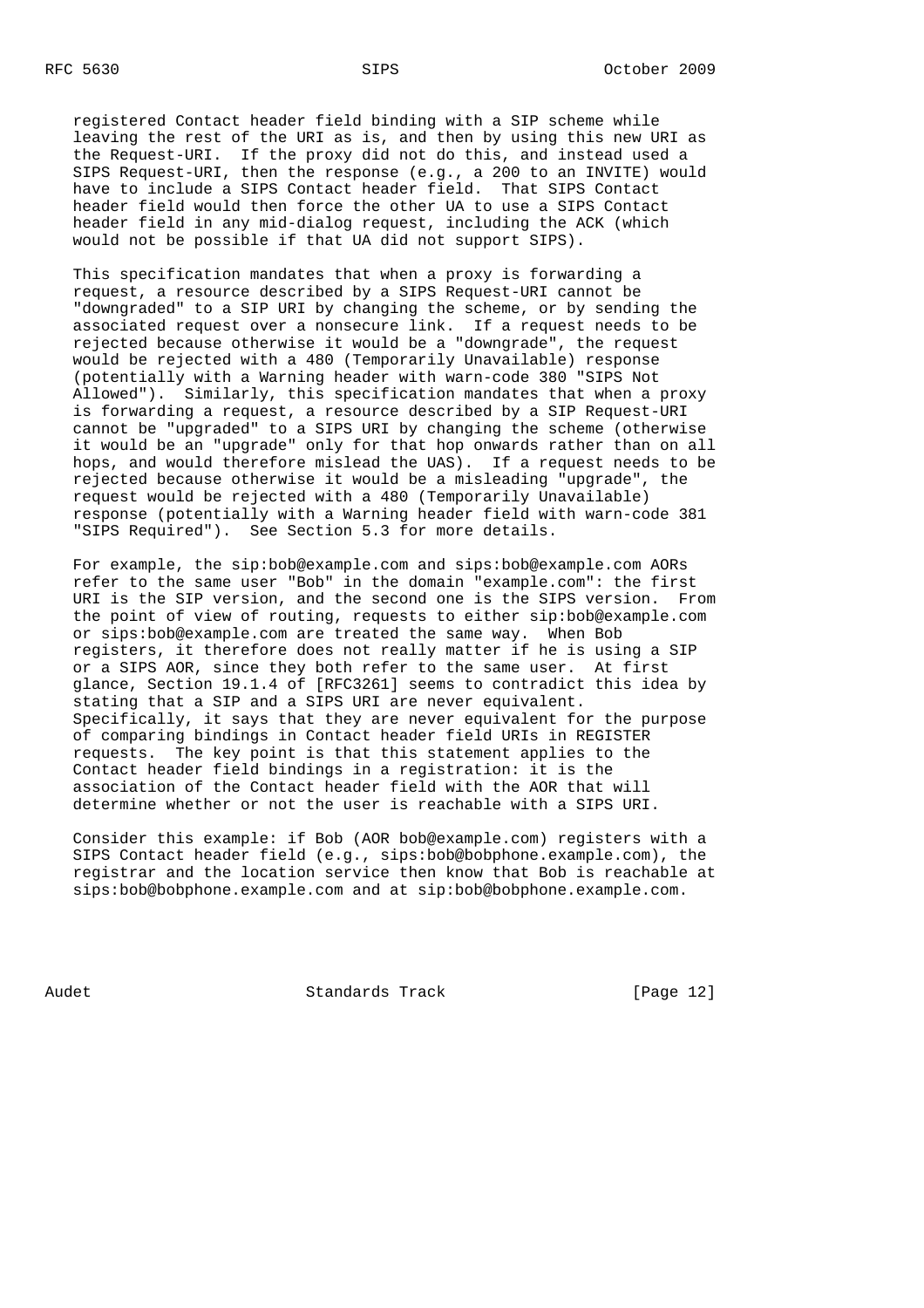If a request is sent to AOR sips:bob@example.com, Bob's proxy will route it to Bob at Request-URI sips:bob@bobphone.example.com. If a request is sent to AOR sip:bob@example.com, Bob's proxy will route it to Bob at Request-URI sip:bob@bobphone.example.com.

 If Bob wants to ensure that every request delivered to him always be transported over TLS, Bob can use [RFC5626] when registering.

 However, if Bob had registered with a SIP Contact header field instead of a SIPS Contact header field (e.g., sip:bob@bobphone.example.com), then a request to AOR sips:bob@example.com would not be routed to Bob, since there is no SIPS Contact header field for Bob, and "downgrades" from SIPS to SIP are not allowed.

See Section 6 for illustrative call flows.

5. Normative Requirements

 This section describes all the normative requirements defined by this specification.

5.1. General User Agent Behavior

### 5.1.1. UAC Behavior

 When presented with a SIPS URI, a UAC MUST NOT change it to a SIP URI. For example, if a directory entry includes a SIPS AOR, the UAC is not expected to send requests to that AOR using a SIP Request-URI. Similarly, if a user reads a business card with a SIPS URI, it is not possible to infer a SIP URI. If a 3XX response includes a SIPS Contact header field, the UAC does not replace it with a SIP Request- URI (e.g., by replacing the SIPS scheme with a SIP scheme) when sending a request as a result of the redirection.

 As mandated by [RFC3261], Section 8.1.1.8, in a request, "if the Request-URI or top Route header field value contains a SIPS URI, the Contact header field MUST contain a SIPS URI as well".

 Upon receiving a 416 response or a 480 (Temporarily Unavailable) response with a Warning header with warn-code 380 "SIPS Not Allowed", a UAC MUST NOT re-attempt the request by automatically replacing the SIPS scheme with a SIP scheme as described in [RFC3261], Section 8.1.3.5, as it would be a security vulnerability. If the UAC does re-attempt the call with a SIP URI, the UAC SHOULD get a confirmation from the user to authorize re-initiating the session with a SIP Request-URI instead of a SIPS Request-URI.

Audet **Standards Track** [Page 13]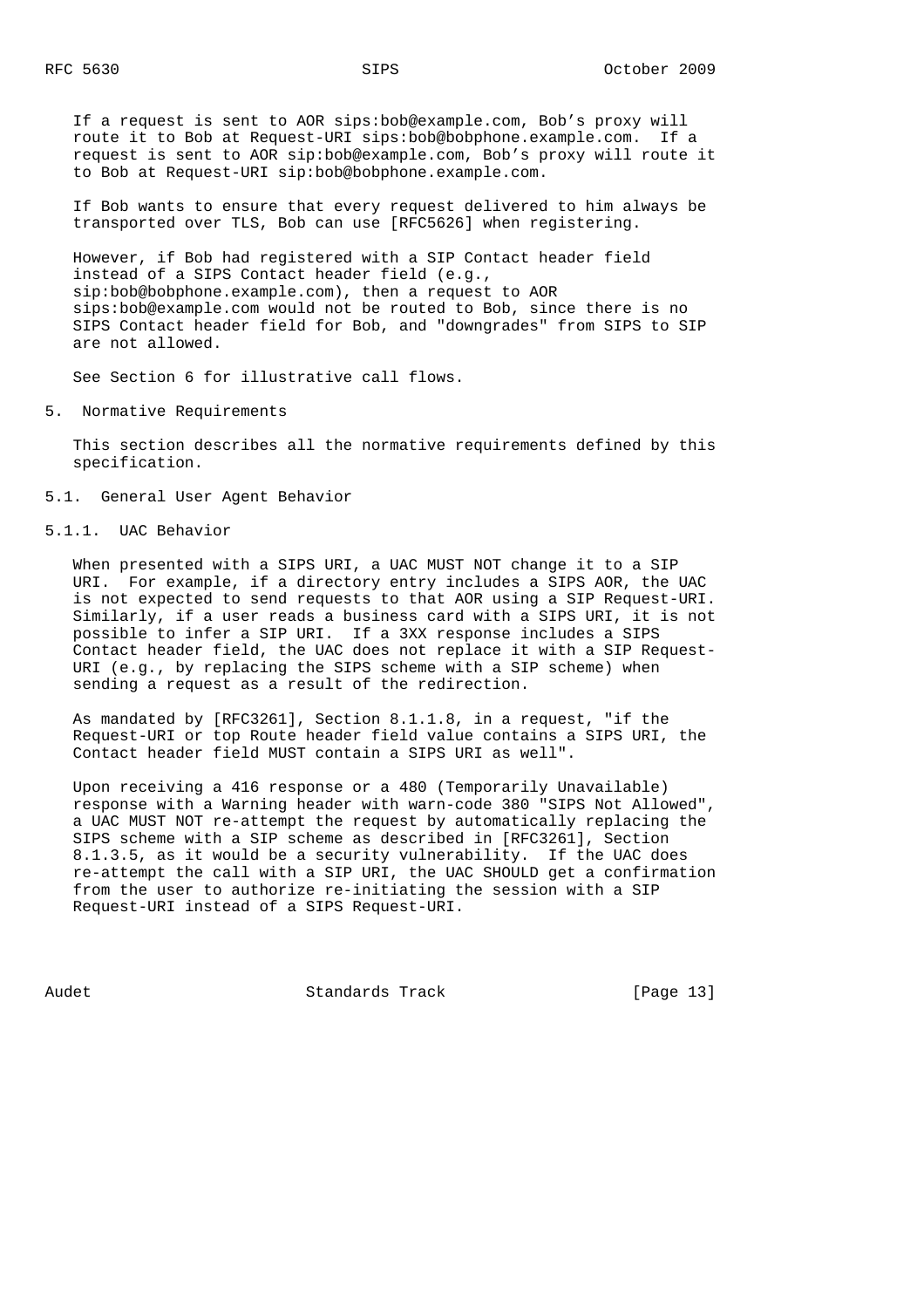When the route set is not empty (e.g., when a service route [RFC3608] is returned by the registrar), it is the responsibility of the UAC to use a Route header field consisting of all SIPS URIs when using a SIPS Request-URI. Specifically, if the route set included any SIP URI, the UAC MUST change the SIP URIs to SIPS URIs simply by changing the scheme from "sip" to "sips" before sending the request. This allows for configuring or discovering one service route with all SIP URIs and allowing sending requests to both SIP and SIPS URIs.

 When the UAC is using a SIP Request-URI, if the route set is not empty and the topmost Route header field entry is a SIPS URI with the lr parameter, the UAC MUST send the request over TLS (using a SIP Request-URI). If the route is not empty and the Route header field entry is a SIPS URI without the lr parameter, the UAC MUST send the request over TLS using a SIPS Request-URI corresponding to the topmost entry in the route set.

 To emphasize what is already defined in [RFC3261], UAs MUST NOT use the "transport=tls" parameter.

## 5.1.1.1. Registration

 The UAC registers Contacts header fields to either a SIPS or a SIP AOR.

 If a UA wishes to be reachable with a SIPS URI, the UA MUST register with a SIPS Contact header field. Requests addressed to that UA's AOR using either a SIP or SIPS Request-URI will be routed to that UA. This includes UAs that support both SIP and SIPS. This specification does not provide any SIP-based mechanism for a UA to provision its proxy to only forward requests using a SIPS Request-URI. A non-SIP mechanism such as a web interface could be used to provision such a preference. A SIP mechanism for provisioning such a preference is outside the scope of this specification.

 If a UA does not wish to be reached with a SIPS URI, it MUST register with a SIP Contact header field.

 Because registering with a SIPS Contact header field implies a binding of both a SIPS Contact and a corresponding SIP Contact to the AOR, a UA MUST NOT include both the SIPS and the SIP versions of the same Contact header field in a REGISTER request; the UA MUST only use the SIPS version in this case. Similarly, a UA SHOULD NOT register both a SIP Contact header field and a SIPS Contact header field in separate registrations as the SIP Contact header field would be superfluous. If it does, the second registration replaces the first one (e.g., a UA could register first with a SIP Contact header field, meaning it does not support SIPS, and later register with a SIPS

Audet **Standards Track** [Page 14]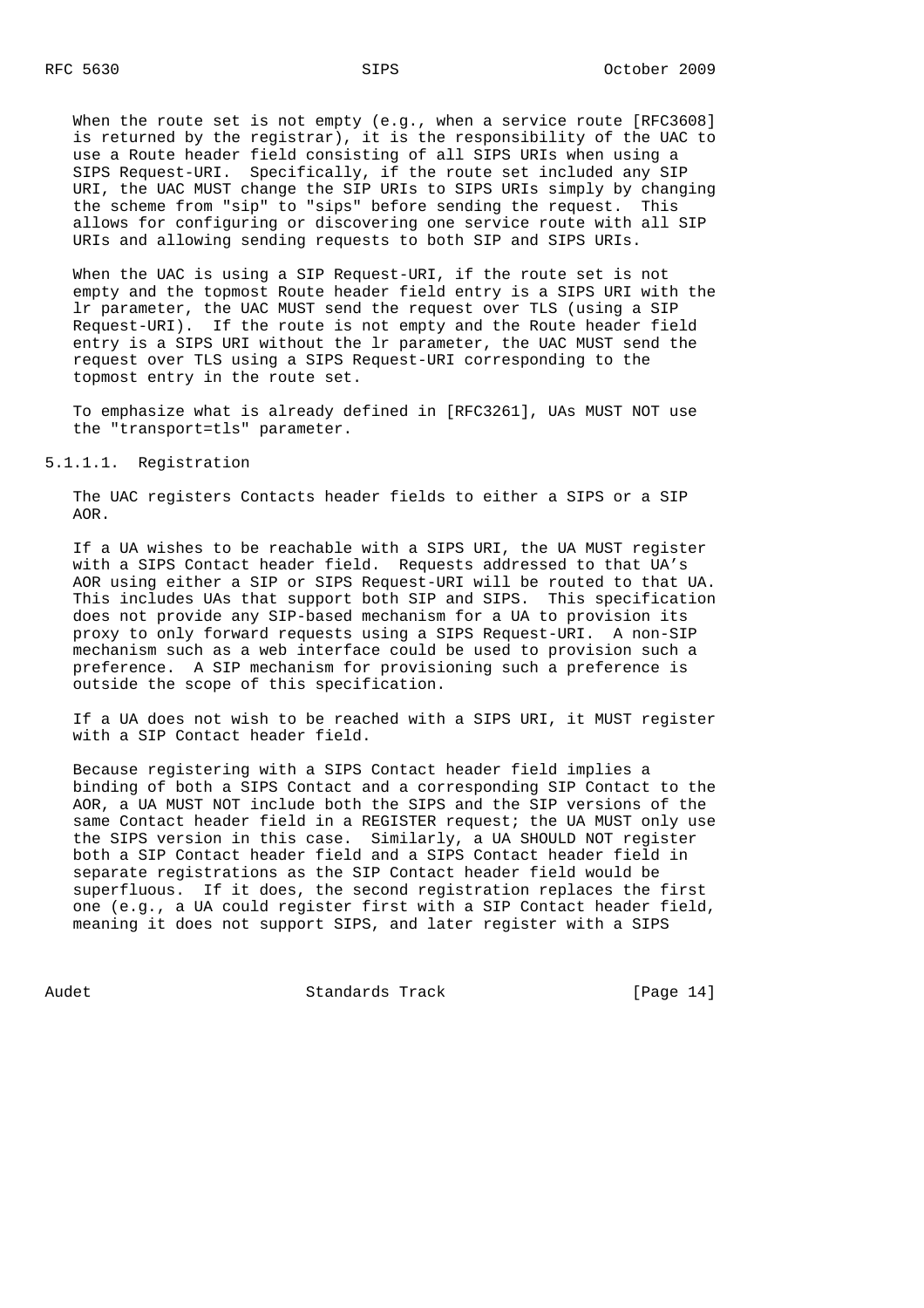Contact header field, meaning it now supports SIPS). Similarly, if a UA registers first with a SIPS Contact header field and later registers with a SIP Contact header field, that SIP Contact header field replaces the SIPS Contact header field.

 [RFC5626] can be used by a UA if it wants to ensure that no requests are delivered to it without using the TLS connection it used when registering.

 If all the Contact header fields in a REGISTER request are SIPS, the UAC MUST use SIPS AORs in the From and To header fields in the REGISTER request. If at least one of the Contact header fields is not SIPS (e.g., sip, mailto, tel, http, https), the UAC MUST use SIP AORs in the From and To header fields in the REGISTER request.

 To emphasize what is already defined in [RFC3261], UACs MUST NOT use the "transport=tls" parameter.

## 5.1.1.2. SIPS in a Dialog

 If the Request-URI in a request that initiates a dialog is a SIP URI, then the UAC needs to be careful about what to use in the Contact header field (in case Record-Route is not used for this hop). If the Contact header field was a SIPS URI, it would mean that the UAS would only accept mid-dialog requests that are sent over secure transport on each hop. Since the Request-URI in this case is a SIP URI, it is quite possible that the UA sending a request to that URI might not be able to send requests to SIPS URIs. If the top Route header field does not contain a SIPS URI, the UAC MUST use a SIP URI in the Contact header field, even if the request is sent over a secure transport (e.g., the first hop could be re-using a TLS connection to the proxy as would be the case with [RFC5626]).

When a target refresh occurs within a dialog (e.g., re-INVITE request, UPDATE request), the UAC MUST include a Contact header field with a SIPS URI if the original request used a SIPS Request-URI.

#### 5.1.1.3. Derived Dialogs and Transactions

 Sessions, dialogs, and transactions can be "derived" from existing ones. A good example of a derived dialog is one that was established as a result of using the REFER method [RFC3515].

 As a general principle, derived dialogs and transactions cannot result in an effective downgrading of SIPS to SIP, without the explicit authorization of the entities involved.

Audet Standards Track [Page 15]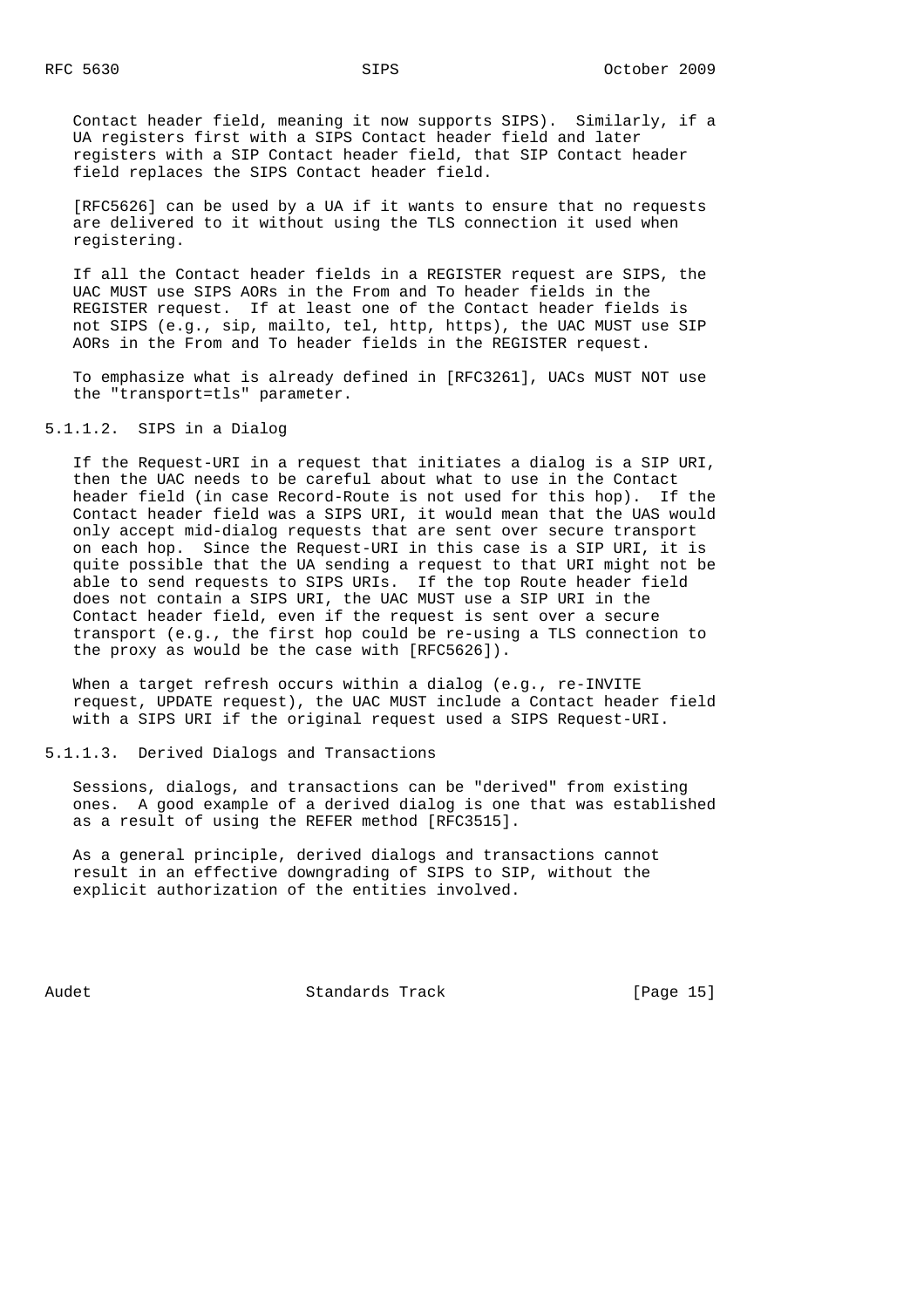For example, when a REFER request is used to perform a call transfer, it results in an existing dialog being terminated and another one being created based on the Refer-To URI. If that initial dialog was established using SIPS, then the UAC MUST NOT establish a new one using SIP, unless there is an explicit authorization given by the recipient of the REFER request. This could be a warning provided to the user. Having such a warning could be useful, for example, for a secure directory service application, to warn a user that a request may be routed to a UA that does not support SIPS.

 A REFER request can also be used for referring to resources that do not result in dialogs being created. In fact, a REFER request can be used to point to resources that are of a different type than the original one (i.e., not SIP or SIPS). Please see [RFC3515], Section 5.2, for security considerations related to this.

 Other examples of derived dialogs and transactions include the use of Third-Party Call Control [RFC3725], the Replaces header field [RFC3891], and the Join header field [RFC3911]. Again, the general principle is that these mechanisms SHOULD NOT result in an effective downgrading of SIPS to SIP, without the proper authorization.

### 5.1.1.4. GRUU

 When a Globally Routable User Agent URI (GRUU) [RFC5627] is assigned to an instance ID/AOR pair, both SIP and SIPS GRUUs will be assigned. When a GRUU is obtained through registration, if the Contact header field in the REGISTER request contains a SIP URI, the SIP version of the GRUU is returned. If the Contact header field in the REGISTER request contains a SIPS URI, the SIPS version of the GRUU is returned.

 If the wrong scheme is received in the GRUU (which would be an error in the registrar), the UAC SHOULD treat it as if the proper scheme was used (i.e., it SHOULD replace the scheme with the proper scheme before using the GRUU).

Audet Standards Track [Page 16]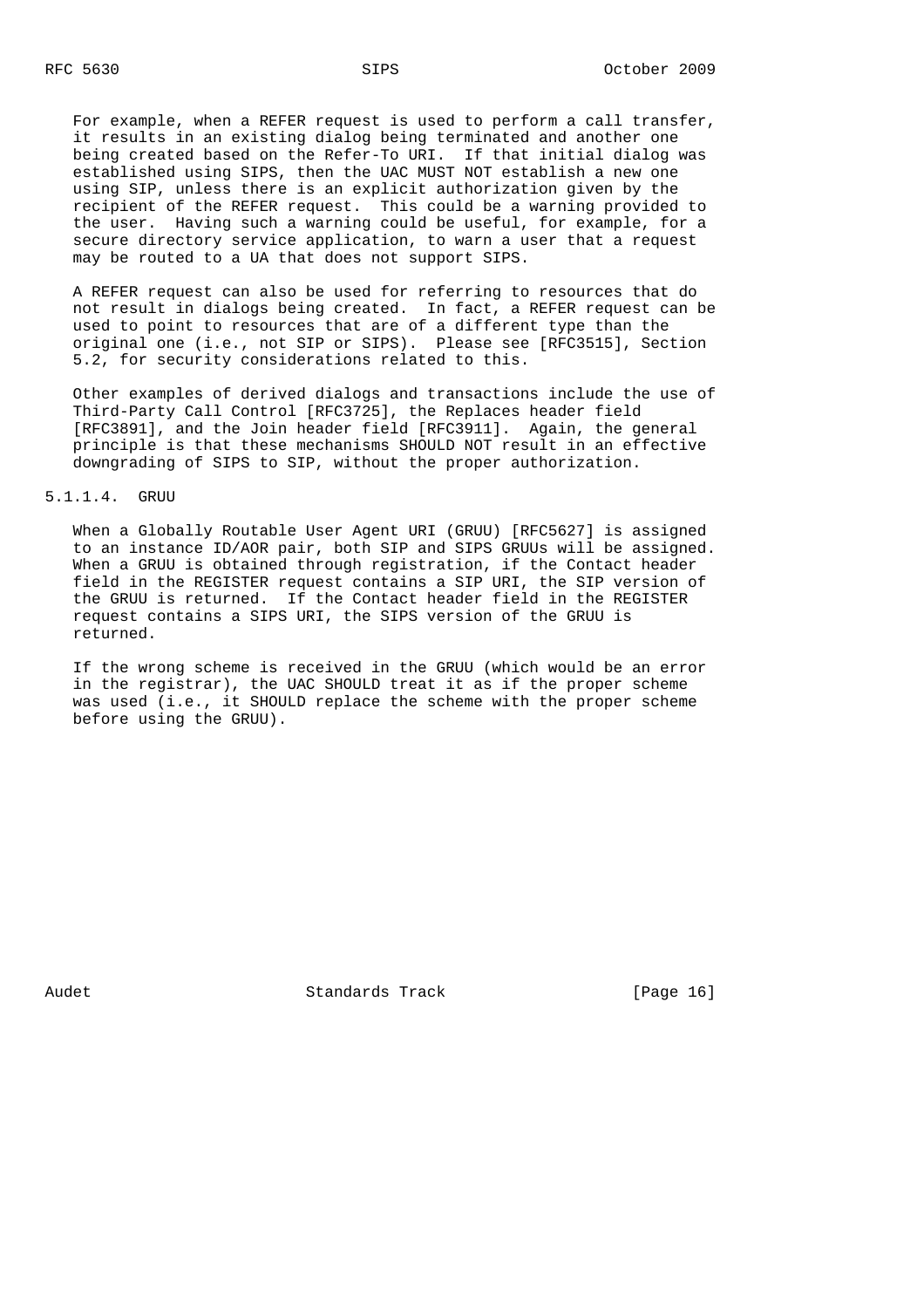### 5.1.2. UAS Behavior

 When presented with a SIPS URI, a UAS MUST NOT change it to a SIP URI.

As mandated by [RFC3261], Section 12.1.1:

 If the request that initiated the dialog contained a SIPS URI in the Request-URI or in the top Record-Route header field value, if there was any, or the Contact header field if there was no Record- Route header field, the Contact header field in the response MUST be a SIPS URI.

 If a UAS does not wish to be reached with a SIPS URI but only with a SIP URI, the UAS MUST respond with a 480 (Temporarily Unavailable) response. The UAS SHOULD include a Warning header with warn-code 380 "SIPS Not Allowed". [RFC3261], Section 8.2.2.1, states that UASs that do not support the SIPS URI scheme at all "SHOULD reject the request with a 416 (Unsupported URI scheme) response".

 If a UAS does not wish to be contacted with a SIP URI but instead by a SIPS URI, it MUST reject a request to a SIP Request-URI with a 480 (Temporarily Unavailable) response. The UAS SHOULD include a Warning header with warn-code 381 "SIPS Required".

 It is a matter of local policy for a UAS to accept incoming requests addressed to a URI scheme that does not correspond to what it used for registration. For example, a UA with a policy of "always SIPS" would address the registrar using a SIPS Request-URI over TLS, would register with a SIPS Contact header field, and the UAS would reject requests using the SIP scheme with a 480 (Temporarily Unavailable) response with a Warning header with warn-code 381 "SIPS Required". A UA with a policy of "best-effort SIPS" would address the registrar using a SIPS Request-URI over TLS, would register with a SIPS Contact header field, and the UAS would accept requests addressed to either SIP or SIPS Request-URIs. A UA with a policy of "No SIPS" would address the registrar using a SIP Request-URI, could use TLS or not, would register with a SIP AOR and a SIP Contact header field, and the UAS would accept requests addressed to a SIP Request-URI.

 If a UAS needs to reject a request because the URIs are used inconsistently (e.g., the Request-URI is a SIPS URI, but the Contact header field is a SIP URI), the UAS MUST reject the request with a 400 (Bad Request) response.

When a target refresh occurs within a dialog (e.g., re-INVITE request, UPDATE request), the UAS MUST include a Contact header field with a SIPS URI if the original request used a SIPS Request-URI.

Audet Standards Track [Page 17]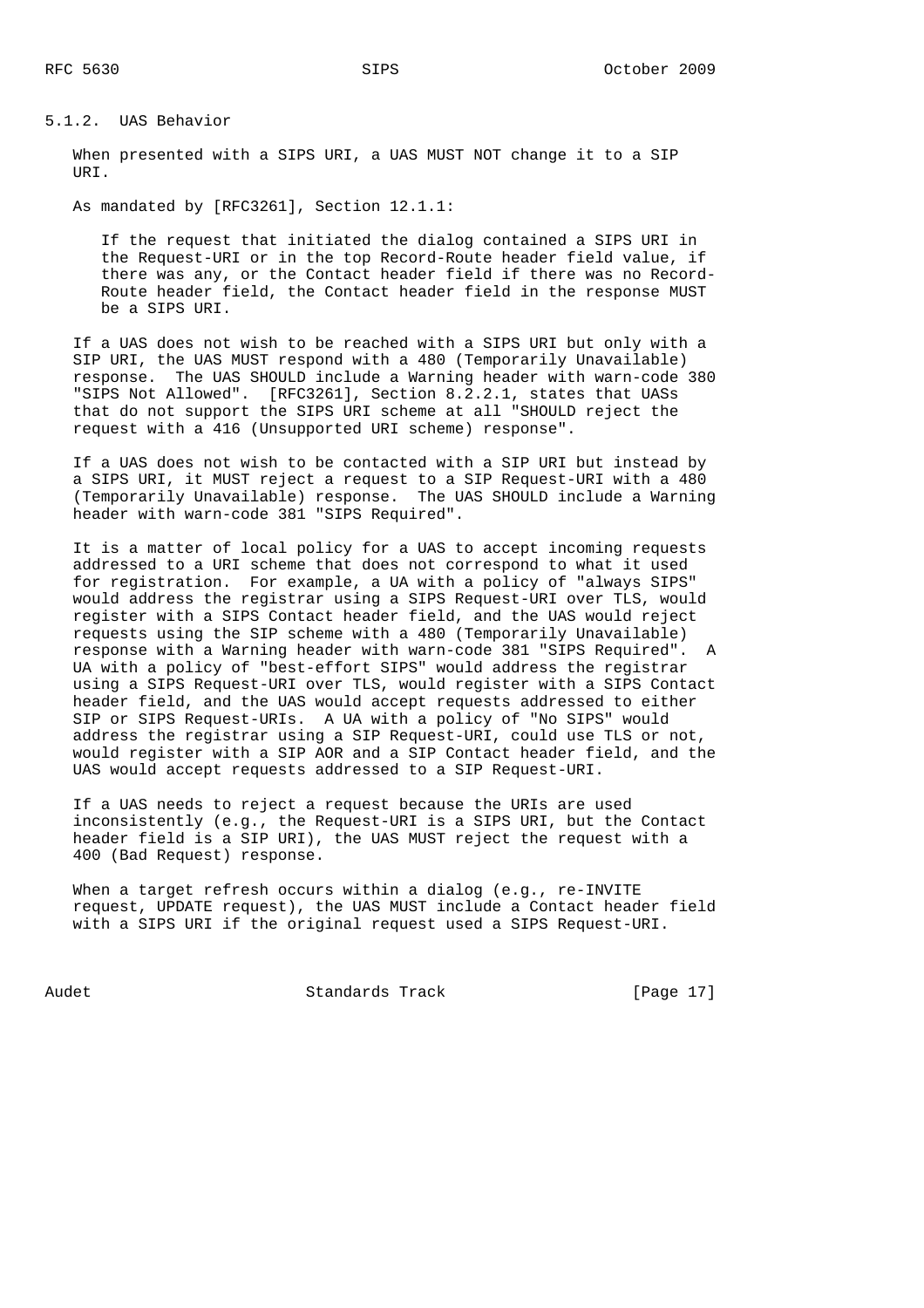To emphasize what is already defined in [RFC3261], UASs MUST NOT use the "transport=tls" parameter.

#### 5.2. Registrar Behavior

 The UAC registers Contacts header fields to either a SIPS or a SIP AOR. From a routing perspective, it does not matter which one is used for registration as they identify the same resource. The registrar MUST consider AORs that are identical except for one having the SIP scheme and the other having the SIPS scheme to be equivalent.

 A registrar MUST accept a binding to a SIPS Contact header field only if all the appropriate URIs are of the SIPS scheme; otherwise, there could be an inadvertent binding of a secure resource (SIPS) to an unsecured one (SIP). This includes the Request-URI and the Contacts and all the Path header fields, but does not include the From and To header fields. If the URIs are not of the proper SIPS scheme, the registrar MUST reject the REGISTER with a 400 (Bad Request).

 A registrar can return a service route [RFC3608] and impose some constraints on whether or not TLS will be mandatory on specific hops. For example, if the topmost entry in the Path header field returned by the registrar is a SIPS URI, the registrar is telling the UAC that TLS is to be used for the first hop, even if the Request-URI is SIP.

 If a UA registered with a SIPS Contact header field, the registrar returning a service route [RFC3608] MUST return a service route consisting of SIP URIs if the intent of the registrar is to allow both SIP and SIPS to be used in requests sent by that client. If a UA registers with a SIPS Contact header field, the registrar returning a service route MUST return a service route consisting of SIPS URIs if the intent of the registrar is to allow only SIPS URIs to be used in requests sent by that UA.

#### 5.2.1. GRUU

 When a GRUU [RFC5627] is assigned to an instance ID/AOR pair through registration, the registrar MUST assign both a SIP GRUU and a SIPS GRUU. If the Contact header field in the REGISTER request contains a SIP URI, the registrar MUST return the SIP version of the GRUU. If the Contact header field in the REGISTER request contains a SIPS URI, the registrar MUST return the SIPS version of the GRUU.

#### 5.3. Proxy Behavior

 Proxies MUST NOT use the last-hop exception of [RFC3261] when forwarding or retargeting a request to the last hop. Specifically, when a proxy receives a request with a SIPS Request-URI, the proxy

Audet **Standards Track** [Page 18]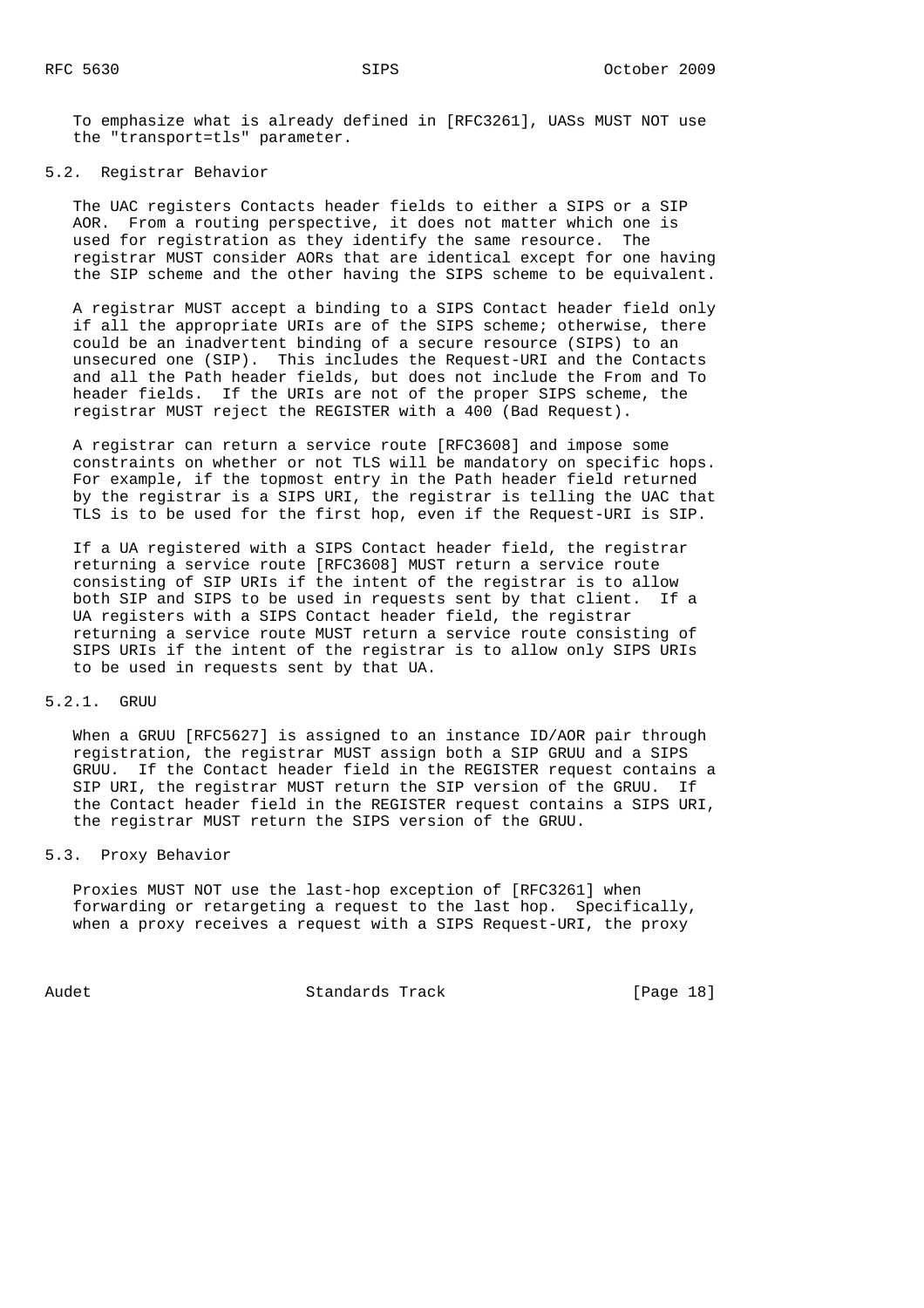MUST only forward or retarget the request to a SIPS Request-URI. If the target UAS had registered previously using a SIP Contact header field instead of a SIPS Contact header field, the proxy MUST NOT forward the request to the URI indicated in the Contact header field. If the proxy needs to reject the request for that reason, the proxy MUST reject it with a 480 (Temporarily Unavailable) response. In this case, the proxy SHOULD include a Warning header with warn-code 380 "SIPS Not Allowed".

 Proxies SHOULD transport requests using a SIP URI over TLS when it is possible to set up a TLS connection, or reuse an existing one. [RFC5626], for example, allows for re-using an existing TLS connection. Some proxies could have policies that prohibit sending any request over anything but TLS.

 When a proxy receives a request with a SIP Request-URI, the proxy MUST NOT forward the request to a SIPS Request-URI. If the target UAS had registered previously using a SIPS Contact header field, and the proxy decides to forward the request, the proxy MUST replace that SIPS scheme with a SIP scheme while leaving the rest of the URI as is, and use the resulting URI as the Request-URI of the forwarded request. The proxy MUST use TLS to forward the request to the UAS. Some proxies could have a policy of not forwarding at all requests using a non-SIPS Request-URI if the UAS had registered using a SIPS Contact header field. If the proxy elects to reject the request because it has such a policy or because it is not capable of establishing a TLS connection, the proxy MAY reject it with a 480 (Temporarily Unavailable) response with a Warning header with warn code 381 "SIPS Required".

 If a proxy needs to reject a request because the URIs are used inconsistently (e.g., the Request-URI is a SIPS URI, but the Contact header field is a SIP URI), the proxy SHOULD use response code 400 (Bad Request).

 It is RECOMMENDED that the proxy use the outbound proxy procedures defined in [RFC5626] for supporting UACs that cannot provide a certificate for establishing a TLS connection (i.e., when server-side authentication is used).

 When a proxy sends a request using a SIPS Request-URI and receives a 3XX response with a SIP Contact header field, or a 416 response, or a 480 (Temporarily Unavailable) response with a Warning header with warn-code 380 "SIPS Not Allowed" response, the proxy MUST NOT recurse on the response. In this case, the proxy SHOULD forward the best response instead of recursing, in order to allow for the UAC to take the appropriate action.

Audet Standards Track [Page 19]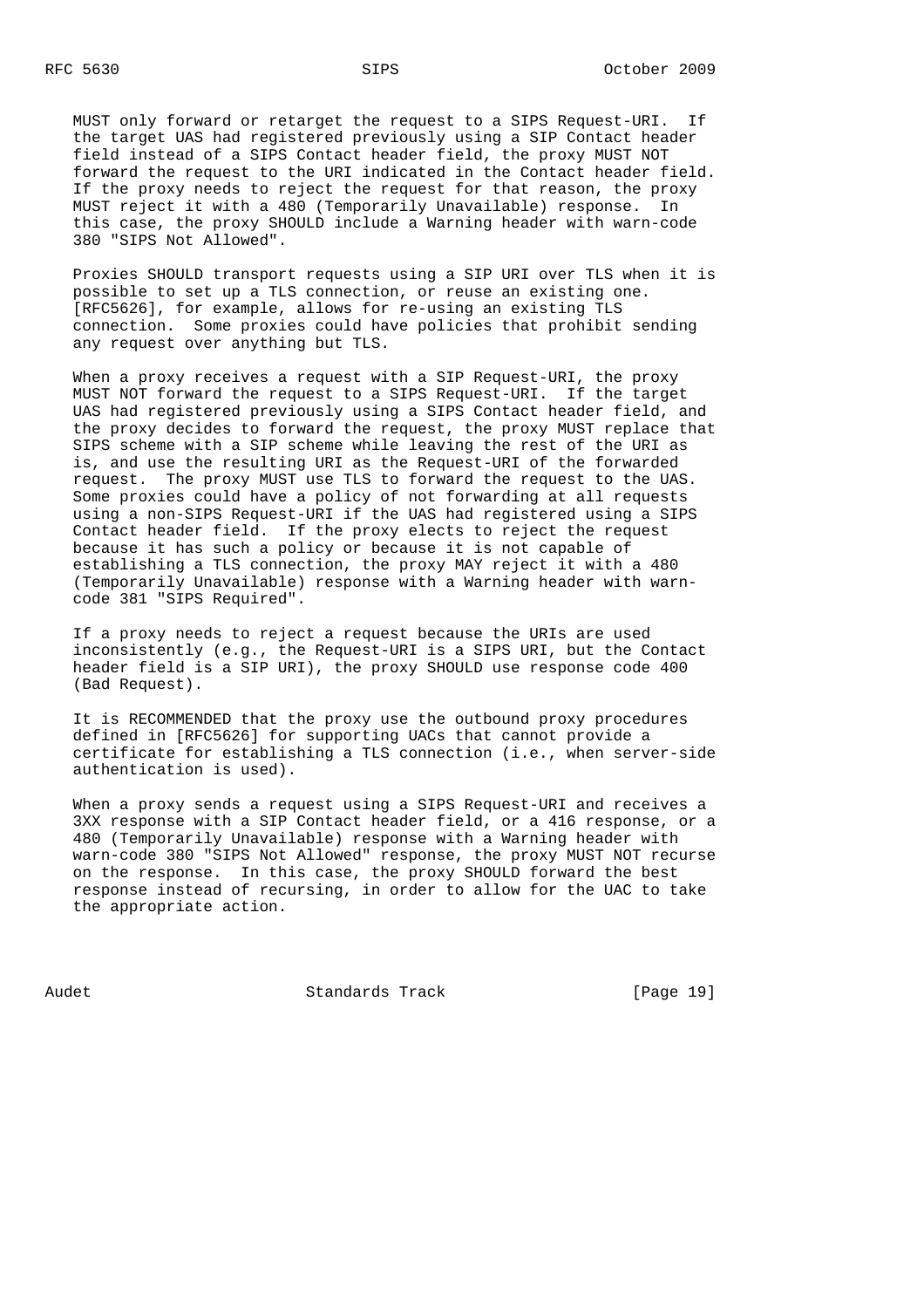When a proxy sends a request using a SIP Request-URI and receives a 3XX response with a SIPS Contact header field, or a 480 (Temporarily Unavailable) response with a Warning header with warn-code 381 "SIPS Required", the proxy MUST NOT recurse on the response. In this case, the proxy SHOULD forward the best response instead of recursing, in order to allow for the UAC to take the appropriate action.

 To emphasize what is already defined in [RFC3261], proxies MUST NOT use the "transport=tls" parameter.

### 5.4. Redirect Server Behavior

 Using a redirect server with TLS instead of using a proxy has some limitations that have to be taken into account. Since there is no pre-established connection between the proxy and the UAS (such as with [RFC5626]), it is only appropriate for scenarios where inbound connections are allowed. For example, it could be used in a server to-server environment (redirect server or proxy server) where TLS mutual authentication is used, and where there are no NAT traversal issues. A redirect server would not be able to redirect to an entity that does not have a certificate. A redirect server might not be usable if there is a NAT between the server and the UAS.

 When a redirect server receives a request with a SIP Request-URI, the redirect server MAY redirect with a 3XX response to either a SIP or a SIPS Contact header field. If the target UAS had registered previously using a SIPS Contact header field, the redirect server SHOULD return a SIPS Contact header field if it is in an environment where TLS is usable (as described in the previous paragraph). If the target UAS had registered previously using a SIP Contact header field, the redirect server MUST return a SIP Contact header field in a 3XX response if it redirects the request.

 When a redirect server receives a request with a SIPS Request-URI, the redirect server MAY redirect with a 3XX response to a SIP or a SIPS Contact header field. If the target UAS had registered previously using a SIPS Contact header field, the redirect server SHOULD return a SIPS Contact header field if it is in an environment where TLS is usable. If the target UAS had registered previously using a SIP Contact header field, the redirect server MUST return a SIP Contact header field in a 3XX response if it chooses to redirect; otherwise, the UAS MAY reject the request with a 480 (Temporarily Unavailable) response with a Warning header with warn-code 380 "SIPS Not Allowed". If a redirect server redirects to a UAS that it has no knowledge of (e.g., an AOR in a different domain), the Contact header field could be of any scheme.

Audet Standards Track [Page 20]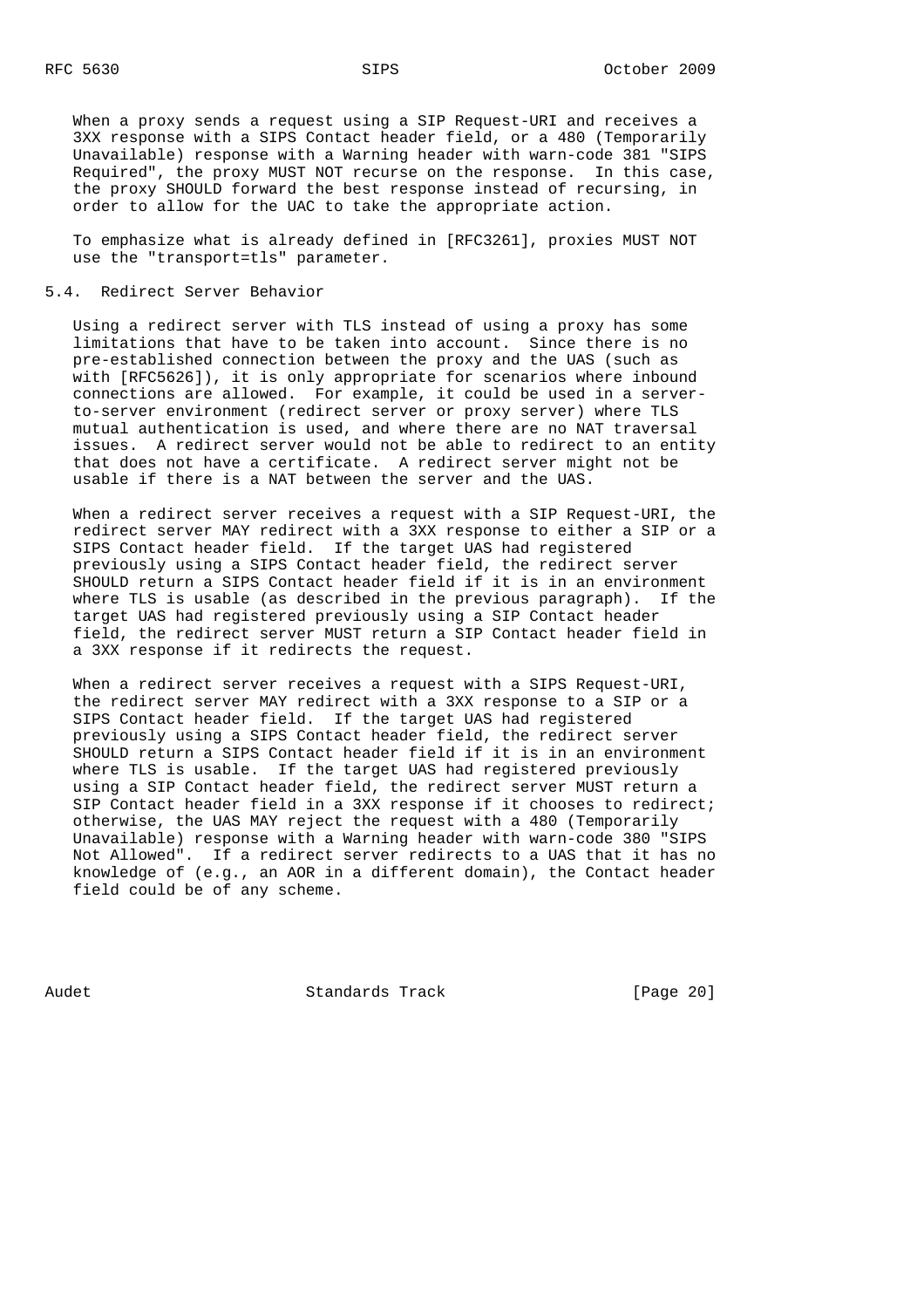If a redirect server needs to reject a request because the URIs are used inconsistently (e.g., the Request-URI is a SIPS URI, but the Contact header field is a SIP URI), the redirect server SHOULD use response code 400 (Bad Request).

 To emphasize what is already defined in [RFC3261], redirect servers MUST NOT use the "transport=tls" parameter.

6. Call Flows

 The following diagram illustrates the topology used for the examples in this section:



## Topology

 In the following examples, Bob has two clients; one is a SIP PC client running on his computer, and the other one is a SIP phone. The PC client does not support SIPS, and consequently only registers with a SIP Contact header field. The SIP phone however does support SIPS and TLS, and consequently registers with a SIPS Contact header field. Both of Bob's devices are going through Edge Proxy B, and consequently, they include a Route header field indicating

Audet Standards Track [Page 21]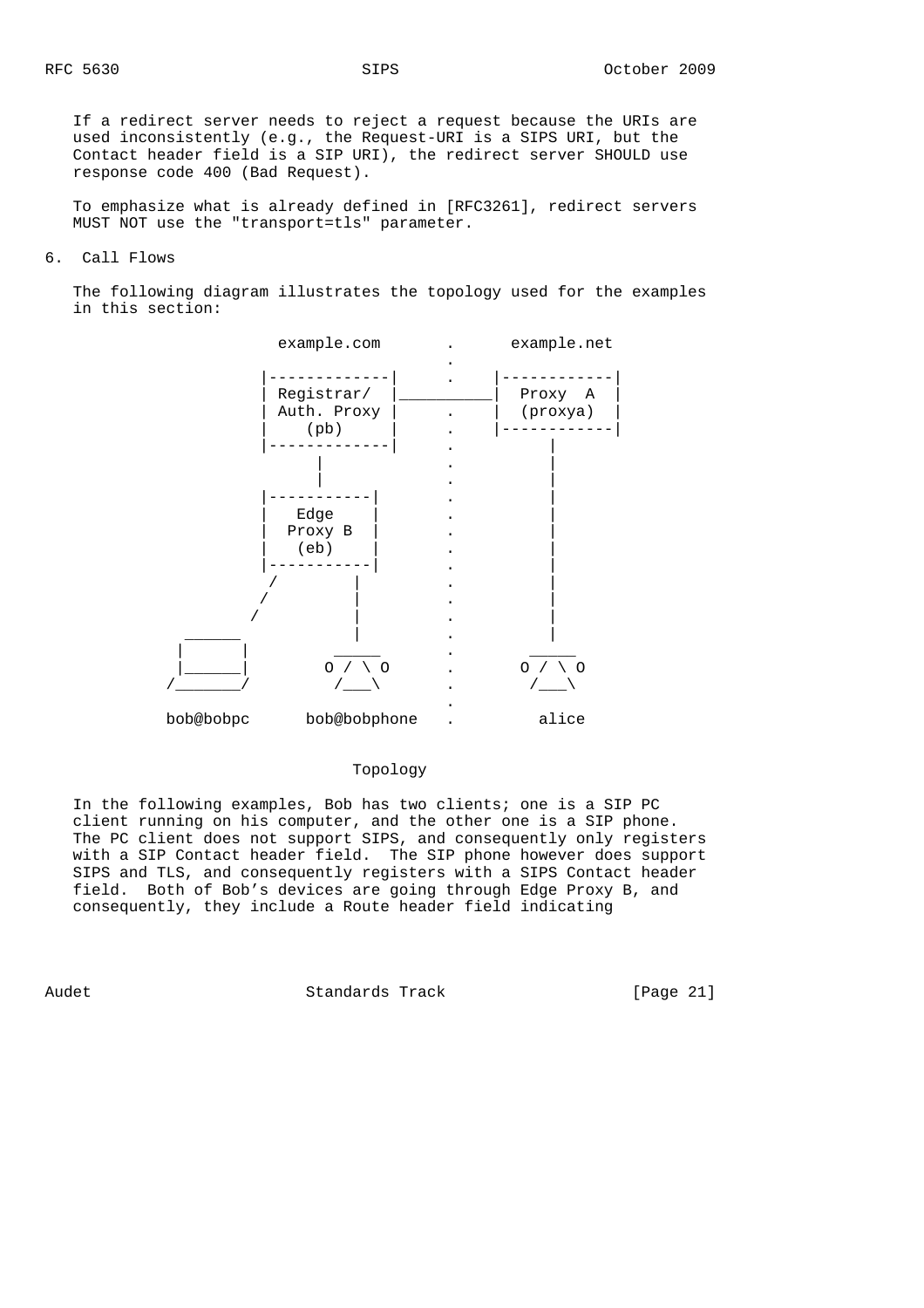eb.example.com. Edge Proxy B removes the Route header field corresponding to itself, and adds itself in a Path header field. The registration process call flow is illustrated in Section 6.1.

 After registration, there are two Contact bindings associated with Bob's AOR of bob@example.com: sips:bob@bobphone.example.com and sip:bob@bobpc.example.com.

 Alice then calls Bob through her own Proxy A. Proxy A locates Bob's domain example.com. In this example, that domain is owned by Bob's Registrar/Authoritative Proxy B. Proxy A removes the Route header field corresponding to itself, and inserts itself in the Record-Route and forwards the request to Registrar/Authoritative Proxy B.

 The following subsections illustrate registration and three examples. In the first example (Section 6.2), Alice calls Bob's SIPS AOR. In the second example (Section 6.3), Alice calls Bob's SIP AOR using TCP transport. In the third example (Section 6.4), Alice calls Bob's SIP AOR using TLS transport.

6.1. Bob Registers His Contacts

 This flow illustrates the registration process by which Bob's device registers. His PC client (Bob@bobpc) registers with a SIP scheme, and his SIP phone (Bob@phone) registers with a SIPS scheme.

Audet Standards Track [Page 22]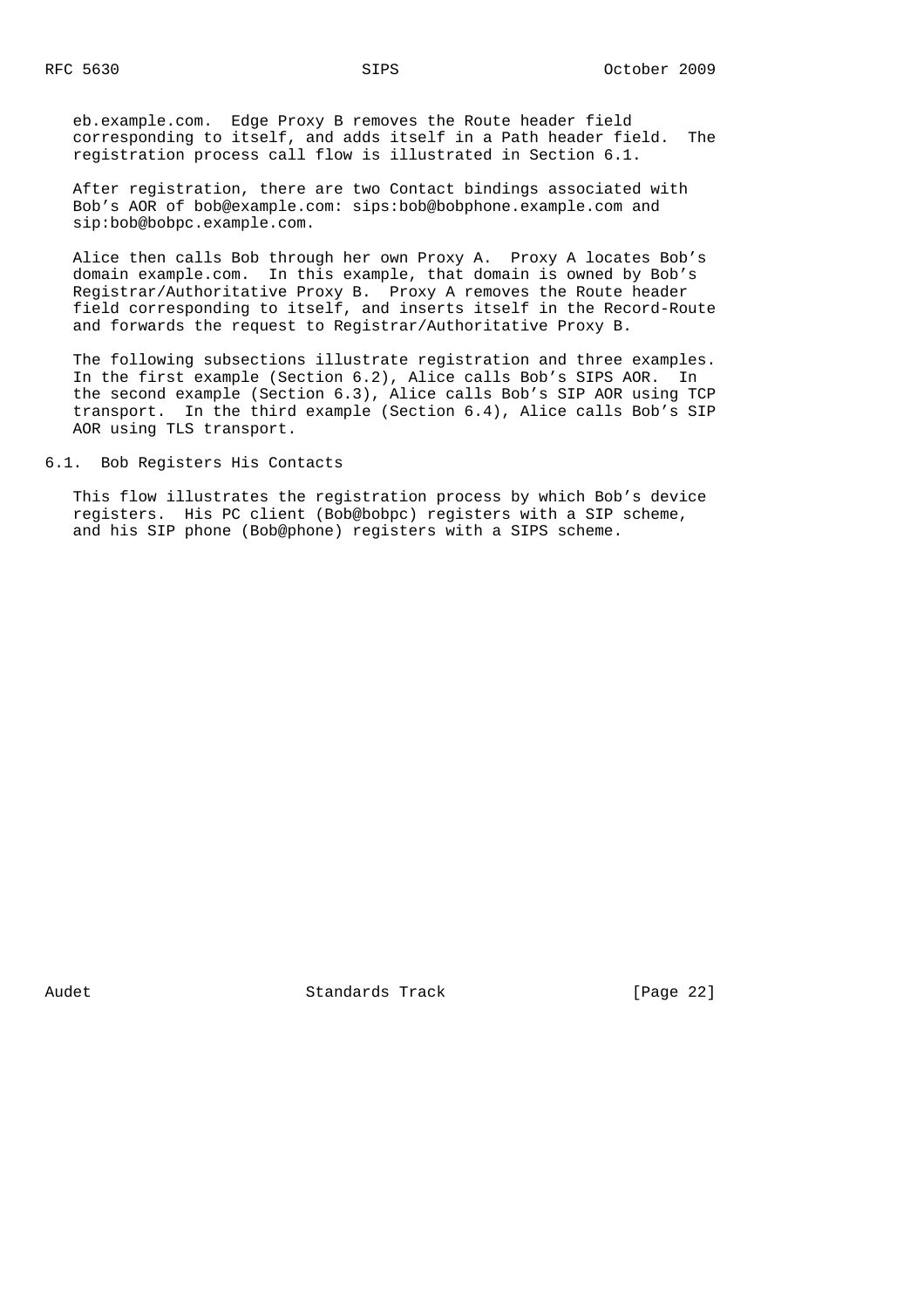

Bob Registers His Contacts

Message details

F1 REGISTER Bob's PC Client -> Edge Proxy B

 REGISTER sip:pb.example.com SIP/2.0 Via: SIP/2.0/TCP bobpc.example.com:5060;branch=z9hG4bKnashds Max-Forwards: 70 To: Bob <sip:bob@example.com> From: Bob <sip:bob@example.com>;tag=456248 Call-ID: 843817637684230@998sdasdh09 CSeq: 1826 REGISTER Supported: path, outbound Route: <sip:eb.example.com;lr> Contact: <sip:bob@bobpc.example.com> ;+sip.instance="<urn:uuid:0C67446E-F1A1-11D9-94D3-000A95A0E128>" ;reg-id=1 Content-Length: 0

Audet **Standards Track** [Page 23]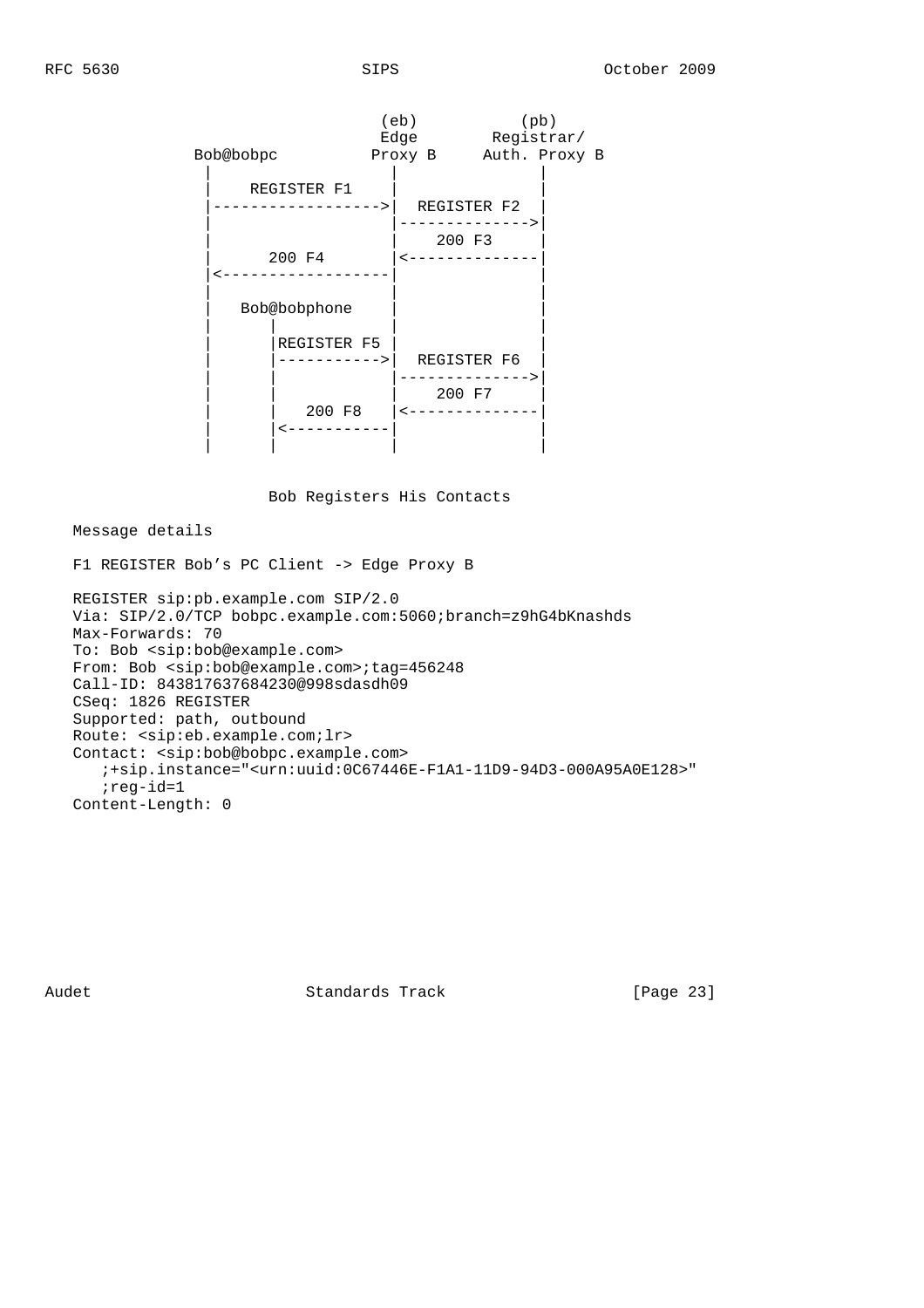```
 F2 REGISTER Edge Proxy B -> Registrar/Authoritative Proxy B
 REGISTER sip:pb.example.com SIP/2.0
 Via: SIP/2.0/TCP eb.example.com:5060;branch=z9hG4bK87asdks7
 Via: SIP/2.0/TCP bobpc.example.com:5060;branch=z9hG4bKnashds
 Max-Forwards: 69
 To: Bob <sip:bob@example.com>
 From: Bob <sip:bob@example.com>;tag=456248
 Call-ID: 843817637684230@998sdasdh09
 CSeq: 1826 REGISTER
 Supported: path, outbound
 Path: <sip:laksdyjanseg237+fsdf+uy623hytIJ8@eb.example.com;lr;ob>
 Contact: <sip:bob@bobpc.example.com>
    ;+sip.instance="<urn:uuid:0C67446E-F1A1-11D9-94D3-000A95A0E128>"
    ;reg-id=1
 Content-Length: 0
 F3 200 (REGISTER) Registrar/Authoritative Proxy B -> Edge Proxy B
 SIP/2.0 200 OK
 Via: SIP/2.0/TCP eb.example.com:5060;branch=z9hG4bK87asdks7
 Via: SIP/2.0/TCP bobpc.example.com:5060;branch=z9hG4bKnashds
 To: Bob <sip:bob@example.com>;tag=2493K59K9
From: Bob <sip:bob@example.com>;tag=456248
 Call-ID: 843817637684230@998sdasdh09
 CSeq: 1826 REGISTER
 Require: outbound
 Supported: path, outbound
 Path: <sip:laksdyjanseg237+fsdf+uy623hytIJ8@eb.example.com;lr;ob>
 Contact: <sip:bob@bobphone.example.com>
    ;+sip.instance="<urn:uuid:0C67446E-F1A1-11D9-94D3-000A95A0E128>"
    ;reg-id=1
    ;expires=3600
 Date: Mon, 12 Jun 2006 16:43:12 GMT
 Content-Length: 0
```
Audet Standards Track [Page 24]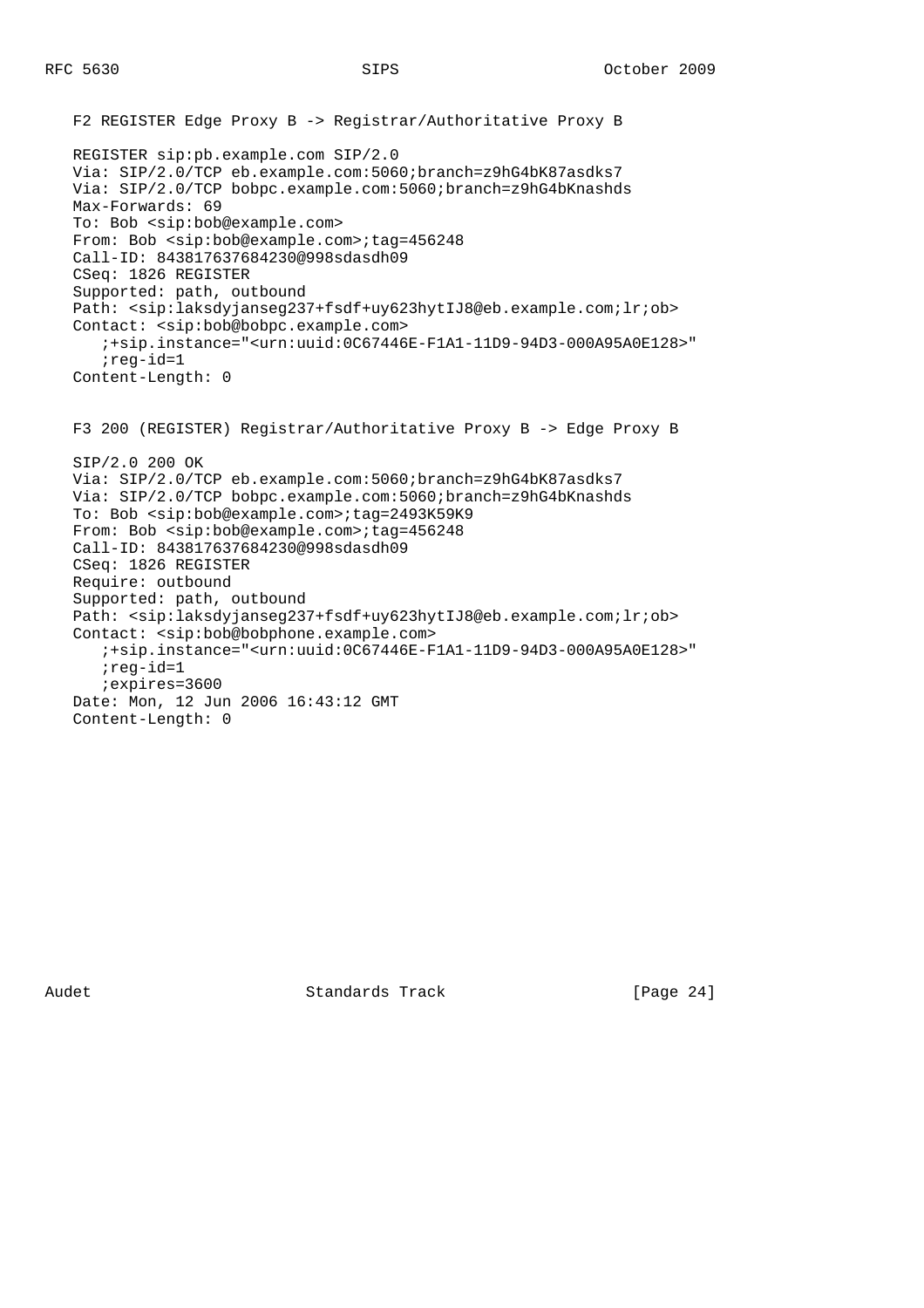```
 F4 200 (REGISTER) Edge Proxy B -> Bob's PC Client
 SIP/2.0 200 OK
 Via: SIP/2.0/TCP bobpc.example.com:5060;branch=z9hG4bKnashds
 To: Bob <sip:bob@example.com>;tag=2493K59K9
From: Bob <sip:bob@example.com>;tag=456248
 Call-ID: 843817637684230@998sdasdh09
 CSeq: 1826 REGISTER
 Require: outbound
 Supported: path, outbound
 Path: <sip:laksdyjanseg237+fsdf+uy623hytIJ8@eb.example.com;lr;ob>
 Contact: <sip:bob@bobphone.example.com>
    ;+sip.instance="<urn:uuid:0C67446E-F1A1-11D9-94D3-000A95A0E128>"
    ;reg-id=1
    ;expires=3600
 Date: Thu, 09 Aug 2007 16:43:12 GMT
 Content-Length: 0
 F5 REGISTER Bob's Phone -> Edge Proxy B
 REGISTER sips:pb.example.com SIP/2.0
 Via: SIP/2.0/TLS bobphone.example.com:5061;branch=z9hG4bK9555
 Max-Forwards: 70
 To: Bob <sips:bob@example.com>
 From: Bob <sips:bob@example.com>;tag=90210
 Call-ID: faif9a@qwefnwdclk
 CSeq: 12 REGISTER
 Supported: path, outbound
 Route: <sips:eb.example.com;lr>
 Contact: <sips:bob@bobphone.example.com>
    ;+sip.instance="<urn:uuid:6F85D4E3-E8AA-46AA-B768-BF39D5912143>"
    ;reg-id=1
 Content-Length: 0
```
Audet Standards Track [Page 25]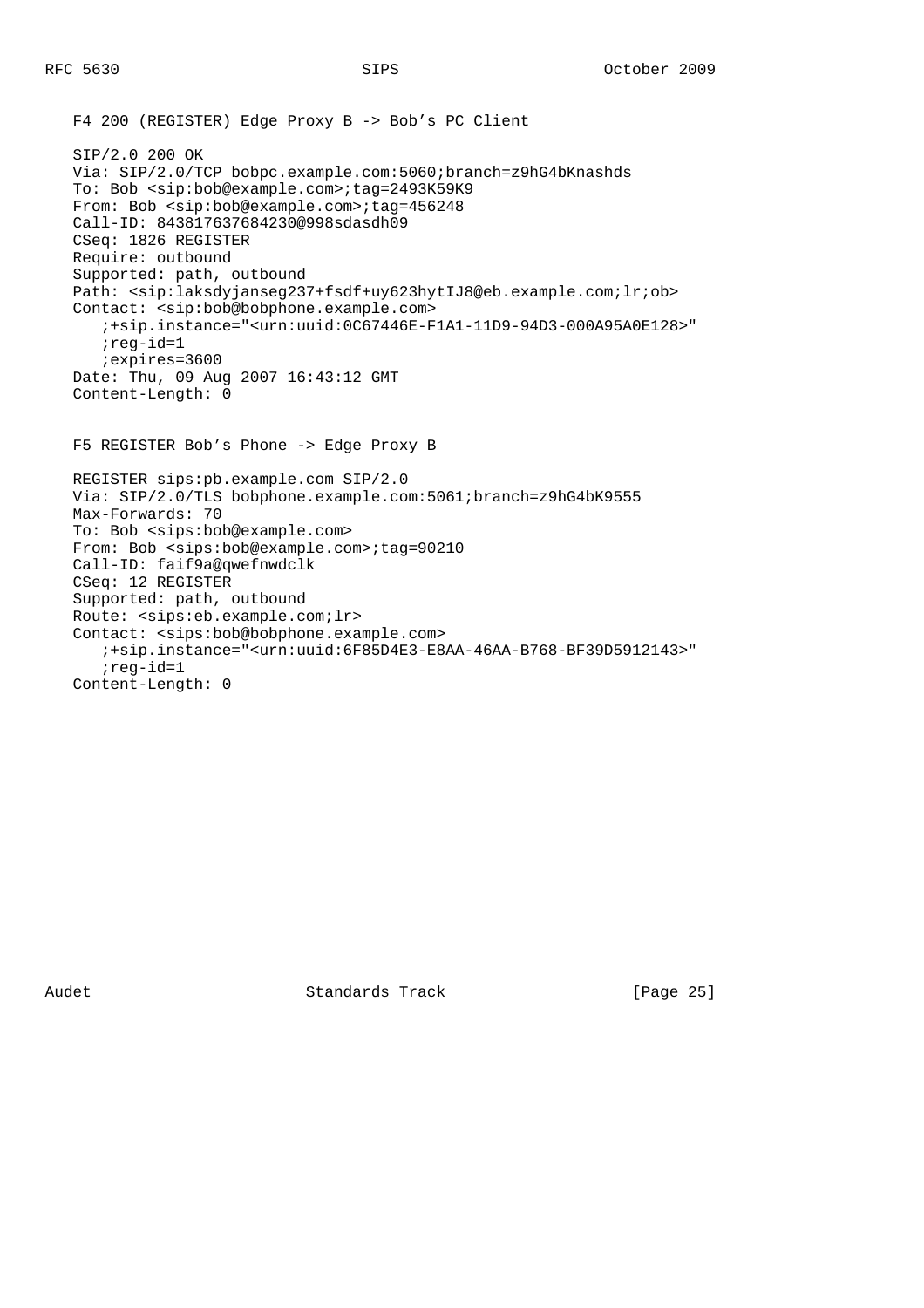```
 F6 REGISTER Edge Proxy B -> Registrar/Authoritative Proxy B
 REGISTER sips:pb.example.com SIP/2.0
 Via: SIP/2.0/TLS eb.example.com:5061;branch=z9hG4bK876354
 Via: SIP/2.0/TLS bobphone.example.com:5061;branch=z9hG4bK9555
 Max-Forwards: 69
 To: Bob <sips:bob@example.com>
From: Bob <sips:bob@example.com>;tag=90210
 Call-ID: faif9a@qwefnwdclk
 CSeq: 12 REGISTER
 Supported: path, outbound
 Path: <sips:psodkfsj+34+kklsL+uJH-Xm816k09Kk@eb.example.com;lr;ob>
 Contact: <sips:bob@bobphone.example.com>
    ;+sip.instance="<urn:uuid:6F85D4E3-E8AA-46AA-B768-BF39D5912143>"
    ;reg-id=1
 Content-Length: 0
 F7 200 (REGISTER) Registrar/Authoritative Proxy B -> Edge Proxy B
 SIP/2.0 200 OK
 Via: SIP/2.0/TLS eb.example.com:5061;branch=z9hG4bK876354
 Via: SIP/2.0/TLS bobphone.example.com:5061;branch=z9hG4bK9555
 To: Bob <sips:bob@example.com>;tag=5150
 From: Bob <sips:bob@example.com>;tag=90210
 Call-ID: faif9a@qwefnwdclk
 CSeq: 12 REGISTER
 Require: outbound
 Supported: path, outbound
Path: <sips:psodkfsj+34+kklsL+uJH-Xm816k09Kk@eb.example.com;lr;ob>
 Contact: <sips:bob@bobphone.example.com>
    ;+sip.instance="<urn:uuid:6F85D4E3-E8AA-46AA-B768-BF39D5912143>"
    ;reg-id=1
    ;expires=3600
 Date: Thu, 09 Aug 2007 16:43:50 GMT
 Content-Length: 0
```
Audet **Standards Track** [Page 26]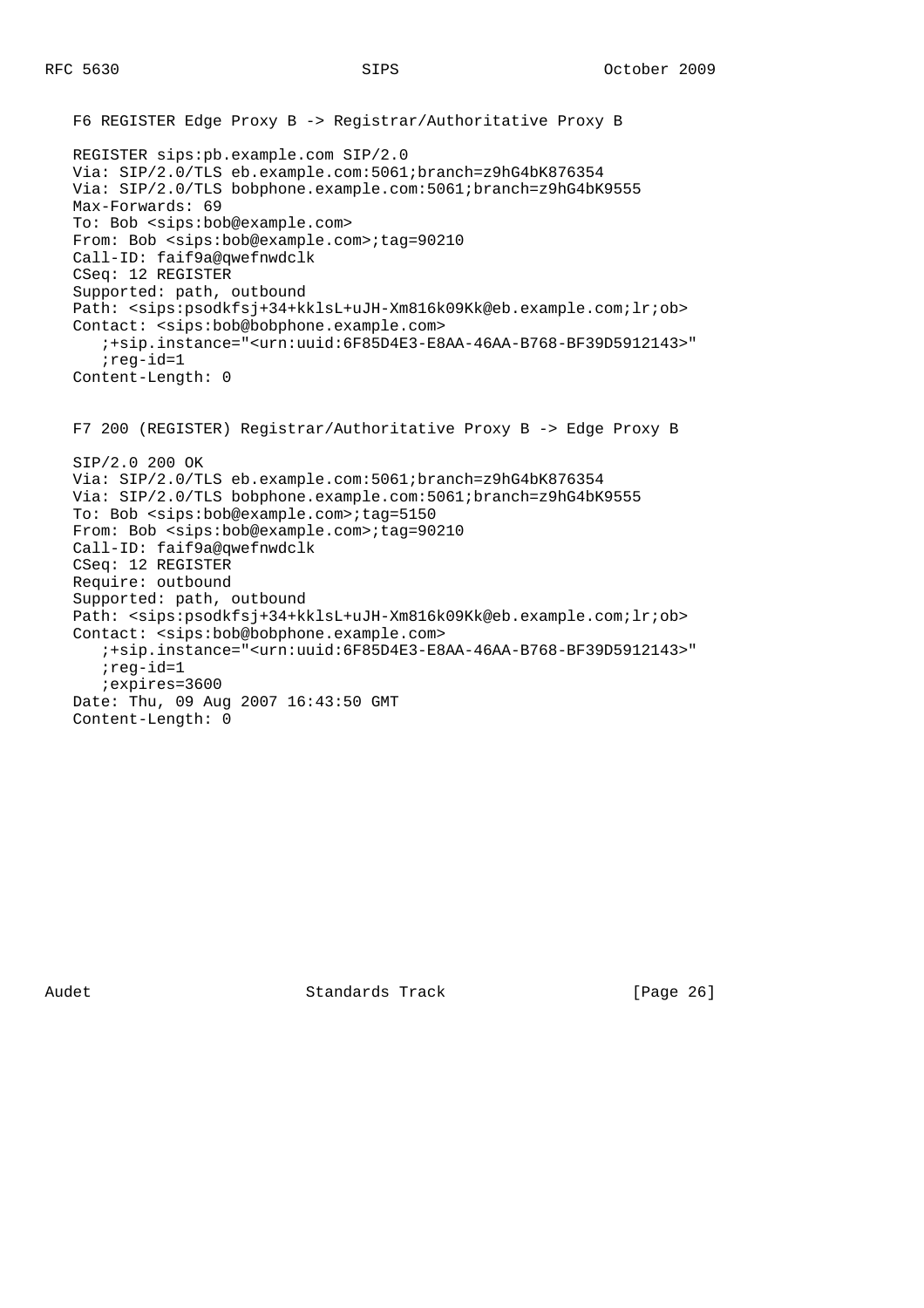F8 200 (REGISTER) Edge Proxy B -> Bob's Phone SIP/2.0 200 OK Via: SIP/2.0/TLS bobphone.example.com:5061;branch=z9hG4bK9555 To: Bob <sips:bob@example.com>;tag=5150 From: Bob <sips:bob@example.com>;tag=90210 Call-ID: faif9a@qwefnwdclk CSeq: 12 REGISTER Require: outbound Supported: path, outbound Path: <sips:psodkfsj+34+kklsL+uJH-Xm816k09Kk@eb.example.com;lr;ob> Contact: <sips:bob@bobphone.example.com> ;+sip.instance="<urn:uuid:6F85D4E3-E8AA-46AA-B768-BF39D5912143>" ;reg-id=1 ;expires=3600 Date: Thu, 09 Aug 2007 16:43:50 GMT Content-Length: 0

#### 6.2. Alice Calls Bob's SIPS AOR

Bob's registration has already occurred as per Section 6.1.

 In this first example, Alice calls Bob's SIPS AOR (sips:bob@example.com). Registrar/Authoritative Proxy B consults the binding in the registration database, and finds the two Contact header field bindings. Alice had addressed Bob with a SIPS Request- URI (sips:bob@example.com), so Registrar/Authoritative Proxy B determines that the call needs to be routed only to bobphone (which registered using a SIPS Contact header field), and therefore the request is only sent to sips:bob@bobphone.example.com, through Edge Proxy B. Both Registrar/Authoritative Proxy B and Edge Proxy B insert themselves in the Record-Route. Bob answers at sips:bob@bobphone.example.com.

Audet **Standards Track** [Page 27]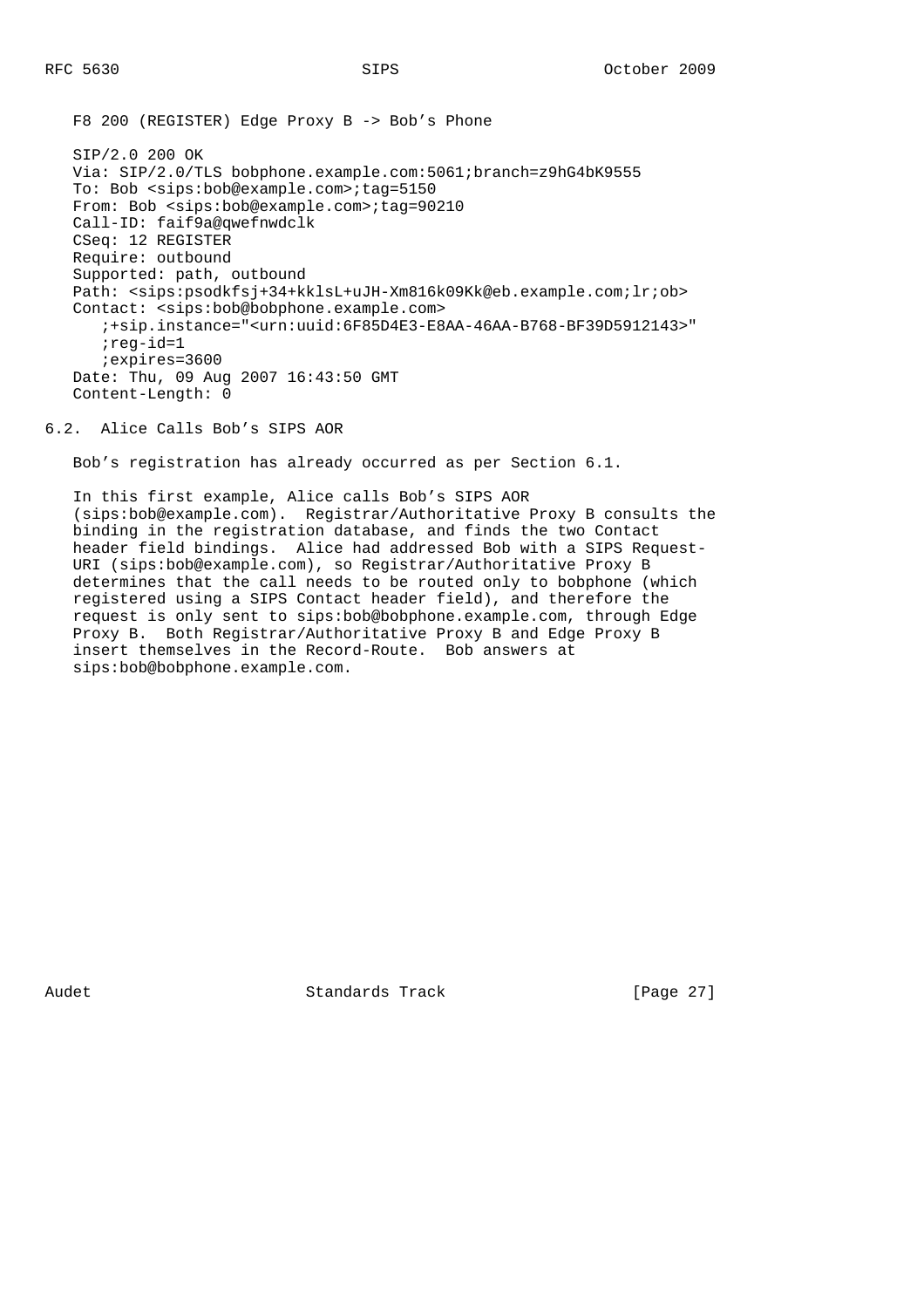|                  |                                                                                                                                                                                                                        | $(eb)$ $(pb)$                    |            |                                                                                                                                 |                                           |  |
|------------------|------------------------------------------------------------------------------------------------------------------------------------------------------------------------------------------------------------------------|----------------------------------|------------|---------------------------------------------------------------------------------------------------------------------------------|-------------------------------------------|--|
|                  |                                                                                                                                                                                                                        | Edge Registrar/                  |            |                                                                                                                                 |                                           |  |
| <b>Bob@bobpc</b> | Proxy B Auth. Proxy B Proxy A Alice                                                                                                                                                                                    |                                  |            |                                                                                                                                 |                                           |  |
|                  | <b>Bob@bobphone</b><br>INVITE F15  <----------  100 F12  -----------><br>-----------  100 F14  -----------><br>180 $F16$ $ -----$<br>---------->    180 F17<br>200 F20  <br>---------->  200 F21  ---------->  180 F19 |                                  | INVITE F13 | INVITE F11<br>$\leftarrow$ ----------  100 F10<br>$--------> 180 F18$<br>---------->     200 F22    -----------><br>----------> | INVITE F9<br>$-$ ----------<br>200 F23    |  |
|                  | ACK $F27$                                                                                                                                                                                                              | $\leftarrow$ - - - - - - - - - - | ACK F26    | ACK F25                                                                                                                         | ACK F24<br>$\leftarrow$ - - - - - - - - - |  |

Alice Calls Bob's SIPS AOR

```
 Message details
```
F9 INVITE Alice -> Proxy A

```
 INVITE sips:bob@example.com SIP/2.0
 Via: SIP/2.0/TLS alice-1.example.net:5061;branch=z9hG4bKprout
 Max-Forwards: 70
 To: Bob <sips:bob@example.com>
From: Alice <sips:alice@example.net>;tag=8675309
 Call-ID: lzksjf8723k@sodk6587
 CSeq: 1 INVITE
 Route: <sips:proxya.example.net;lr>
 Contact: <sips:alice@alice-1.example.net>
 Content-Type: application/sdp
 Content-Length: {as per SDP}
 {SDP not shown}
```
Audet **Standards Track** [Page 28]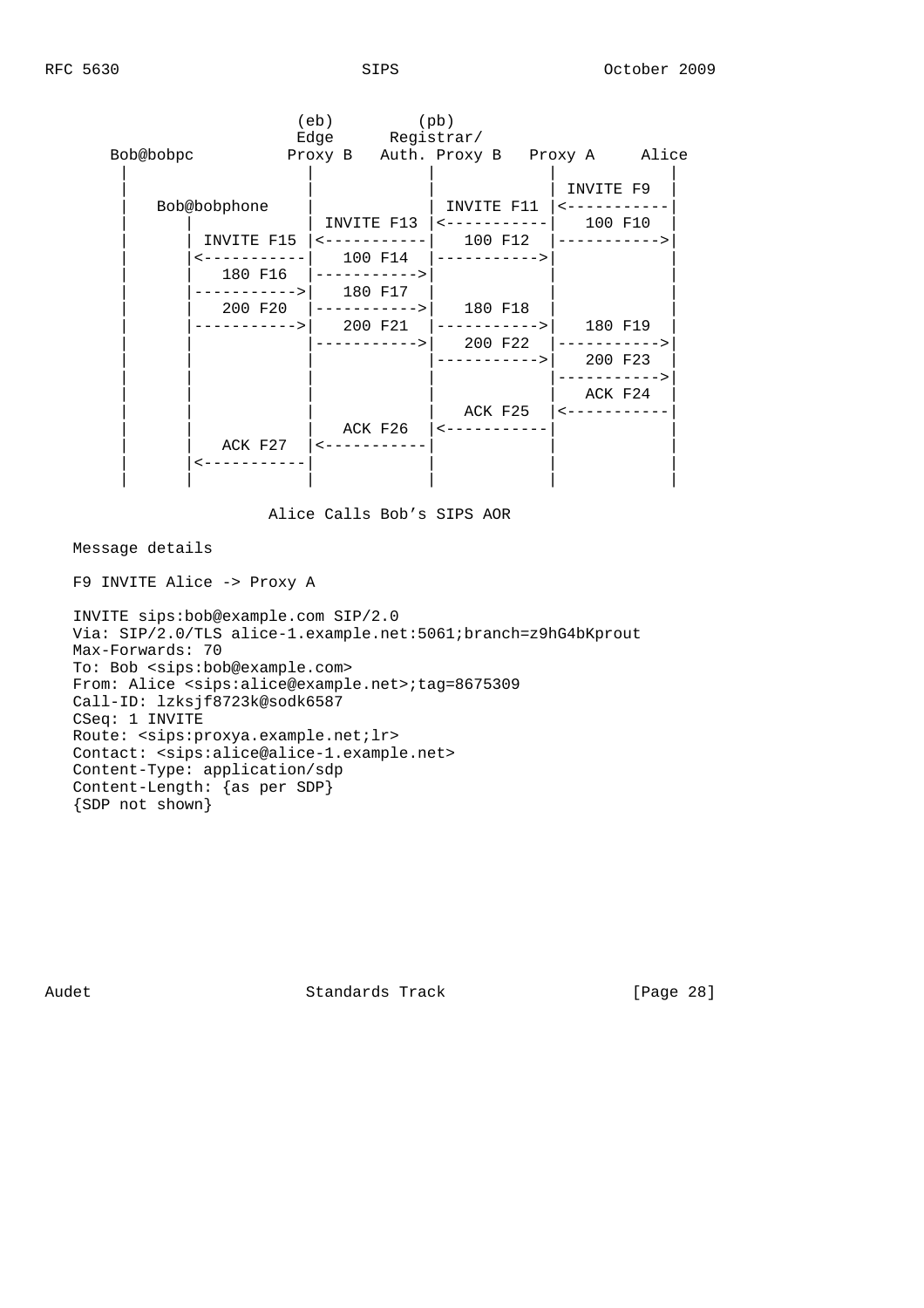F10 100 (INVITE) Proxy A -> Alice SIP/2.0 100 Trying Via: SIP/2.0/TLS alice-1.example.net:5061;branch=z9hG4bKprout To: Bob <sips:bob@example.com> From: Alice <sips:alice@example.net>;tag=8675309 Call-ID: lzksjf8723k@sodk6587 CSeq: 1 INVITE Content-Length: 0 F11 INVITE Proxy A -> Registrar/Authoritative Proxy B INVITE sips:bob@example.com SIP/2.0 Via: SIP/2.0/TLS proxya.example.net:5061;branch=z9hG4bKpouet Via: SIP/2.0/TLS alice-1.example.net:5061;branch=z9hG4bKprout Max-Forwards: 69 To: Bob <sips:bob@example.com> From: Alice <sips:alice@example.net>;tag=8675309 Call-ID: lzksjf8723k@sodk6587 CSeq: 1 INVITE Record-Route: <sips:proxya.example.net;lr> Contact: <sips:alice@alice-1.example.net> Content-Type: application/sdp Content-Length: {as per SDP} {SDP not shown} F12 100 (INVITE) Registrar/Authoritative Proxy B -> Proxy A SIP/2.0 100 Trying Via: SIP/2.0/TLS proxya.example.net:5061;branch=z9hG4bKpouet Via: SIP/2.0/TLS alice-1.example.net:5061;branch=z9hG4bKprout To: Bob <sips:bob@example.com> From: Alice <sips:alice@example.net>;tag=8675309 Call-ID: lzksjf8723k@sodk6587 CSeq: 1 INVITE Content-Length: 0

Audet Standards Track [Page 29]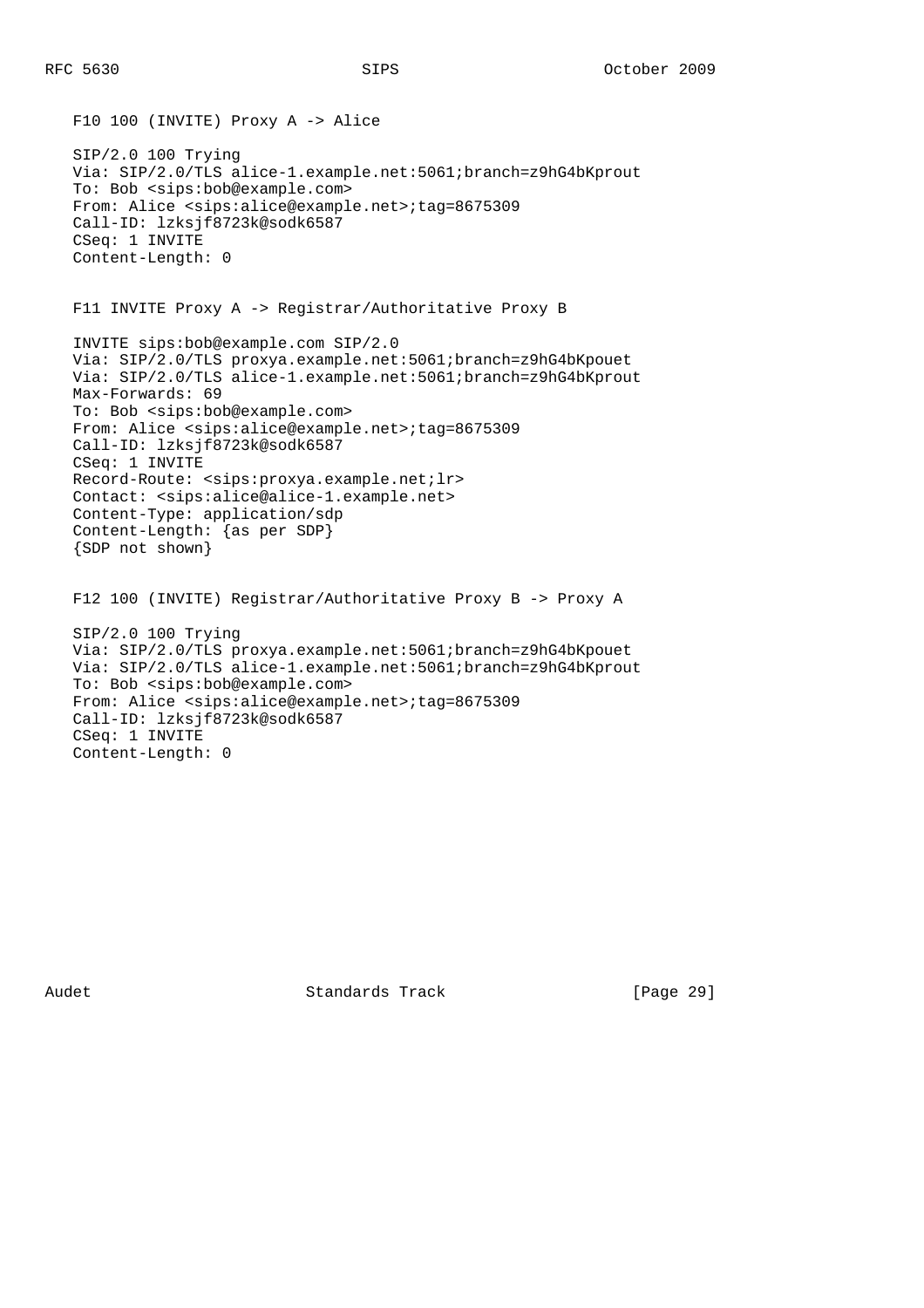```
 F13 INVITE Registrar/Authoritative Proxy B -> Edge Proxy B
 INVITE sips:bob@bobphone.example.com SIP/2.0
 Via: SIP/2.0/TLS pb.example.com:5061;branch=z9hG4bKbalouba
 Via: SIP/2.0/TLS proxya.example.net:5061;branch=z9hG4bKpouet
 Via: SIP/2.0/TLS alice-1.example.net:5061;branch=z9hG4bKprout
 Max-Forwards: 68
 To: Bob <sips:bob@example.com>
From: Alice <sips:alice@example.net>;tag=8675309
 Call-ID: lzksjf8723k@sodk6587
 CSeq: 1 INVITE
 Route:
  <sips:psodkfsj+34+kklsL+uJH-Xm816k09Kk@edge.example.com;lr;ob>
 Record-Route: <sips:pb.example.com;lr>, <sips:proxya.example.net;lr>
 Contact: <sips:alice@alice-1.example.net>
 Content-Type: application/sdp
 Content-Length: {as per SDP}
 {SDP not shown}
 F14 100 (INVITE) Edge Proxy B -> Registrar/Authoritative Proxy B
 SIP/2.0 100 Trying
 Via: SIP/2.0/TLS pb.example.com:5061;branch=z9hG4bKbalouba
 Via: SIP/2.0/TLS proxya.example.net:5061;branch=z9hG4bKpouet
 Via: SIP/2.0/TLS alice-1.example.net:5061;branch=z9hG4bKprout
 To: Bob <sips:bob@example.com>
From: Alice <sips:alice@example.net>;tag=8675309
 Call-ID: lzksjf8723k@sodk6587
 CSeq: 1 INVITE
```
Content-Length: 0

Audet Standards Track [Page 30]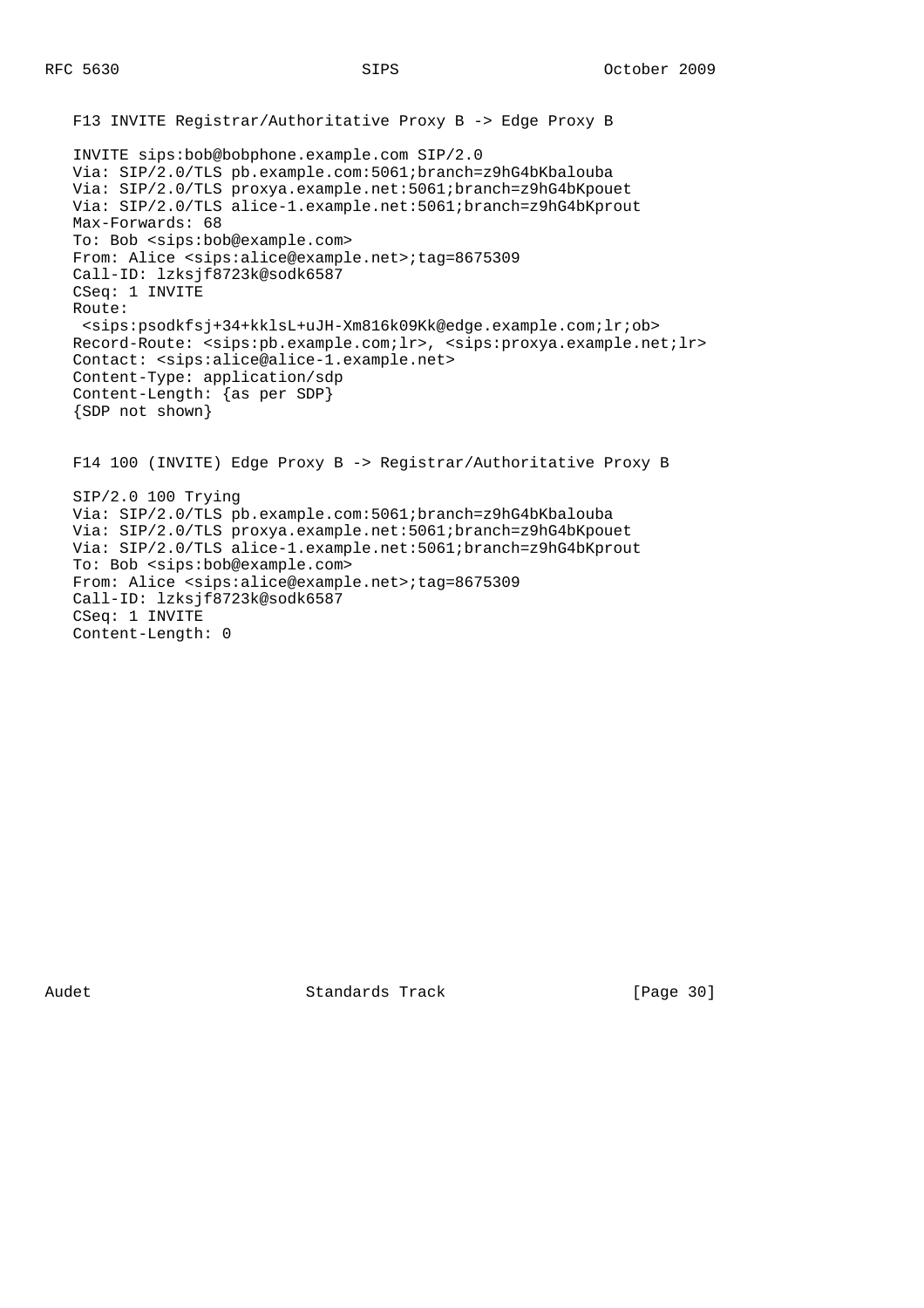```
 F15 INVITE Edge Proxy B -> Bob's phone
 INVITE sips:bob@bobphone.example.com SIP/2.0
 Via: SIP/2.0/TLS eb.example.com:5061;branch=z9hG4bKbiba
 Via: SIP/2.0/TLS pb.example.com:5061;branch=z9hG4bKbalouba
 Via: SIP/2.0/TLS proxya.example.net:5061;branch=z9hG4bKpouet
 Via: SIP/2.0/TLS alice-1.example.net:5061;branch=z9hG4bKprout
 Max-Forwards: 67
 To: Bob <sips:bob@example.com>
From: Alice <sips:alice@example.net>;tag=8675309
 Call-ID: lzksjf8723k@sodk6587
 CSeq: 1 INVITE
 Record-Route:
  <sips:psodkfsj+34+kklsL+uJH-Xm816k09Kk@eb.example.com;lr;ob>,
  <sips:pb.example.com;lr>, <sips:proxya.example.net;lr>
 Contact: <sips:alice@alice-1.example.net>
 Content-Type: application/sdp
 Content-Length: {as per SDP}
 {SDP not shown}
 F16 180 (INVITE) Bob's Phone -> Edge Proxy B
 SIP/2.0 180 Ringing
 Via: SIP/2.0/TLS eb.example.com:5061;branch=z9hG4bKbiba
 Via: SIP/2.0/TLS pb.example.com:5061;branch=z9hG4bKbalouba
 Via: SIP/2.0/TLS proxya.example.net:5061;branch=z9hG4bKpouet
 Via: SIP/2.0/TLS alice-1.example.net:5061;branch=z9hG4bKprout
 To: Bob <sips:bob@example.com>;tag=5551212
 From: Alice <sips:alice@example.net>;tag=8675309
 Call-ID: lzksjf8723k@sodk6587
 CSeq: 1 INVITE
 Record-Route:
  <sips:psodkfsj+34+kklsL+uJH-Xm816k09Kk@eb.example.com;lr;ob>,
  <sips:pb.example.com;lr>, <sips:proxya.example.net;lr>
 Contact: <sips:bob@bobphone.example.com>
 Content-Length: 0
```
Audet Standards Track [Page 31]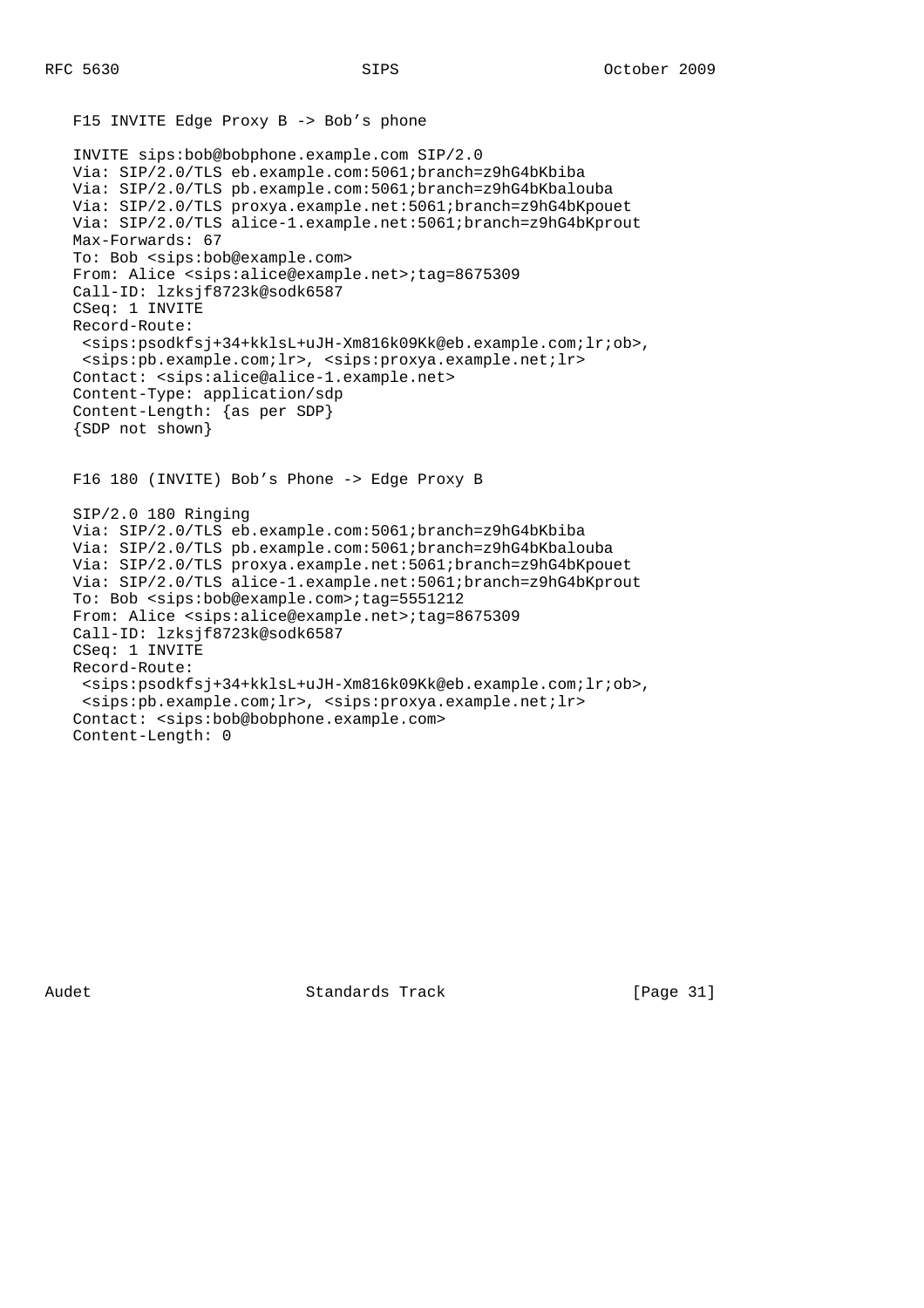```
 F17 180 (INVITE) Edge Proxy B -> Registrar/Authoritative Proxy B
 SIP/2.0 180 Ringing
 Via: SIP/2.0/TLS pb.example.com:5061;branch=z9hG4bKbalouba
 Via: SIP/2.0/TLS proxya.example.net:5061;branch=z9hG4bKpouet
 Via: SIP/2.0/TLS alice-1.example.net:5061;branch=z9hG4bKprout
 To: Bob <sips:bob@example.com>;tag=5551212
 From: Alice <sips:alice@example.net>;tag=8675309
 Call-ID: lzksjf8723k@sodk6587
 CSeq: 1 INVITE
 Record-Route:
  <sips:psodkfsj+34+kklsL+uJH-Xm816k09Kk@eb.example.com;lr;ob>,
  <sips:pb.example.com;lr>, <sips:proxya.example.net;lr>
 Contact: <sips:bob@bobphone.example.com>
 Content-Length: 0
 F18 180 Registrar/Authoritative Proxy B -> Proxy A
 SIP/2.0 180 Ringing
 Via: SIP/2.0/TLS proxya.example.net:5061;branch=z9hG4bKpouet
 Via: SIP/2.0/TLS alice-1.example.net:5061;branch=z9hG4bKprout
 To: Bob <sips:bob@example.com>;tag=5551212
 From: Alice <sips:alice@example.net>;tag=8675309
 Call-ID: lzksjf8723k@sodk6587
 CSeq: 1 INVITE
 Record-Route:
  <sips:psodkfsj+34+kklsL+uJH-Xm816k09Kk@eb.example.com;lr;ob>,
  <sips:pb.example.com;lr>, <sips:proxya.example.net;lr>
 Contact: <sips:bob@bobphone.example.com>
 Content-Length: 0
 F19 180 (INVITE) Proxy A -> Alice
 SIP/2.0 180 Ringing
 Via: SIP/2.0/TLS alice-1.example.net:5061;branch=z9hG4bKprout
 To: Bob <sips:bob@example.com>;tag=5551212
 From: Alice <sips:alice@example.net>;tag=8675309
 Call-ID: lzksjf8723k@sodk6587
 CSeq: 1 INVITE
 Record-Route:
  <sips:psodkfsj+34+kklsL+uJH-Xm816k09Kk@eb.example.com;lr;ob>,
  <sips:pb.example.com;lr>, <sips:proxya.example.net;lr>
 Contact: <sips:bob@bobphone.example.com>
 Content-Length: 0
```
Audet Standards Track [Page 32]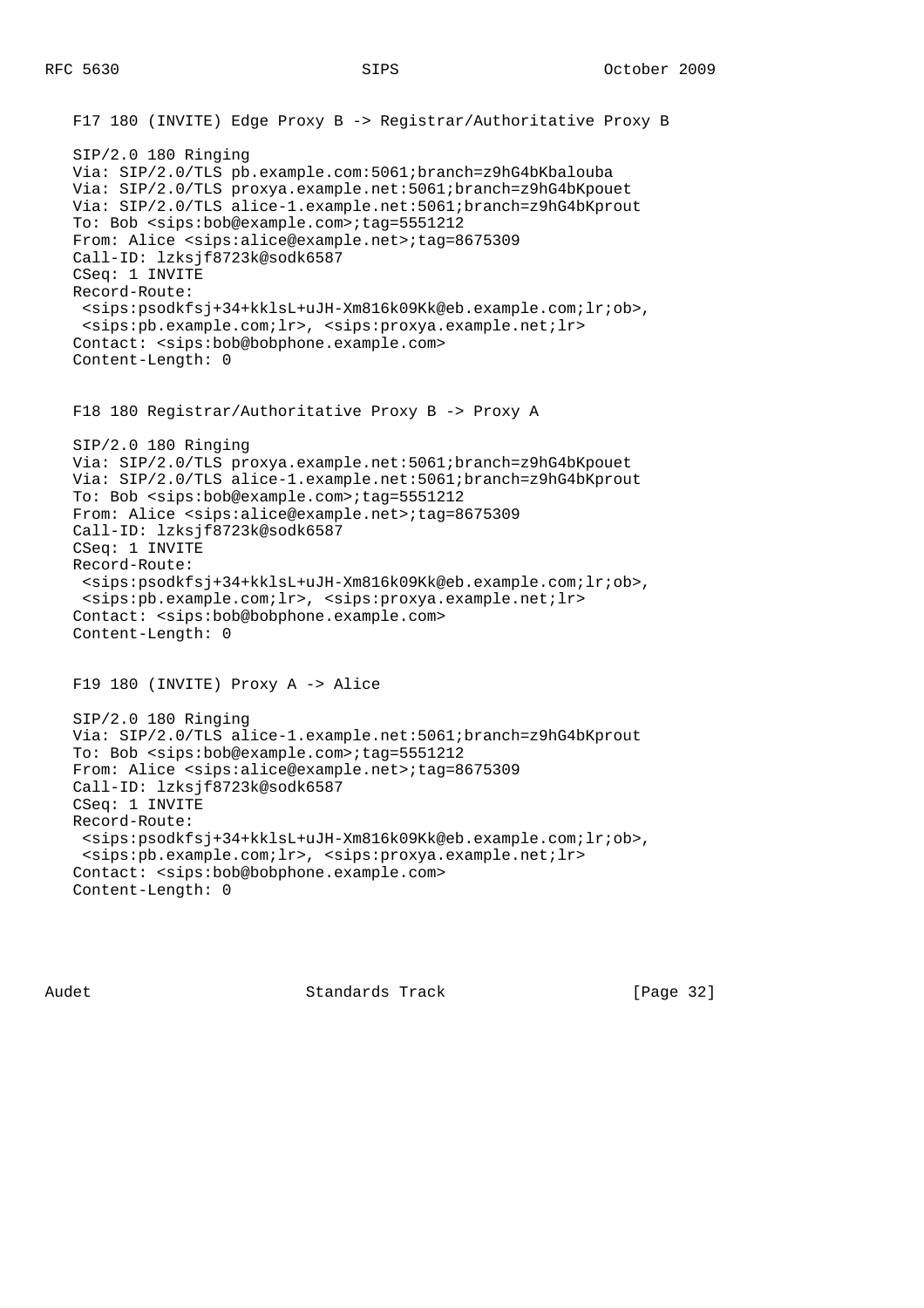```
 F20 200 (INVITE) Bob's Phone -> Edge Proxy B
 SIP/2.0 200 OK
 Via: SIP/2.0/TLS eb.example.com:5061;branch=z9hG4bKbiba
 Via: SIP/2.0/TLS pb.example.com:5061;branch=z9hG4bKbalouba
 Via: SIP/2.0/TLS proxya.example.net:5061;branch=z9hG4bKpouet
 Via: SIP/2.0/TLS alice-1.example.net:5061;branch=z9hG4bKprout
 To: Bob <sips:bob@example.com>;tag=5551212
From: Alice <sips:alice@example.net>;tag=8675309
 Call-ID: lzksjf8723k@sodk6587
 CSeq: 1 INVITE
 Record-Route:
  <sips:psodkfsj+34+kklsL+uJH-Xm816k09Kk@eb.example.com;lr;ob>,
  <sips:pb.example.com;lr>, <sips:proxya.example.net;lr>
 Contact: <sips:bob@bobphone.example.com>
 Content-Length: 0
 F21 200 (INVITE) Edge Proxy B -> Registrar/Authoritative Proxy B
 SIP/2.0 200 OK
 Via: SIP/2.0/TLS pb.example.com:5061;branch=z9hG4bKbalouba
 Via: SIP/2.0/TLS proxya.example.net:5061;branch=z9hG4bKpouet
 Via: SIP/2.0/TLS alice-1.example.net:5061;branch=z9hG4bKprout
 To: Bob <sips:bob@example.com>;tag=5551212
 From: Alice <sips:alice@example.net>;tag=8675309
 Call-ID: lzksjf8723k@sodk6587
 CSeq: 1 INVITE
 Record-Route:
  <sips:psodkfsj+34+kklsL+uJH-Xm816k09Kk@eb.example.com;lr;ob>,
  <sips:pb.example.com;lr>, <sips:proxya.example.net;lr>
 Contact: <sips:bob@bobphone.example.com>
 Content-Length: 0
```
Audet Standards Track [Page 33]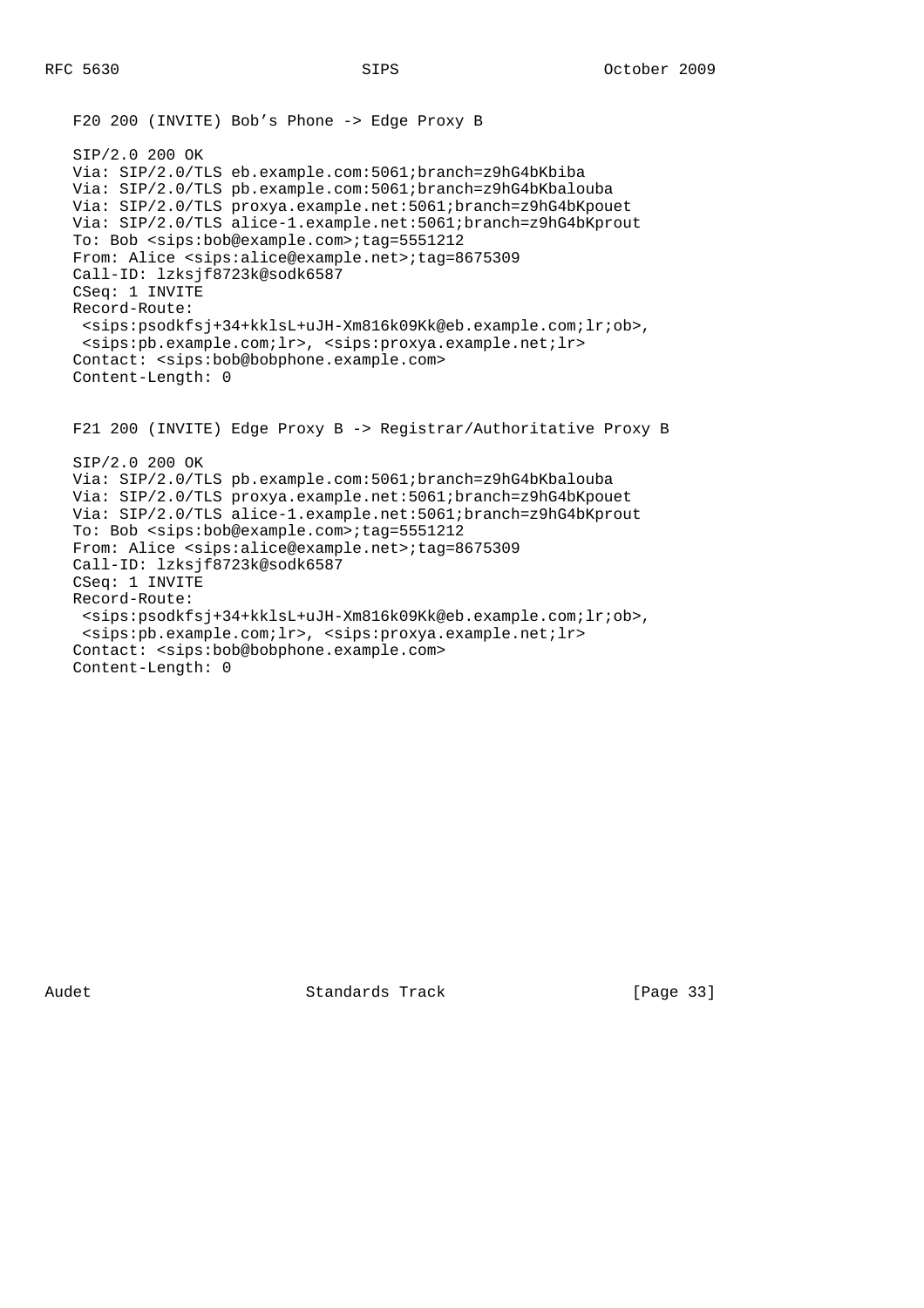F22 200 Registrar/Authoritative Proxy B -> Proxy A SIP/2.0 200 OK Via: SIP/2.0/TLS proxya.example.net:5061;branch=z9hG4bKpouet Via: SIP/2.0/TLS alice-1.example.net:5061;branch=z9hG4bKprout To: Bob <sips:bob@example.com>;tag=5551212 From: Alice <sips:alice@example.net>;tag=8675309 Call-ID: lzksjf8723k@sodk6587 CSeq: 1 INVITE Record-Route: <sips:psodkfsj+34+kklsL+uJH-Xm816k09Kk@eb.example.com;lr;ob>, <sips:pb.example.com;lr>, <sips:proxya.example.net;lr> Contact: <sips:bob@bobphone.example.com> Content-Length: 0 F23 200 (INVITE) Proxy A -> Alice SIP/2.0 200 OK Via: SIP/2.0/TLS alice-1.example.net:5061;branch=z9hG4bKprout To: Bob <sips:bob@example.com>;tag=5551212 From: Alice <sips:alice@example.net>;tag=8675309 Call-ID: lzksjf8723k@sodk6587 CSeq: 1 INVITE Record-Route: <sips:psodkfsj+34+kklsL+uJH-Xm816k09Kk@eb.example.com;lr;ob>, <sips:pb.example.com;lr>, <sips:proxya.example.net;lr> Contact: <sips:bob@bobphone.example.com> Content-Length: 0 F24 ACK Alice -> Proxy A ACK sips:bob@bobphone.example.com SIP/2.0 Via: SIP/2.0/TLS alice-1.example.net:5061;branch=z9hG4bKksdjf Max-Forwards: 70 To: Bob <sips:bob@example.com>;tag=5551212 From: Alice <sips:alice@example.net>;tag=8675309 Call-ID: lzksjf8723k@sodk6587 CSeq: 1 ACK Route: <sips:proxya.example.net;lr>, <sips:pb.example.com;lr>, <sips:psodkfsj+34+kklsL+uJH-Xm816k09Kk@pb.example.com;lr;ob> Content-Length: 0

Audet **Standards Track** [Page 34]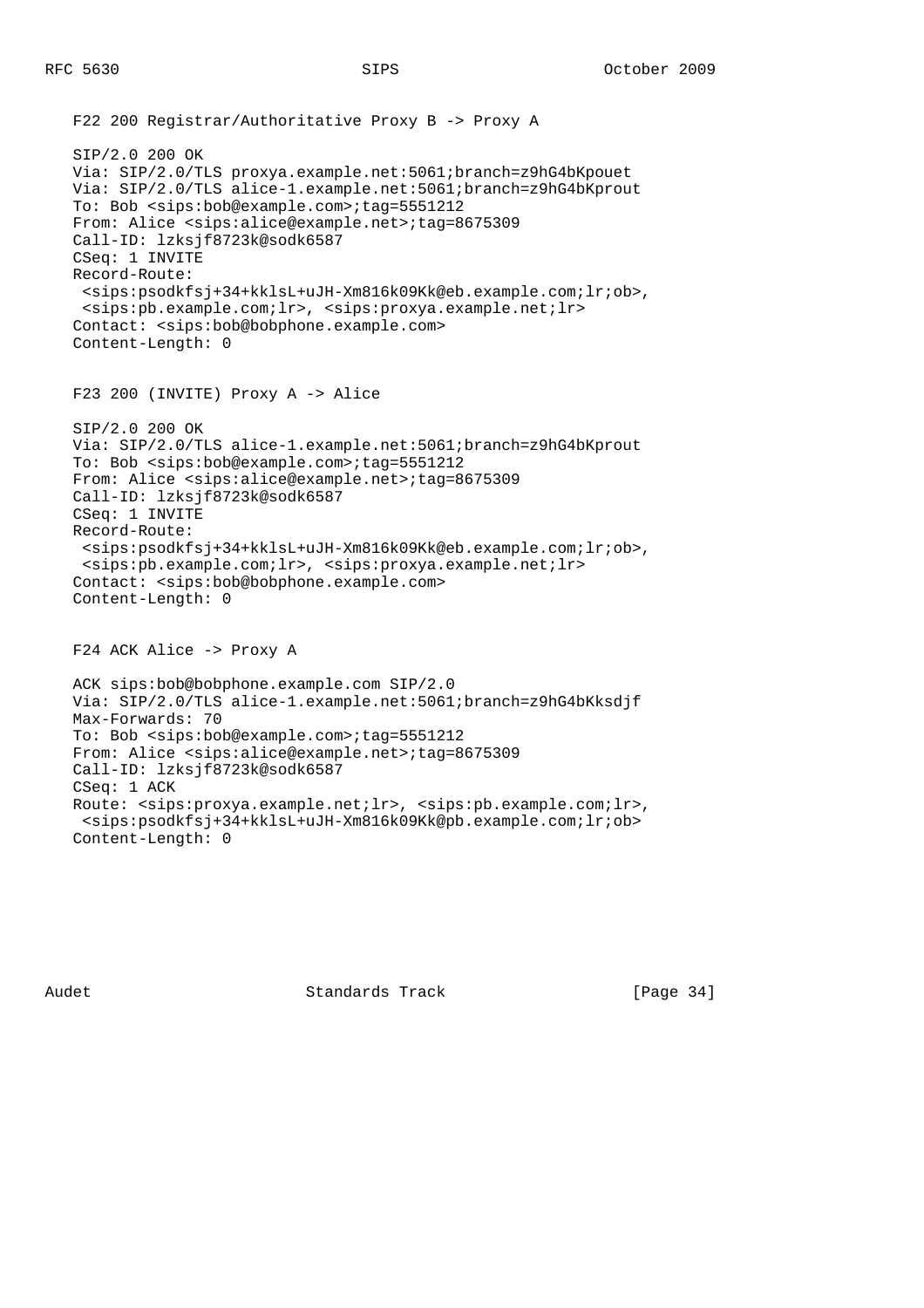F25 ACK Proxy A -> Registrar/Authoritative Proxy B ACK sips:bob@bobphone.example.com SIP/2.0 Via: SIP/2.0/TLS proxya.example.net:5061;branch=z9hG4bKplo7hy Via: SIP/2.0/TLS alice-1.example.net:5061;branch=z9hG4bKksdjf Max-Forwards: 69 To: Bob <sips:bob@example.com>;tag=5551212 From: Alice <sips:alice@example.net>;tag=8675309 Call-ID: lzksjf8723k@sodk6587 CSeq: 1 ACK Route: <sips:pb.example.com;lr>, <sips:psodkfsj+34+kklsL+uJH-Xm816k09Kk@pb.example.com;lr;ob> Content-Length: 0 F26 ACK Registrar/Authoritative Proxy B -> Edge Proxy B ACK sips:bob@bobphone.example.com SIP/2.0 Via: SIP/2.0/TLS pb.example.com:5061;branch=z9hG4bK8msdu2 Via: SIP/2.0/TLS proxya.example.net:5061;branch=z9hG4bKplo7hy Via: SIP/2.0/TLS alice-1.example.net:5061;branch=z9hG4bKksdjf Max-Forwards: 69 To: Bob <sips:bob@example.com>;tag=5551212 From: Alice <sips:alice@example.net>;tag=8675309 Call-ID: lzksjf8723k@sodk6587 CSeq: 1 ACK Route: <sips:pb.example.com;lr>, <sips:psodkfsj+34+kklsL+uJH-Xm816k09Kk@pb.example.com;lr;ob> Content-Length: 0 F27 ACK Proxy B -> Bob's Phone ACK sips:bob@bobphone.example.com SIP/2.0 Via: SIP/2.0/TLS eb.example.com:5061;branch=z9hG4bKkmfdgk Via: SIP/2.0/TLS pb.example.com:5061;branch=z9hG4bK8msdu2 Via: SIP/2.0/TLS proxya.example.net:5061;branch=z9hG4bKplo7hy Via: SIP/2.0/TLS alice-1.example.net:5061;branch=z9hG4bKksdjf Max-Forwards: 68 To: Bob <sips:bob@example.com>;tag=5551212 From: Alice <sips:alice@example.net>;tag=8675309 Call-ID: lzksjf8723k@sodk6587 CSeq: 1 ACK Content-Length: 0

Audet Standards Track [Page 35]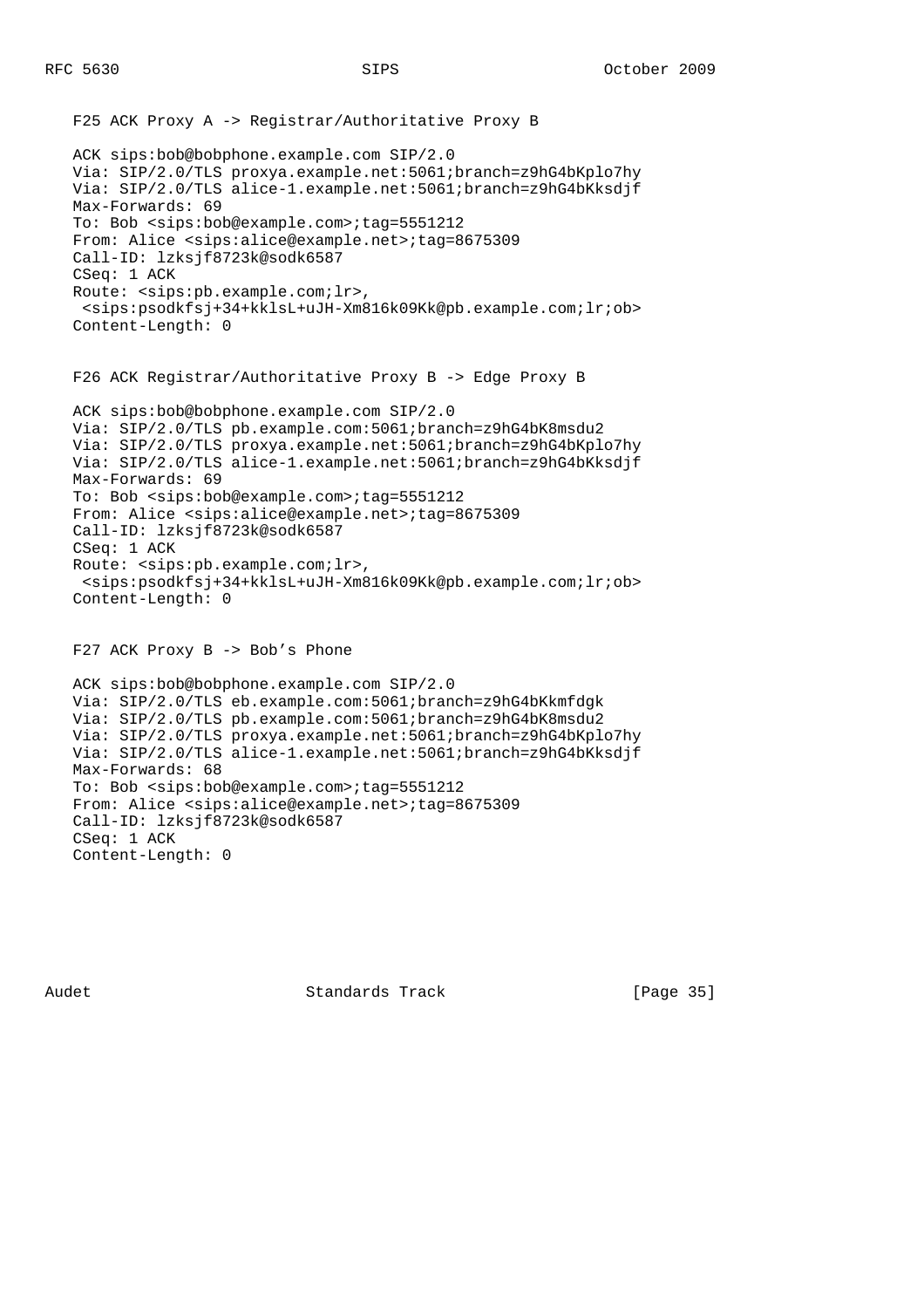### 6.3. Alice Calls Bob's SIP AOR Using TCP

Bob's registration has already occurred as per Section 6.1.

 In the second example, Alice calls Bob's SIP AOR instead (sip:bob@example.com), and she uses TCP as a transport. Registrar/ Authoritative Proxy B consults the binding in the registration database, and finds the two Contact header field bindings. Alice had addressed Bob with a SIP Request-URI (sip:bob@example.com), so Registrar/Authoritative Proxy B determines that the call needs to be routed both to bobpc (which registered with a SIP Contact header field) and bobphone (which registered with a SIPS Contact header field), and therefore the request is forked to sip:bob@bobpc.example.com and sip:bob@bobphone.example.com, through Edge Proxy B. Note that Registrar/Authoritative Proxy B preserved the SIP scheme of the Request-URI instead of replacing it with the SIPS scheme of the Contact header field that was used for registration. Both Registrar/Authoritative Proxy B and Edge Proxy B insert themselves in the Record-Route. Bob's phone's policy is to accept calls to SIP and SIPS (i.e., "best effort"), so both his PC client and his SIP phone ring simultaneously. Bob answers on his SIP phone, and the forked call leg to the PC client is canceled.

Audet Standards Track [Page 36]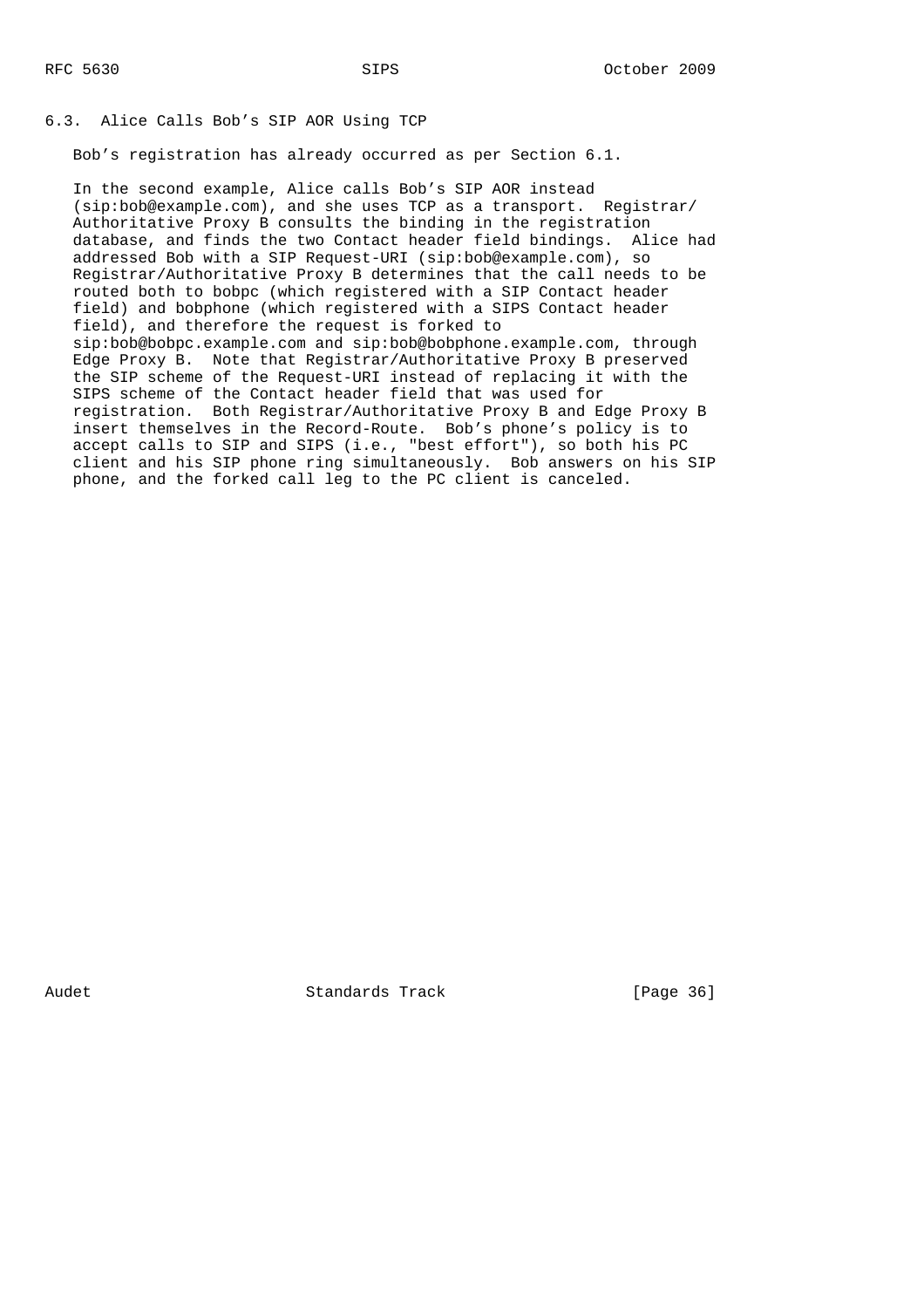| <b>Bob@bobpc</b>                                                                                                                                                                    | $(eb)$ $(pb)$<br>Edge Registrar/<br>Proxy B Auth. Proxy B Proxy A Alice                                                                                                                                       |                                                                                                                                            |                                                                   |  |
|-------------------------------------------------------------------------------------------------------------------------------------------------------------------------------------|---------------------------------------------------------------------------------------------------------------------------------------------------------------------------------------------------------------|--------------------------------------------------------------------------------------------------------------------------------------------|-------------------------------------------------------------------|--|
| <------------------  100 F14'  -----------><br>180 F16'  -----------><br>---------------->    180 F17′<br><b>Bob@bobphone</b><br>------------                                       | ----------->   180 F18'<br>INVITE F13<br>INVITE $F15$   <-----------<br>100 F14<br>180 F16 $ -----$<br>---------->  180 F17<br>200 F20  ----------->  180 F18<br>----------->  200 F21  ----------->  180 F19 | INVITE F11  <br>INVITE F13'   <-----------  100 F10<br>$--------> 180 F19'$<br>----------->  200 F22  -----------><br>$--------&>$ 200 F23 | INVITE F9<br>$- - - - - - - - - - - -$<br>-----------><br>ACK F24 |  |
| $\leftarrow$ - - - - - - - - - -<br>CANCEL F27' $ $ <-----------<br>------------------<br>200 F28'<br>---------------->     200 F29′<br>487 F30'  <br>------------------>  487 F31' | CANCEL F26'<br>$---------&$<br>----------->                                                                                                                                                                   | $ACK$ F25   $\leftarrow$ ----------<br>ACK F26  <-----------                                                                               |                                                                   |  |

Alice Calls Bob's SIP AOR

Audet Standards Track [Page 37]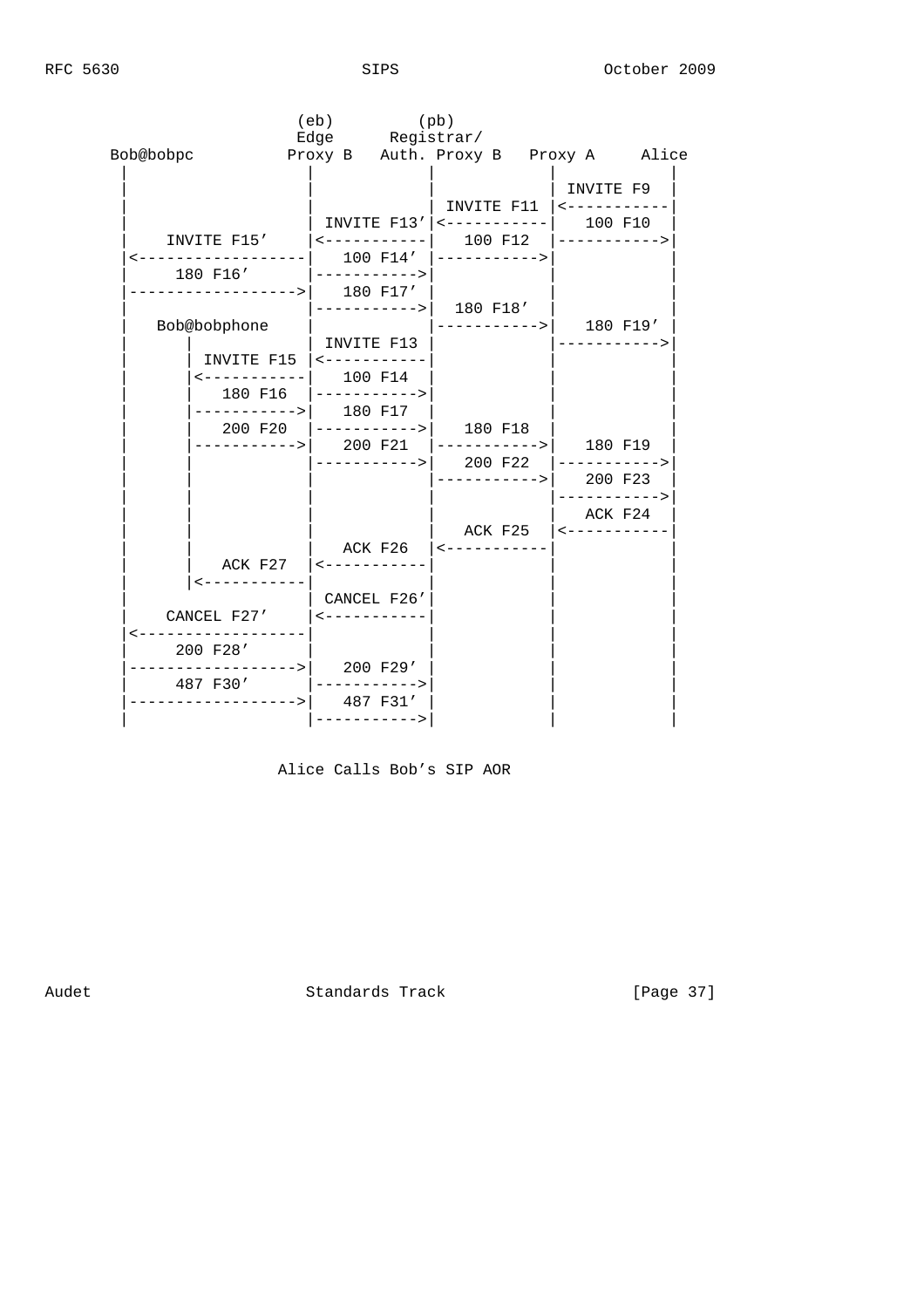Message details F9 INVITE Alice -> Proxy A INVITE sip:bob@example.com SIP/2.0 Via: SIP/2.0/TCP alice-1.example.net:5060;branch=z9hG4bKprout Max-Forwards: 70 To: Bob <sip:bob@example.com> From: Alice <sip:alice@example.net>;tag=8675309 Call-ID: lzksjf8723k@sodk6587 CSeq: 1 INVITE Route: <sip:proxya.example.net;lr> Contact: <sip:alice@alice-1.example.net> Content-Type: application/sdp Content-Length: {as per SDP} {SDP not shown} F10 100 (INVITE) Proxy A -> Alice SIP/2.0 100 Trying Via: SIP/2.0/TCP alice-1.example.net:5060;branch=z9hG4bKprout To: Bob <sip:bob@example.com> From: Alice <sip:alice@example.net>;tag=8675309 Call-ID: lzksjf8723k@sodk6587 CSeq: 1 INVITE Content-Length: 0 F11 INVITE Proxy A -> Registrar/Authoritative Proxy B INVITE sip:bob@example.com SIP/2.0 Via: SIP/2.0/TCP proxya.example.net:5060;branch=z9hG4bKpouet Via: SIP/2.0/TCP alice-1.example.net:5060;branch=z9hG4bKprout Max-Forwards: 69 To: Bob <sip:bob@example.com> From: Alice <sip:alice@example.net>;tag=8675309 Call-ID: lzksjf8723k@sodk6587 CSeq: 1 INVITE Record-Route: <sip:proxya.example.net;lr> Contact: <sip:alice@alice-1.example.net> Content-Type: application/sdp Content-Length: {as per SDP} {SDP not shown}

Audet **Standards Track** [Page 38]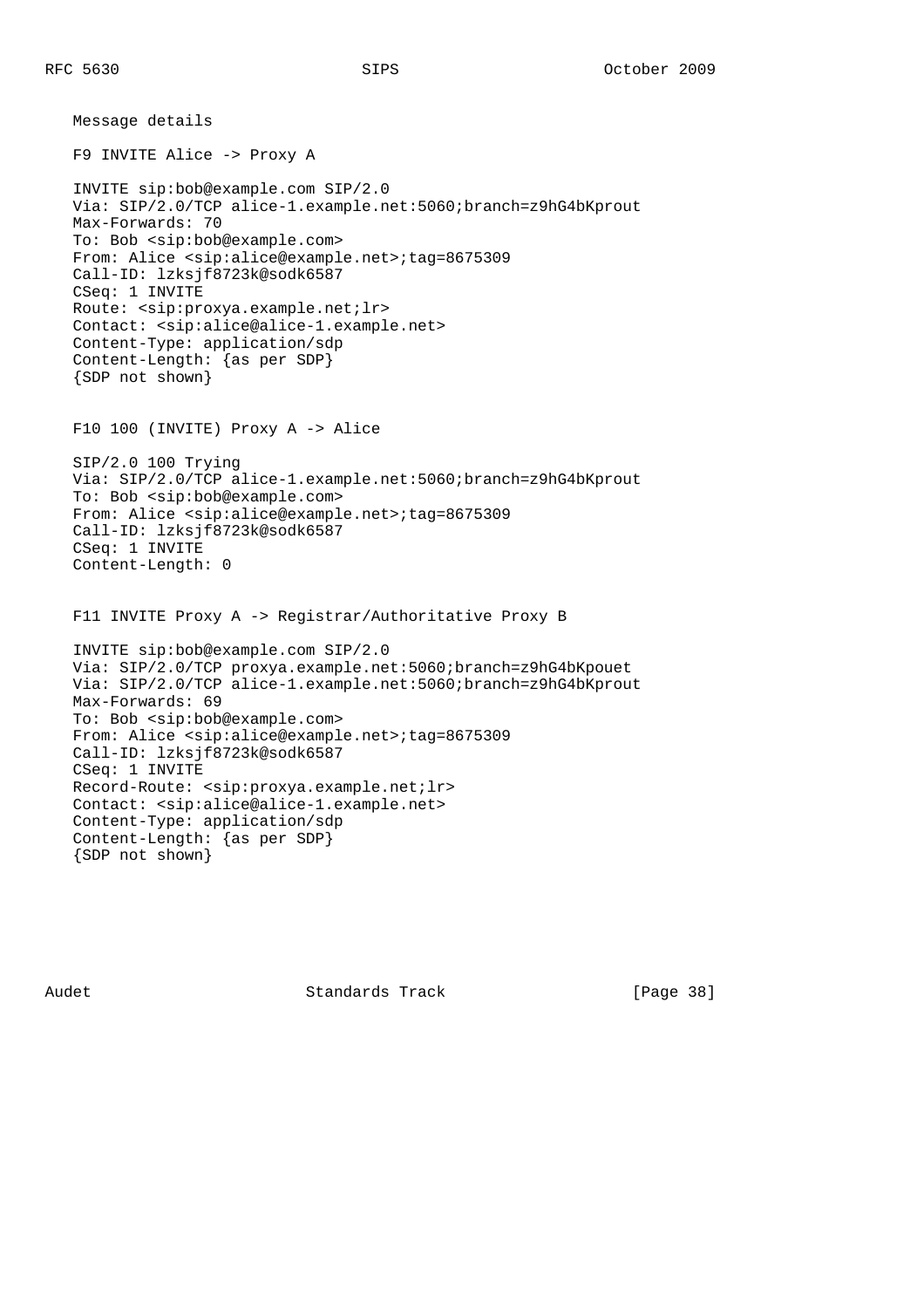```
 F12 100 (INVITE) Registrar/Authoritative Proxy B -> Proxy A
 SIP/2.0 100 Trying
 Via: SIP/2.0/TCP proxya.example.net:5060;branch=z9hG4bKpouet
 Via: SIP/2.0/TCP alice-1.example.net:5060;branch=z9hG4bKprout
 To: Bob <sip:bob@example.com>
 From: Alice <sip:alice@example.net>;tag=8675309
 Call-ID: lzksjf8723k@sodk6587
 CSeq: 1 INVITE
 Content-Length: 0
 F13' INVITE Registrar/Authoritative Proxy B -> Edge Proxy B
 INVITE sip:bob@bobpc.example.com SIP/2.0
 Via: SIP/2.0/TCP pb.example.com:5060;branch=z9hG4bKbalouba.2
 Via: SIP/2.0/TCP proxya.example.net:5060;branch=z9hG4bKpouet
 Via: SIP/2.0/TCP alice-1.example.net:5060;branch=z9hG4bKprout
 Max-Forwards: 68
 To: Bob <sip:bob@example.com>
 From: Alice <sip:alice@example.net>;tag=8675309
 Call-ID: lzksjf8723k@sodk6587
 CSeq: 1 INVITE
 Route: <sip:laksdyjanseg237+fsdf+uy623hytIJ8@eb.example.com;lr;ob>
 Record-Route: <sip:pb.example.com;lr>, <sip:proxya.example.net;lr>
 Contact: <sip:alice@alice-1.example.net>
 Content-Type: application/sdp
 Content-Length: {as per SDP}
 {SDP not shown}
 F14' 100 (INVITE) Edge Proxy B -> Registrar/Authoritative Proxy B
 SIP/2.0 100 Trying
 Via: SIP/2.0/TCP pb.example.com:5060;branch=z9hG4bKbalouba.2
 Via: SIP/2.0/TCP proxya.example.net:5060;branch=z9hG4bKpouet
 Via: SIP/2.0/TCP alice-1.example.net:5060;branch=z9hG4bKprout
 To: Bob <sip:bob@example.com>
 From: Alice <sip:alice@example.net>;tag=8675309
 Call-ID: lzksjf8723k@sodk6587
 CSeq: 1 INVITE
 Content-Length: 0
```
Audet Standards Track [Page 39]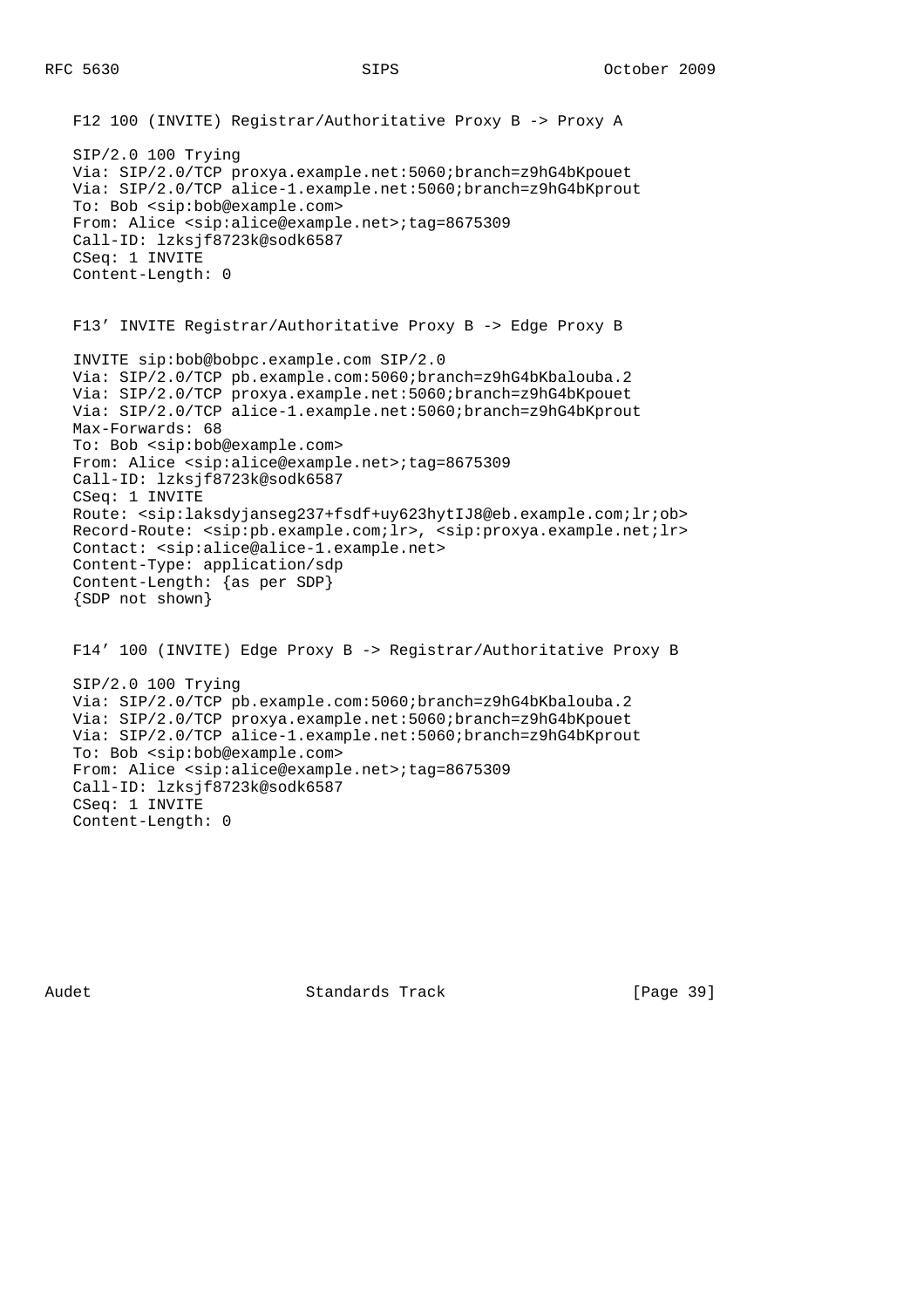```
 F15' INVITE Edge Proxy B -> Bob's PC Client
 INVITE sip:bob@bobpc.example.com SIP/2.0
 Via: SIP/2.0/TCP eb.example.com:5060;branch=z9hG4bKbiba
 Via: SIP/2.0/TCP pb.example.com:5060;branch=z9hG4bKbalouba.2
 Via: SIP/2.0/TCP proxya.example.net:5060;branch=z9hG4bKpouet
Via: SIP/2.0/TCP alice-1.example.net:5060;branch=z9hG4bKprout
 Max-Forwards: 67
 To: Bob <sip:bob@example.com>
From: Alice <sip:alice@example.net>;tag=8675309
 Call-ID: lzksjf8723k@sodk6587
 CSeq: 1 INVITE
 Record-Route:
  <sip:laksdyjanseg237+fsdf+uy623hytIJ8@eb.example.com;lr;ob>,
  <sip:pb.example.com;lr>, <sip:proxya.example.net;lr>
 Contact: <sip:alice@alice-1.example.net>
 Content-Type: application/sdp
 Content-Length: {as per SDP}
 {SDP not shown}
 F16' 180 (INVITE) Bob's PC Client -> Edge Proxy B
 SIP/2.0 180 Ringing
 Via: SIP/2.0/TCP eb.example.com:5060;branch=z9hG4bKbiba
 Via: SIP/2.0/TCP pb.example.com:5060;branch=z9hG4bKbalouba.2
 Via: SIP/2.0/TCP proxya.example.net:5060;branch=z9hG4bKpouet
 Via: SIP/2.0/TCP alice-1.example.net:5060;branch=z9hG4bKprout
 To: Bob <sip:bob@example.com>;tag=963258
 From: Alice <sip:alice@example.net>;tag=8675309
 Call-ID: lzksjf8723k@sodk6587
 CSeq: 1 INVITE
 Record-Route:
  <sip:laksdyjanseg237+fsdf+uy623hytIJ8@eb.example.com;lr;ob>,
  <sip:pb.example.com;lr>, <sip:proxya.example.net;lr>
 Contact: <sip:bob@bobpc.example.com>
 Content-Length: 0
```
Audet **Standards Track** [Page 40]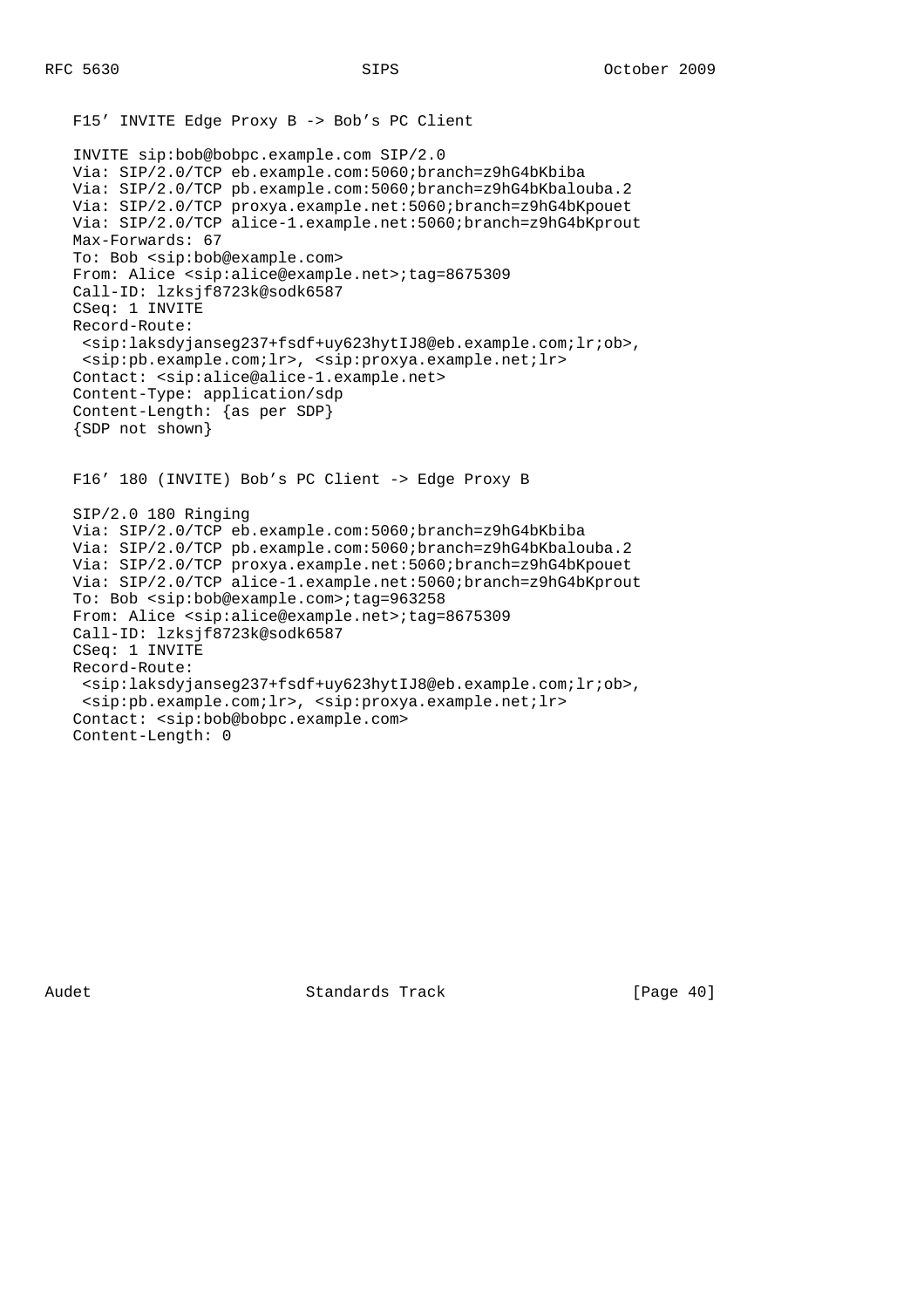```
 F17' 180 (INVITE) Edge Proxy B -> Registrar/Authoritative Proxy B
 SIP/2.0 180 Ringing
 Via: SIP/2.0/TCP pb.example.com:5060;branch=z9hG4bKbalouba.2
 Via: SIP/2.0/TCP proxya.example.net:5060;branch=z9hG4bKpouet
 Via: SIP/2.0/TCP alice-1.example.net:5060;branch=z9hG4bKprout
 To: Bob <sip:bob@example.com>;tag=963258
 From: Alice <sip:alice@example.net>;tag=8675309
 Call-ID: lzksjf8723k@sodk6587
 CSeq: 1 INVITE
 Record-Route:
  <sip:laksdyjanseg237+fsdf+uy623hytIJ8@eb.example.com;lr;ob>,
  <sip:pb.example.com;lr>, <sip:proxya.example.net;lr>
 Contact: <sip:bob@bobpc.example.com>
 Content-Length: 0
 F18' 180 (INVITE) Registrar/Authoritative Proxy B -> Proxy A
 SIP/2.0 180 Ringing
 Via: SIP/2.0/TCP proxya.example.net:5060;branch=z9hG4bKpouet
Via: SIP/2.0/TCP alice-1.example.net:5060;branch=z9hG4bKprout
 To: Bob <sip:bob@example.com>;tag=963258
 From: Alice <sip:alice@example.net>;tag=8675309
 Call-ID: lzksjf8723k@sodk6587
 CSeq: 1 INVITE
 Record-Route:
  <sip:laksdyjanseg237+fsdf+uy623hytIJ8@eb.example.com;lr;ob>,
  <sip:pb.example.com;lr>, <sip:proxya.example.net;lr>
 Contact: <sip:bob@bobpc.example.com>
 Content-Length: 0
```
Audet Standards Track [Page 41]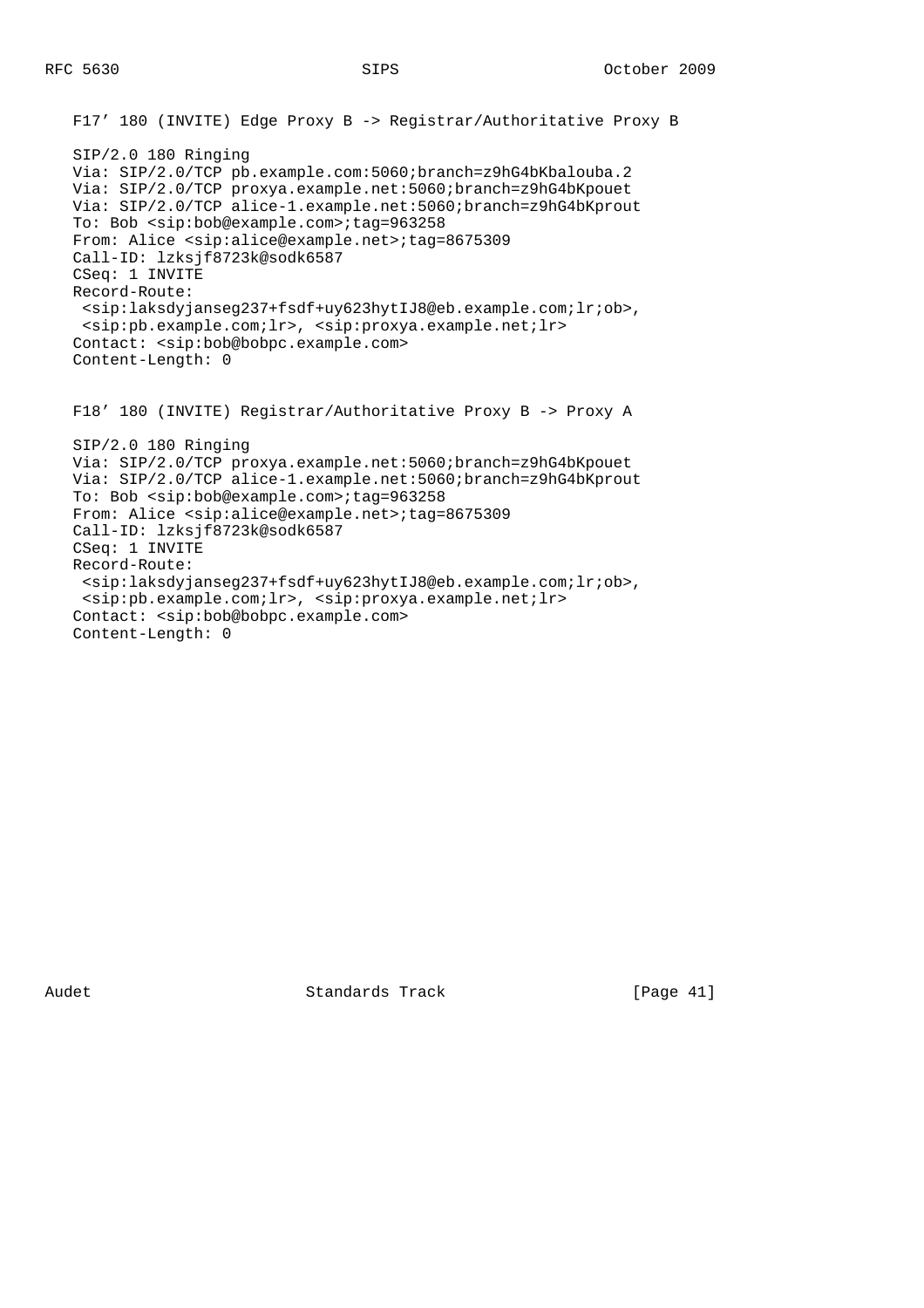F19' 180 (INVITE) Proxy A -> Alice SIP/2.0 180 Ringing Via: SIP/2.0/TCP alice-1.example.net:5060;branch=z9hG4bKprout To: Bob <sip:bob@example.com>;tag=963258 From: Alice <sip:alice@example.net>;tag=8675309 Call-ID: lzksjf8723k@sodk6587 CSeq: 1 INVITE Record-Route: <sip:laksdyjanseg237+fsdf+uy623hytIJ8@eb.example.com;lr;ob>, <sip:pb.example.com;lr>, <sip:proxya.example.net;lr> Contact: <sip:bob@bobpc.example.com> Content-Length: 0 F13 INVITE Registrar/Authoritative Proxy B -> Edge Proxy B INVITE sip:bob@bobphone.example.com SIP/2.0 Via: SIP/2.0/TCP pb.example.com:5060;branch=z9hG4bKbalouba.1 Via: SIP/2.0/TCP proxya.example.net:5060;branch=z9hG4bKpouet Via: SIP/2.0/TCP alice-1.example.net:5060;branch=z9hG4bKprout Max-Forwards: 68 To: Bob <sip:bob@example.com> From: Alice <sip:alice@example.net>;tag=8675309 Call-ID: lzksjf8723k@sodk6587 CSeq: 1 INVITE Route: <sip:psodkfsj+34+kklsL+uJH-Xm816k09Kk@eb.example.com;lr;ob> Record-Route: <sip:pb.example.com;lr>, <sip:proxya.example.net;lr> Contact: <sip:alice@alice-1.example.net> Content-Type: application/sdp Content-Length: {as per SDP} {SDP not shown} F14 100 (INVITE) Edge Proxy B -> Registrar/Authoritative Proxy B SIP/2.0 100 Trying Via: SIP/2.0/TCP pb.example.com:5060;branch=z9hG4bKbalouba.1 Via: SIP/2.0/TCP proxya.example.net:5060;branch=z9hG4bKpouet Via: SIP/2.0/TCP alice-1.example.net:5060;branch=z9hG4bKprout To: Bob <sip:bob@example.com> From: Alice <sip:alice@example.net>;tag=8675309 Call-ID: lzksjf8723k@sodk6587 CSeq: 1 INVITE Content-Length: 0

Audet **Standards Track** [Page 42]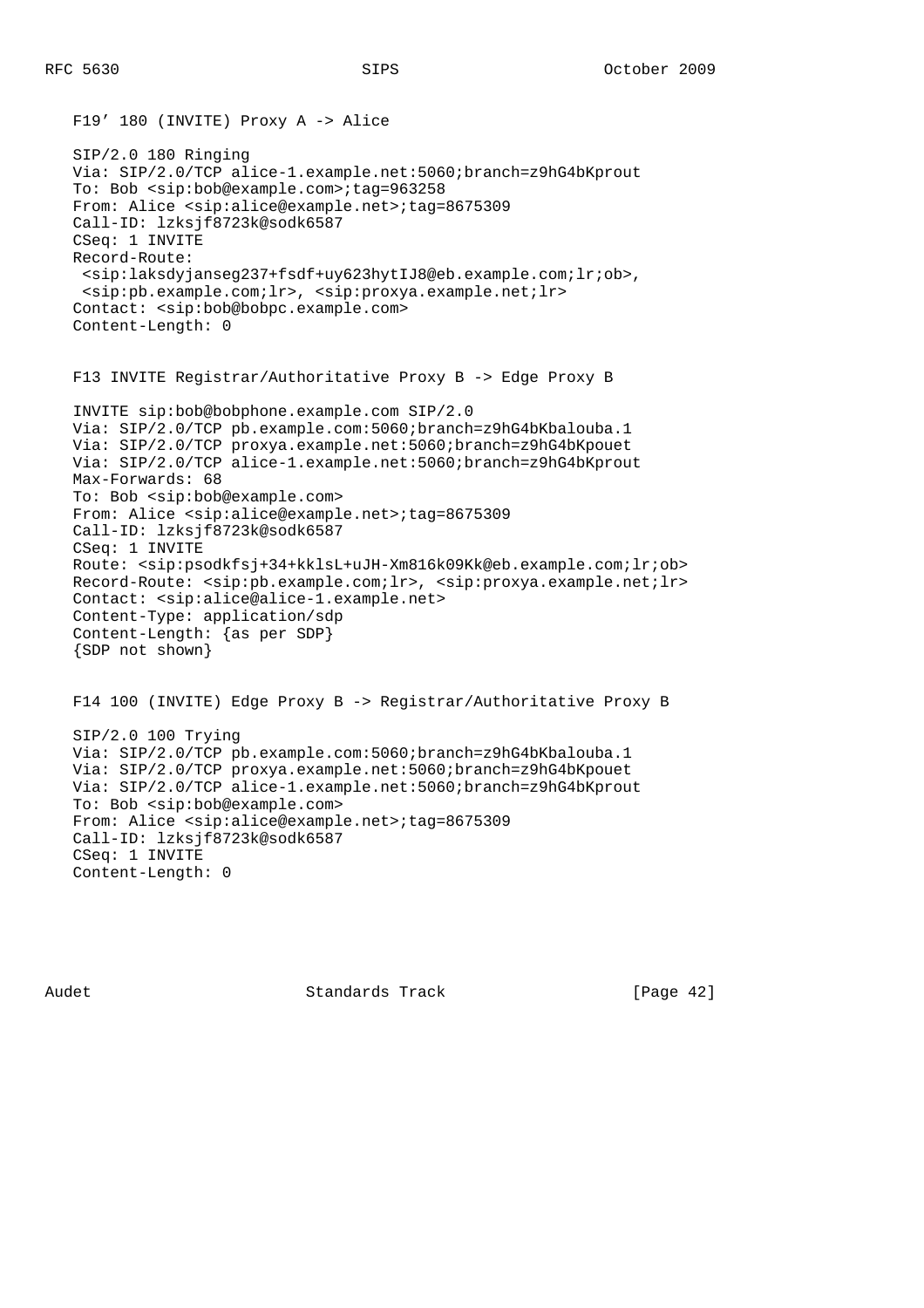```
 F15 INVITE Edge Proxy B -> Bob's Phone
 INVITE sip:bob@bobphone.example.com SIP/2.0
 Via: SIP/2.0/TLS eb.example.com:5061;branch=z9hG4bKtroubaba
 Via: SIP/2.0/TCP pb.example.com:5060;branch=z9hG4bKbalouba.1
 Via: SIP/2.0/TCP proxya.example.net:5060;branch=z9hG4bKpouet
 Via: SIP/2.0/TCP alice-1.example.net:5060;branch=z9hG4bKprout
 Max-Forwards: 68
 To: Bob <sip:bob@example.com>
From: Alice <sip:alice@example.net>;tag=8675309
 Call-ID: lzksjf8723k@sodk6587
 CSeq: 1 INVITE
 Record-Route:
  <sip:psodkfsj+34+kklsL+uJH-Xm816k09Kk@eb.example.com;lr;ob>,
  <sip:pb.example.com;lr>, <sip:proxya.example.net;lr>
 Contact: <sip:alice@alice-1.example.net>
 Content-Type: application/sdp
 Content-Length: {as per SDP}
 {SDP not shown}
 F16 180 (INVITE) Bob's Phone -> Edge Proxy B
 SIP/2.0 180 Ringing
 Via: SIP/2.0/TLS eb.example.com:5061;branch=z9hG4bKtroubaba
 Via: SIP/2.0/TCP pb.example.com:5060;branch=z9hG4bKbalouba.1
 Via: SIP/2.0/TCP proxya.example.net:5060;branch=z9hG4bKpouet
 Via: SIP/2.0/TCP alice-1.example.net:5060;branch=z9hG4bKprout
 To: Bob <sip:bob@example.com>;tag=5551212
 From: Alice <sip:alice@example.net>;tag=8675309
 Call-ID: lzksjf8723k@sodk6587
 CSeq: 1 INVITE
 Record-Route:
  <sip:psodkfsj+34+kklsL+uJH-Xm816k09Kk@eb.example.com;lr;ob>,
  <sip:pb.example.com;lr>, <sip:proxya.example.net;lr>
 Contact: <sip:bob@bobphone.example.com>
 Content-Length: 0
```
Audet **Standards Track** [Page 43]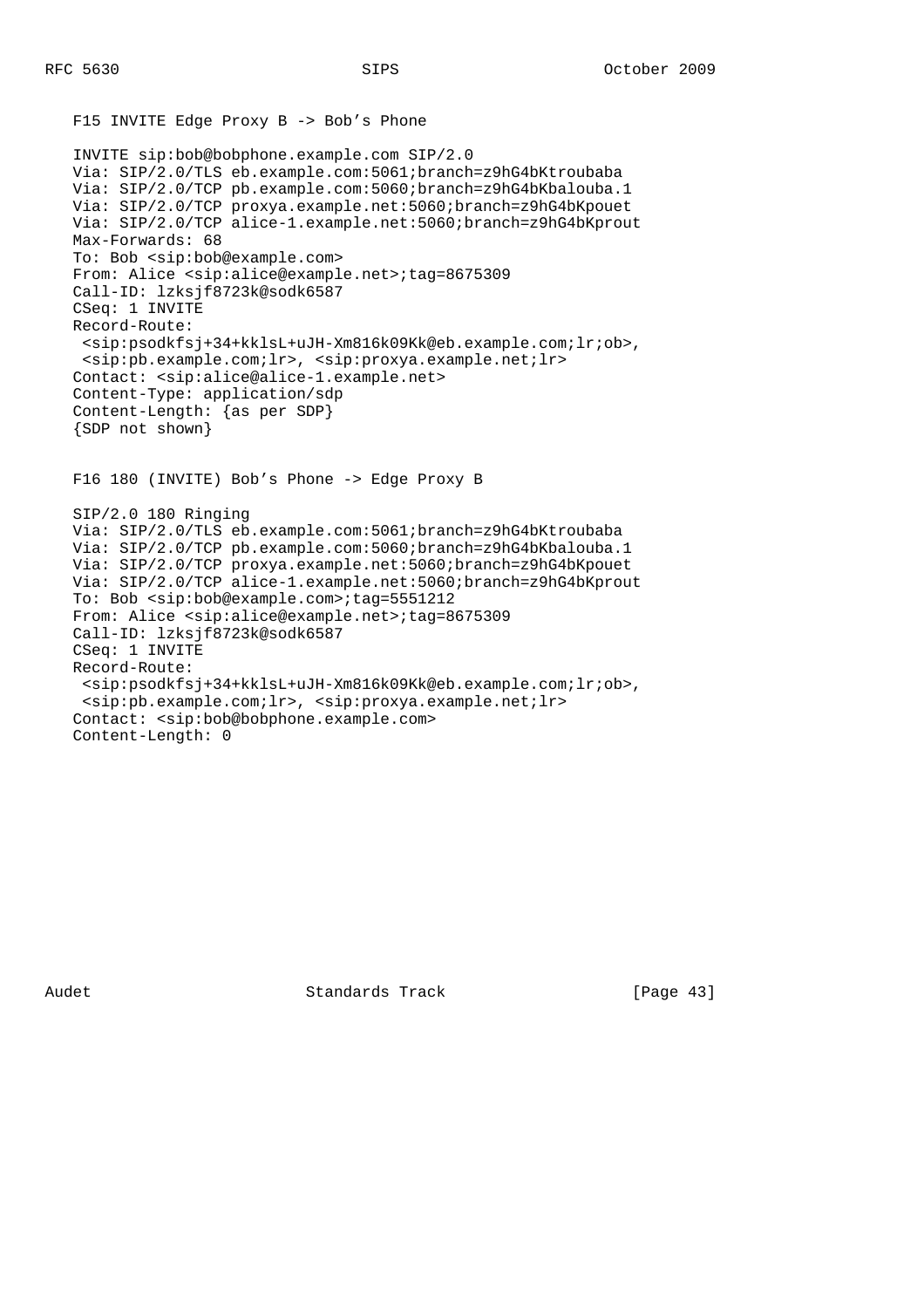```
 F17 180 (INVITE) Edge Proxy B -> Registrar/Authoritative Proxy B
 SIP/2.0 180 Ringing
 Via: SIP/2.0/TCP pb.example.com:5060;branch=z9hG4bKbalouba.1
 Via: SIP/2.0/TCP proxya.example.net:5060;branch=z9hG4bKpouet
 Via: SIP/2.0/TCP alice-1.example.net:5060;branch=z9hG4bKprout
 To: Bob <sip:bob@example.com>;tag=5551212
 From: Alice <sip:alice@example.net>;tag=8675309
 Call-ID: lzksjf8723k@sodk6587
 CSeq: 1 INVITE
 Record-Route:
  <sip:psodkfsj+34+kklsL+uJH-Xm816k09Kk@eb.example.com;lr;ob>,
  <sip:pb.example.com;lr>, <sip:proxya.example.net;lr>
 Contact: <sip:bob@bobphone.example.com>
 Content-Length: 0
 F18 180 (INVITE) Registrar/Authoritative Proxy B -> Proxy A
 SIP/2.0 180 Ringing
 Via: SIP/2.0/TCP proxya.example.net:5060;branch=z9hG4bKpouet
Via: SIP/2.0/TCP alice-1.example.net:5060;branch=z9hG4bKprout
 To: Bob <sip:bob@example.com>;tag=5551212
 From: Alice <sip:alice@example.net>;tag=8675309
 Call-ID: lzksjf8723k@sodk6587
 CSeq: 1 INVITE
 Record-Route:
  <sip:psodkfsj+34+kklsL+uJH-Xm816k09Kk@eb.example.com;lr;ob>,
  <sip:pb.example.com;lr>, <sip:proxya.example.net;lr>
 Contact: <sip:bob@bobphone.example.com>
 Content-Length: 0
```
Audet Standards Track [Page 44]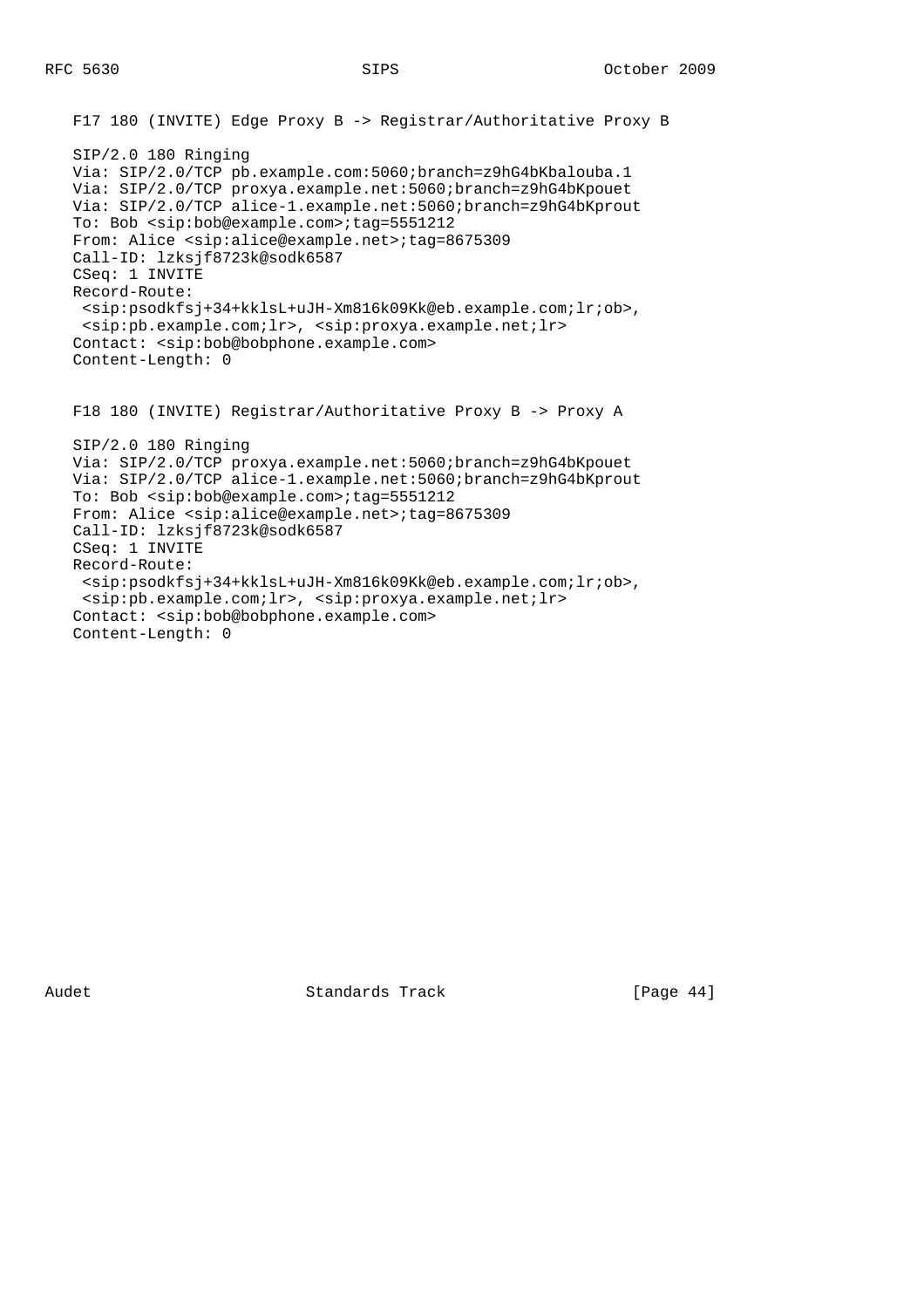F19 180 (INVITE) Proxy A -> Alice SIP/2.0 180 Ringing Via: SIP/2.0/TCP alice-1.example.net:5060;branch=z9hG4bKprout To: Bob <sip:bob@example.com>;tag=5551212 From: Alice <sip:alice@example.net>;tag=8675309 Call-ID: lzksjf8723k@sodk6587 CSeq: 1 INVITE Record-Route: <sip:psodkfsj+34+kklsL+uJH-Xm816k09Kk@eb.example.com;lr;ob>, <sip:pb.example.com;lr>, <sip:proxya.example.net;lr> Contact: <sip:bob@bobphone.example.com> Content-Length: 0 F20 200 (INVITE) Bob's Phone -> Edge Proxy B SIP/2.0 200 OK Via: SIP/2.0/TLS eb.example.com:5061;branch=z9hG4bKtroubaba Via: SIP/2.0/TCP pb.example.com:5060;branch=z9hG4bKbalouba.1 Via: SIP/2.0/TCP proxya.example.net:5060;branch=z9hG4bKpouet Via: SIP/2.0/TCP alice-1.example.net:5060;branch=z9hG4bKprout To: Bob <sip:bob@example.com>;tag=5551212 From: Alice <sip:alice@example.net>;tag=8675309 Call-ID: lzksjf8723k@sodk6587 CSeq: 1 INVITE Record-Route: <sip:psodkfsj+34+kklsL+uJH-Xm816k09Kk@eb.example.com;lr;ob>, <sip:pb.example.com;lr>, <sip:proxya.example.net;lr> Contact: <sip:bob@bobphone.example.com> Content-Length: 0

Audet Standards Track [Page 45]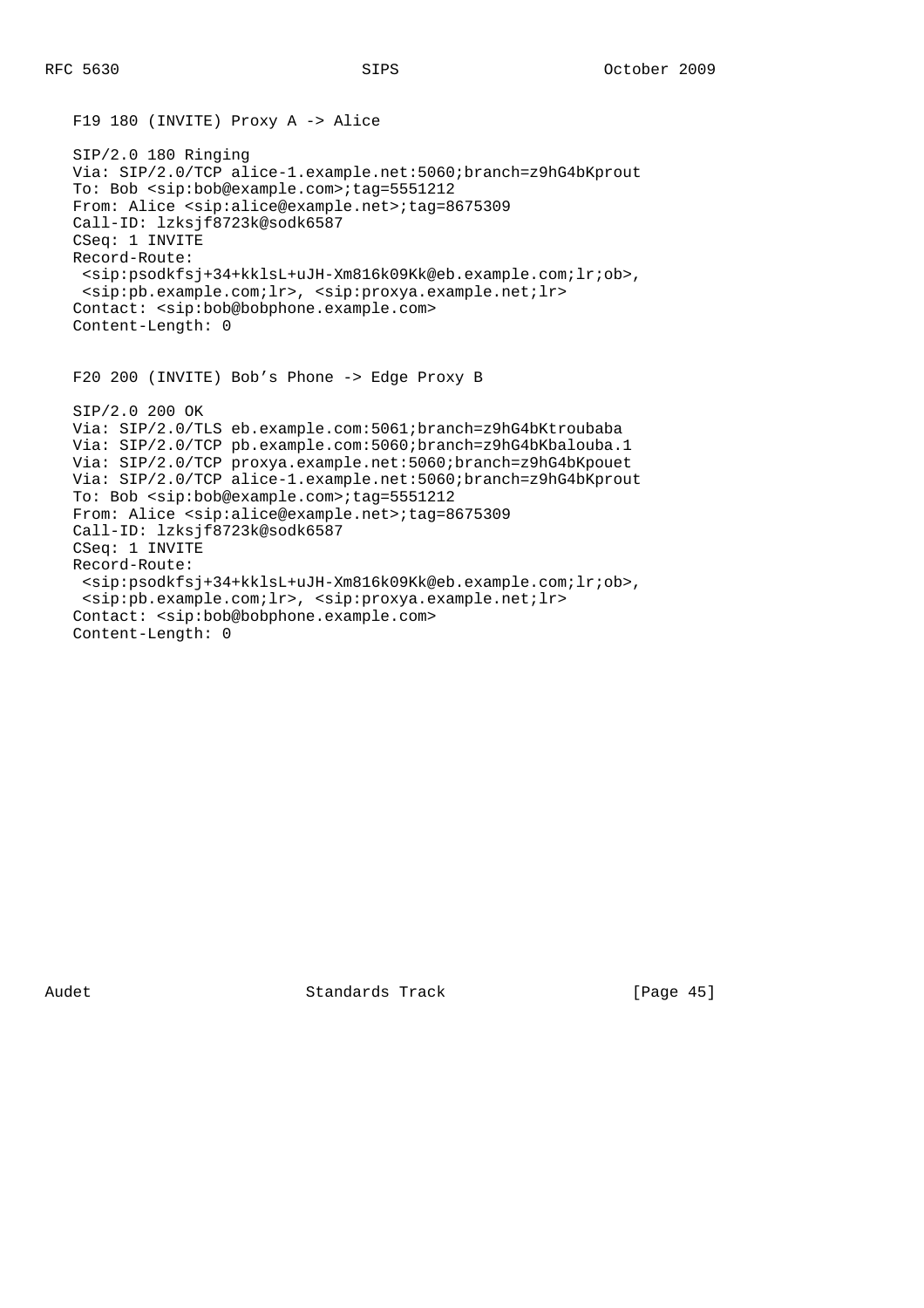```
 F21 200 (INVITE) Edge Proxy B -> Registrar/Authoritative Proxy B
 SIP/2.0 200 OK
 Via: SIP/2.0/TCP pb.example.com:5060;branch=z9hG4bKbalouba.1
 Via: SIP/2.0/TCP proxya.example.net:5060;branch=z9hG4bKpouet
 Via: SIP/2.0/TCP alice-1.example.net:5060;branch=z9hG4bKprout
 To: Bob <sip:bob@example.com>;tag=5551212
 From: Alice <sip:alice@example.net>;tag=8675309
 Call-ID: lzksjf8723k@sodk6587
 CSeq: 1 INVITE
 Record-Route:
  <sip:psodkfsj+34+kklsL+uJH-Xm816k09Kk@eb.example.com;lr;ob>,
  <sip:pb.example.com;lr>, <sip:proxya.example.net;lr>
 Contact: <sip:bob@bobphone.example.com>
 Content-Length: 0
 F22 200 (INVITE) Registrar/Authoritative Proxy B -> Proxy A
 SIP/2.0 200 OK
 Via: SIP/2.0/TCP proxya.example.net:5060;branch=z9hG4bKpouet
Via: SIP/2.0/TCP alice-1.example.net:5060;branch=z9hG4bKprout
 To: Bob <sip:bob@example.com>;tag=5551212
 From: Alice <sip:alice@example.net>;tag=8675309
 Call-ID: lzksjf8723k@sodk6587
 CSeq: 1 INVITE
 Record-Route:
  <sip:psodkfsj+34+kklsL+uJH-Xm816k09Kk@eb.example.com;lr;ob>,
  <sip:pb.example.com;lr>, <sip:proxya.example.net;lr>
 Contact: <sip:bob@bobphone.example.com>
 Content-Length: 0
```
Audet Standards Track [Page 46]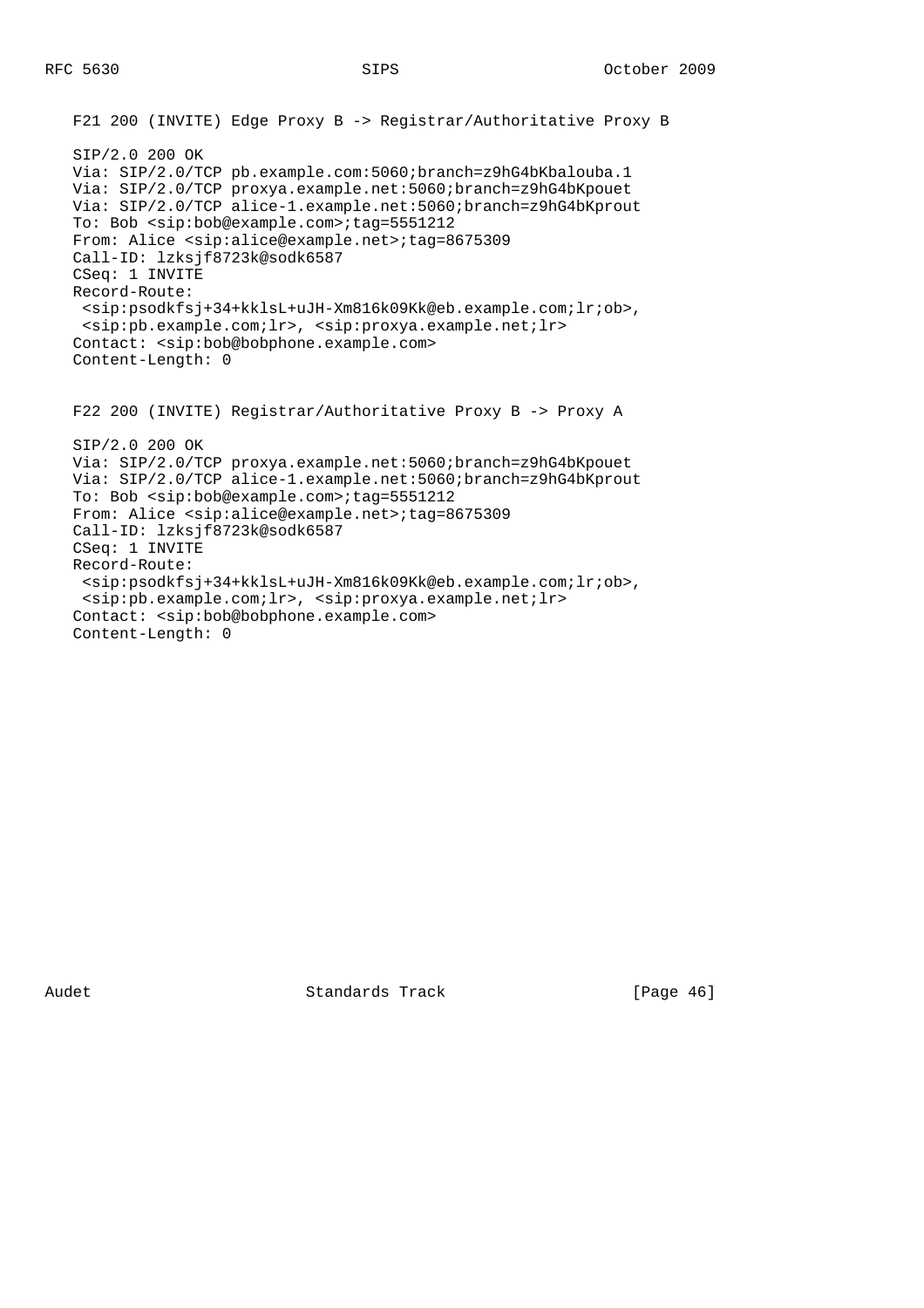F23 200 (INVITE) Proxy A -> Alice SIP/2.0 200 OK Via: SIP/2.0/TCP alice-1.example.net:5060;branch=z9hG4bKprout To: Bob <sip:bob@example.com>;tag=5551212 From: Alice <sip:alice@example.net>;tag=8675309 Call-ID: lzksjf8723k@sodk6587 CSeq: 1 INVITE Record-Route: <sip:psodkfsj+34+kklsL+uJH-Xm816k09Kk@eb.example.com;lr;ob>, <sip:pb.example.com;lr>, <sip:proxya.example.net;lr> Contact: <sip:bob@bobphone.example.com> Content-Length: 0 F24 ACK Alice -> Proxy A ACK sip:bob@bobphone.example.com SIP/2.0 Via: SIP/2.0/TCP alice-1.example.net:5060;branch=z9hG4bKprout Max-Forwards: 70 To: Bob <sip:bob@example.com>;tag=5551212 From: Alice <sip:alice@example.net>;tag=8675309 Call-ID: lzksjf8723k@sodk6587 CSeq: 1 ACK Route: <sip:proxya.example.net;lr>, <sip:pb.example.com;lr>, <sip:psodkfsj+34+kklsL+uJH-Xm816k09Kk@edge.example.com;lr;ob> Content-Length: 0 F25 ACK Proxy A -> Registrar/Authoritative Proxy B ACK sip:bob@bobphone.example.com SIP/2.0 Via: SIP/2.0/TCP proxya.example.net:5060;branch=z9hG4bKpouet Via: SIP/2.0/TCP alice-1.example.net:5060;branch=z9hG4bKprout Max-Forwards: 69 To: Bob <sip:bob@example.com>;tag=5551212 From: Alice <sip:alice@example.net>;tag=8675309 Call-ID: lzksjf8723k@sodk6587 CSeq: 1 ACK Route: <sip:pb.example.com;lr>, <sip:psodkfsj+34+kklsL+uJH-Xm816k09Kk@eb.example.com;lr;ob> Content-Length: 0

Audet **Standards Track** [Page 47]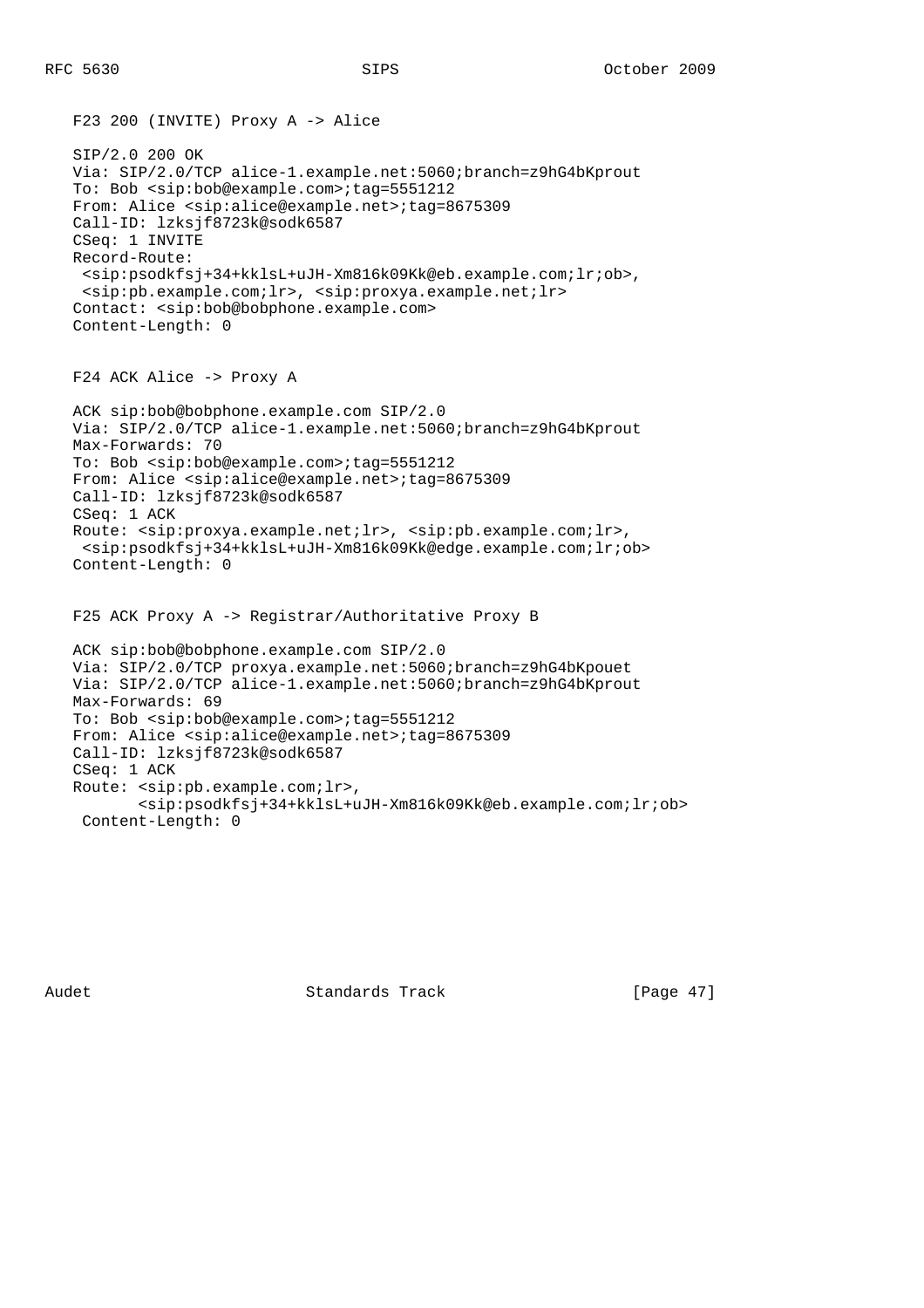F26 ACK Registrar/Authoritative Proxy B -> Edge Proxy B ACK sip:bob@bobphone.example.com SIP/2.0 Via: SIP/2.0/TCP pb.example.com:5060;branch=z9hG4bKbalouba.1 Via: SIP/2.0/TCP proxya.example.net:5060;branch=z9hG4bKpouet Via: SIP/2.0/TCP alice-1.example.net:5060;branch=z9hG4bKprout Max-Forwards: 69 To: Bob <sip:bob@example.com>;tag=5551212 From: Alice <sip:alice@example.net>;tag=8675309 Call-ID: lzksjf8723k@sodk6587 CSeq: 1 ACK Route: <sip:psodkfsj+34+kklsL+uJH-Xm816k09Kk@eb.example.com;lr;ob> Content-Length: 0 F27 ACK Proxy B -> Bob's Phone ACK sip:bob@bobphone.example.com SIP/2.0 Via: SIP/2.0/TLS eb.example.com:5061;branch=z9hG4bKtroubaba Via: SIP/2.0/TCP pb.example.com:5060;branch=z9hG4bKbalouba.1 Via: SIP/2.0/TCP proxya.example.net:5060;branch=z9hG4bKpouet Via: SIP/2.0/TCP alice-1.example.net:5060;branch=z9hG4bKprout Max-Forwards: 68 To: Bob <sip:bob@example.com>;tag=5551212 From: Alice <sip:alice@example.net>;tag=8675309 Call-ID: lzksjf8723k@sodk6587 CSeq: 1 ACK Content-Length: 0 F26' CANCEL Registrar/Authoritative Proxy B -> Edge Proxy B CANCEL sip:bob@bobpc.example.com SIP/2.0 Via: SIP/2.0/TCP pb.example.com:5060;branch=z9hG4bKbalouba.2 Max-Forwards: 70 To: Bob <sip:bob@example.com> From: Alice <sip:alice@example.net>;tag=8675309 Call-ID: lzksjf8723k@sodk6587 CSeq: 1 CANCEL Route: <sip:psodkfsj+34+kklsL+uJH-Xm816k09Kk@eb.example.com;lr;ob> Content-Length: 0

Audet **Standards Track** [Page 48]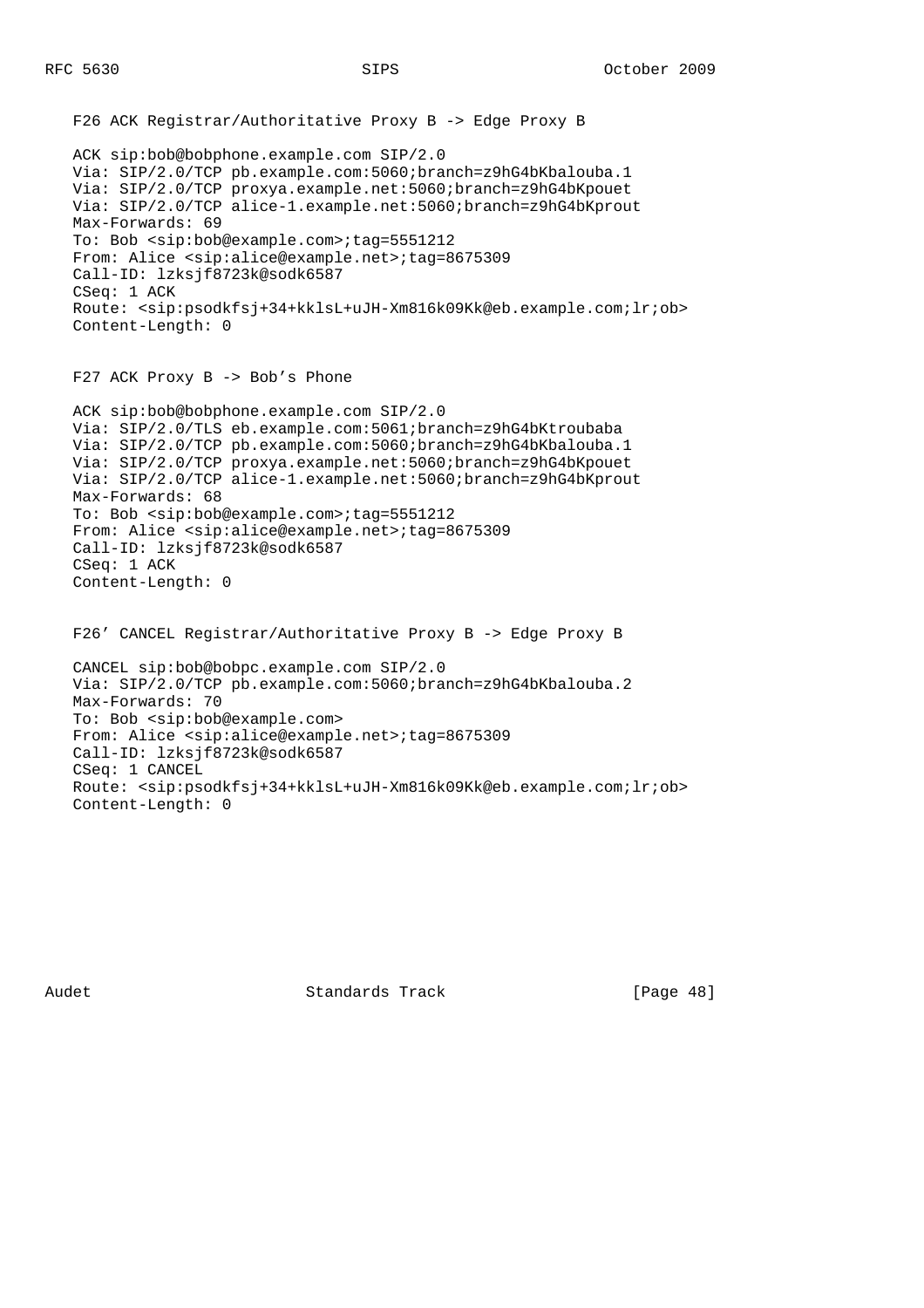F27' CANCEL Edge Proxy B -> Bob's PC Client CANCEL sip:bob@bobpc.example.com SIP/2.0 Via: SIP/2.0/TCP eb.example.com:5060;branch=z9hG4bKtroubaba Via: SIP/2.0/TCP pb.example.com:5060;branch=z9hG4bKbalouba.2 Max-Forwards: 69 To: Bob <sip:bob@example.com> From: Alice <sip:alice@example.net>;tag=8675309 Call-ID: lzksjf8723k@sodk6587 CSeq: 1 CANCEL Content-Length: 0 F28' 200 (CANCEL) Bob's PC Client -> Edge Proxy B SIP/2.0 200 OK Via: SIP/2.0/TCP eb.example.com:5060;branch=z9hG4bKtroubaba Via: SIP/2.0/TCP pb.example.com:5060;branch=z9hG4bKbalouba.2 To: Bob <sip:bob@example.com> From: Alice <sip:alice@example.net>;tag=8675309 Call-ID: lzksjf8723k@sodk6587 CSeq: 1 CANCEL Content-Length: 0 F29' 200 (CANCEL) Edge Proxy B -> Registrar/Authoritative Proxy B SIP/2.0 200 OK Via: SIP/2.0/TCP pb.example.com:5060;branch=z9hG4bKbalouba.2 To: Bob <sip:bob@example.com> From: Alice <sip:alice@example.net>;tag=8675309 Call-ID: lzksjf8723k@sodk6587 CSeq: 1 CANCEL Content-Length: 0

Audet Standards Track [Page 49]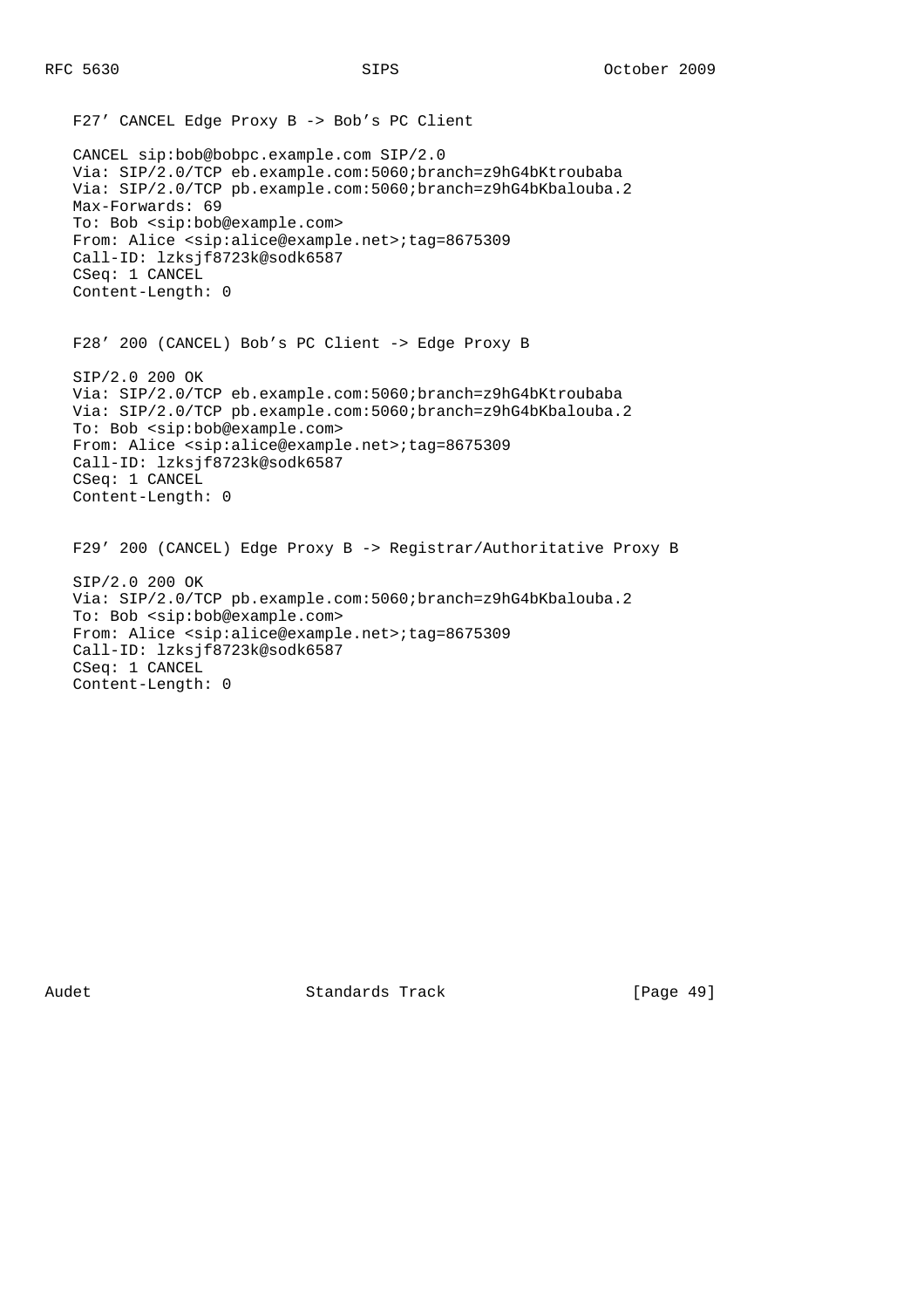F30' 487 (INVITE) Bob's PC Client -> Edge Proxy B SIP/2.0 487 Request Terminated Via: SIP/2.0/TCP eb.example.com:5060;branch=z9hG4bKtroubaba Via: SIP/2.0/TCP pb.example.com:5060;branch=z9hG4bKbalouba.2 Via: SIP/2.0/TCP proxya.example.net:5060;branch=z9hG4bKpouet Via: SIP/2.0/TCP alice-1.example.net:5060;branch=z9hG4bKprout To: Bob <sip:bob@example.com> From: Alice <sip:alice@example.net>;tag=8675309 Call-ID: lzksjf8723k@sodk6587 CSeq: 1 INVITE Content-Length: 0 F31' 487 (INVITE) Edge Proxy B -> Registrar/Authoritative Proxy B SIP/2.0 487 Request Terminated Via: SIP/2.0/TCP pb.example.com:5060;branch=z9hG4bKbalouba.2 Via: SIP/2.0/TCP proxya.example.net:5060;branch=z9hG4bKpouet Via: SIP/2.0/TCP alice-1.example.net:5060;branch=z9hG4bKprout To: Bob <sip:bob@example.com> From: Alice <sip:alice@example.net>;tag=8675309 Call-ID: lzksjf8723k@sodk6587 CSeq: 1 INVITE

6.4. Alice Calls Bob's SIP AOR Using TLS

Content-Length: 0

Bob's registration has already occurred as per Section 6.1.

 The third example is identical to the second one, except that Alice uses TLS as the transport for her connection to her proxy. Such an arrangement would be common if Alice's UA supported TLS and wanted to use a single connection to the proxy (as would be the case when using [RFC5626]). In the example below, Proxy A is also using TLS as a transport to communicate with Outbound Proxy B, but it is not necessarily the case.

 When using a SIP URI in the Request-URI but TLS as a transport for sending the request, the Via field indicates TLS. The Route header field (if present) typically would use a SIP URI (but it could also be a SIPS URI). The Contact header fields and To and From, however would also normally indicate a SIP URI.

 The call flow would be exactly as per the second example (Section 6.3). The only difference would be that all the Via header fields would use TLS Via parameters. The URIs would remain SIP URIs and not SIPS URIs.

Audet **Standards Track** [Page 50]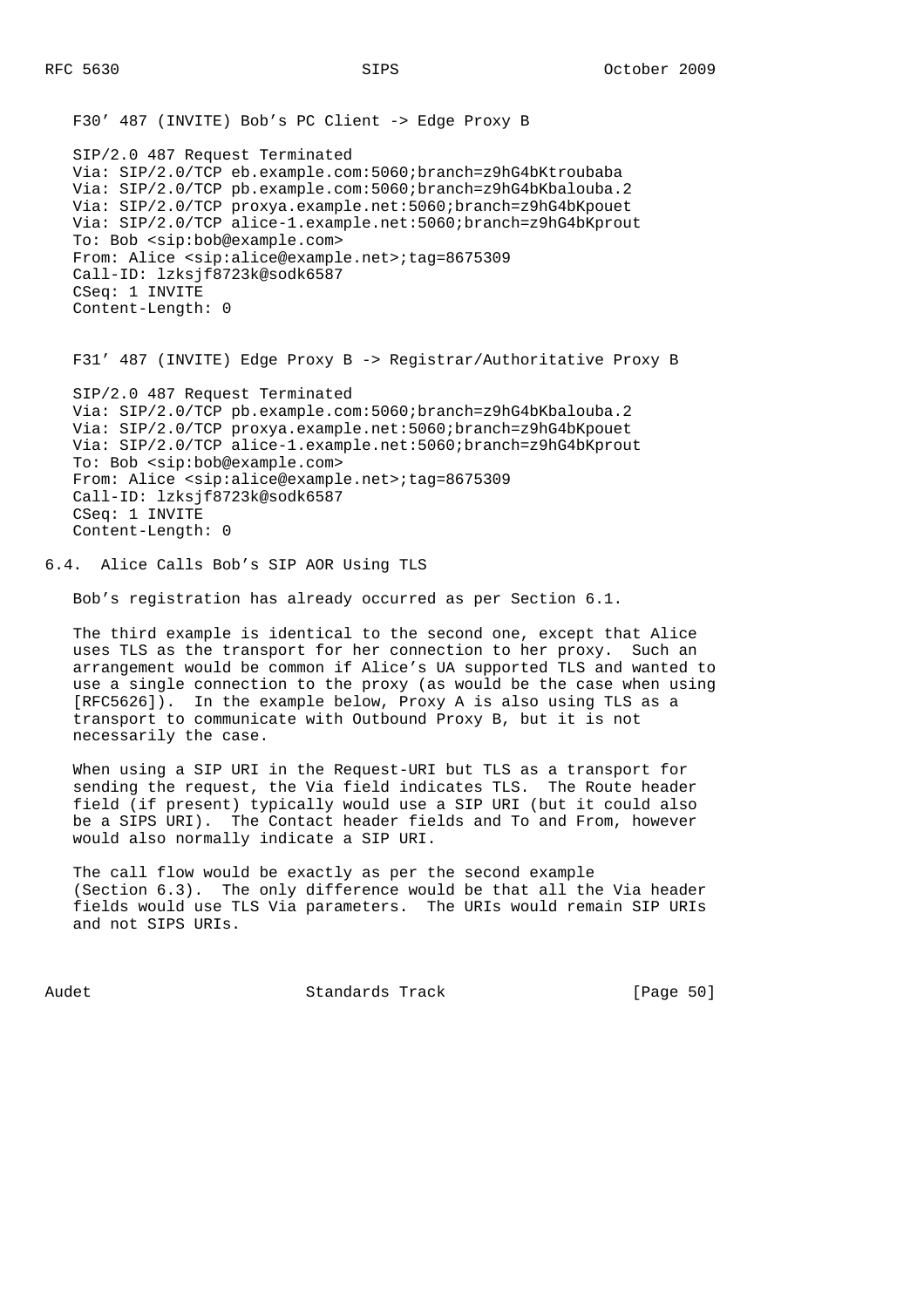### 7. Further Considerations

 SIP [RFC3261] itself introduces some complications with using SIPS, for example, when Record-Route is not used. When a SIPS URI is used in a Contact header field in a dialog-initiating request and Record- Route is not used, that SIPS URI might not be usable by the other end. If the other end does not support SIPS and/or TLS, it will not be able to use it. The last-hop exception is an example of when this can occur. In this case, using Record-Route so that the requests are sent through proxies can help in making it work. Another example is that even in a case where the Contact header field is a SIPS URI, no Record-Route is used, and the far end supports SIPS and TLS, it might still not be possible for the far end to establish a TLS connection with the SIP originating end if the certificate cannot be validated by the far end. This could typically be the case if the originating end was using server-side authentication as described below, or if the originating end is not using a certificate that can be validated.

 TLS itself has a significant impact on how SIPS can be used. Server side authentication (where the server side provides its certificate but the client side does not) is typically used between a SIP end user device acting as the TLS client side (e.g., a phone or a personal computer) and its SIP server (proxy or registrar) acting as the TLS server side. TLS mutual authentication (where both the client side and the server side provide their respective certificates) is typically used between SIP servers (proxies, registrars), or statically configured devices such as PSTN gateways or media servers. In the mutual authentication model, for two entities to be able to establish a TLS connection, it is required that both sides be able to validate each other's certificates, either by static configuration or by being able to recurse to a valid root certificate. With server-side authentication, only the client side is capable of validating the server side's certificate, as the client side does not provide a certificate. The consequences of all this are that whenever a SIPS URI is used to establish a TLS connection, it is expected to be possible for the entity establishing the connection (the client) to validate the certificate from the server side. For server-side authentication, [RFC5626] is the recommended approach. For mutual authentication, one needs to ensure that the architecture of the network is such that connections are made between entities that have access to each other's certificates. Record-Route [RFC3261] and Path [RFC3327] are very useful in ensuring that previously established TLS connections can be reused. Other mechanisms might also be used in certain circumstances: for example, using root certificates that are widely recognized allows for more easily created TLS connections.

Audet **Standards Track** [Page 51]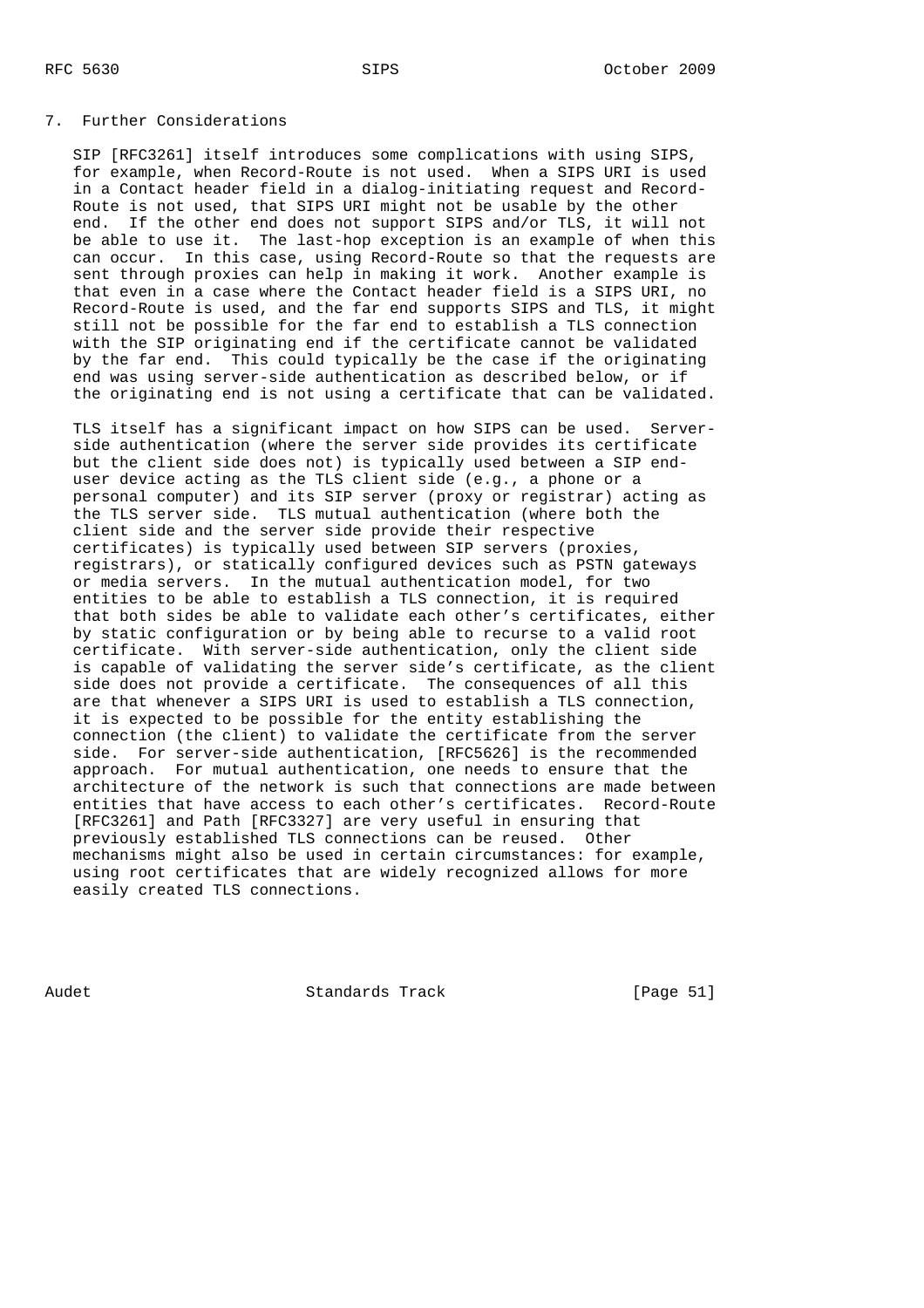#### 8. Security Considerations

 Most of this document can be considered to be security considerations since it applies to the usage of the SIPS URI.

 The "last-hop exception" of [RFC3261] introduced significant potential vulnerabilities in SIP, and it has therefore been deprecated by this specification.

 Section 26.4.4 of [RFC3261] describes the security considerations for the SIPS URI scheme. These security considerations also applies here, as modified by Appendix A.

9. IANA Considerations

 This specification registers two new warning codes, namely, 380 "SIPS Not Allowed" and 381 "SIPS Required". The warning codes are defined as follows, and have been included in the Warning Codes (warn-codes) sub-registry of the SIP Parameters registry available from http://www.iana.org.

- 380 SIPS Not Allowed: The UAS or proxy cannot process the request because the SIPS scheme is not allowed (e.g., because there are currently no registered SIPS contacts).
- 381 SIPS Required: The UAS or proxy cannot process the request because the SIPS scheme is required.

Reference: RFC 5630

The note in the Warning Codes sub-registry is as follows:

 Warning codes provide information supplemental to the status code in SIP response messages.

10. Acknowledgments

 The author would like to thank Jon Peterson, Cullen Jennings, Jonathan Rosenberg, John Elwell, Paul Kyzivat, Eric Rescorla, Robert Sparks, Rifaat Shekh-Yusef, Peter Reissner, Tina Tsou, Keith Drage, Brian Stucker, Patrick Ma, Lavis Zhou, Joel Halpern, Hisham Karthabil, Dean Willis, Eric Tremblay, Hans Persson, and Ben Campbell for their careful review and input. Many thanks to Rohan Mahy for helping me with the subtleties of [RFC5626].

Audet Standards Track [Page 52]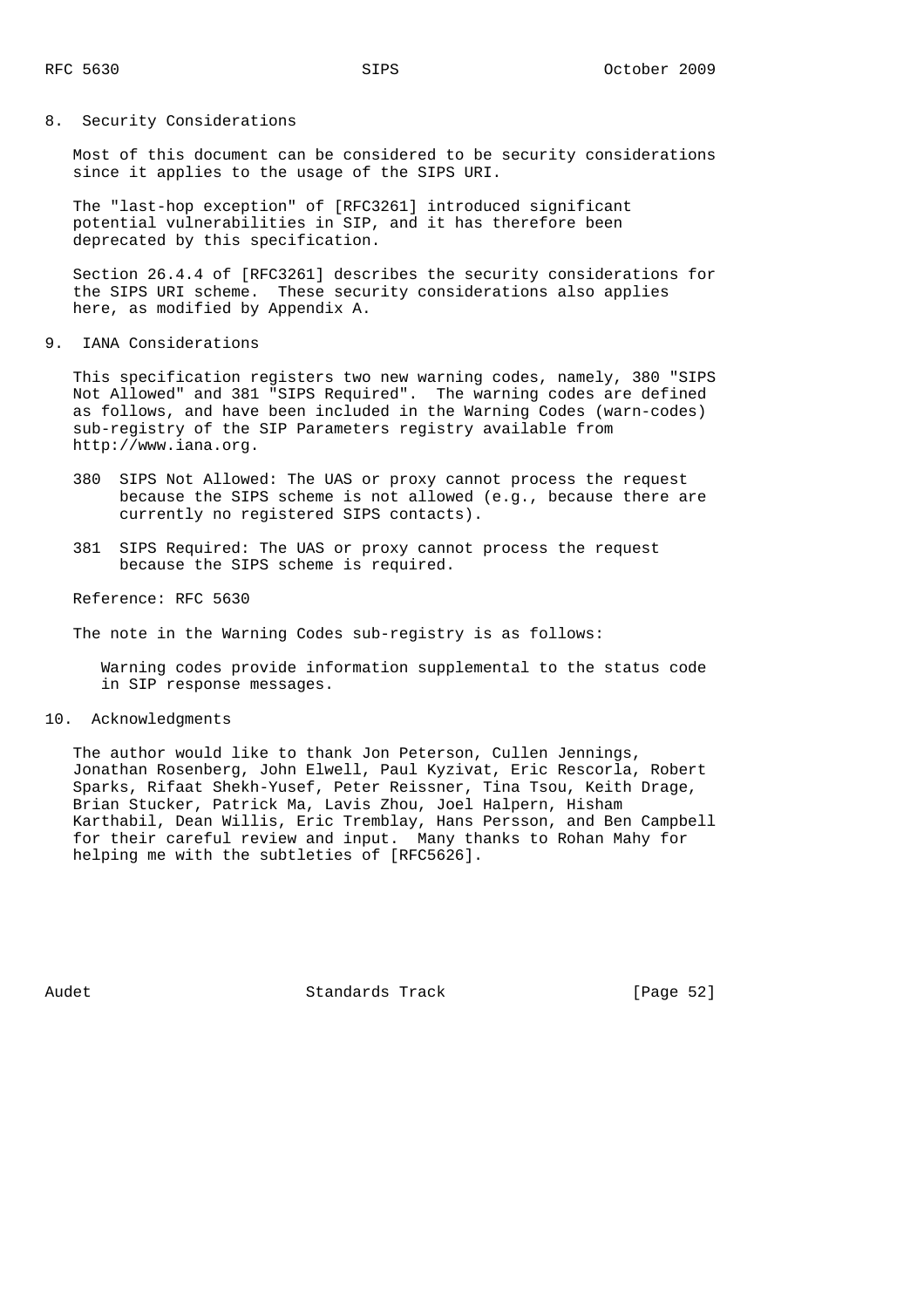#### 11. References

11.1. Normative References

- [RFC2119] Bradner, S., "Key words for use in RFCs to Indicate Requirement Levels", BCP 14, RFC 2119, March 1997.
- [RFC3261] Rosenberg, J., Schulzrinne, H., Camarillo, G., Johnston, A., Peterson, J., Sparks, R., Handley, M., and E. Schooler, "SIP: Session Initiation Protocol", RFC 3261, June 2002.
- [RFC5246] Dierks, T. and E. Rescorla, "The Transport Layer Security (TLS) Protocol Version 1.2", RFC 5246, August 2008.
- [RFC5626] Jennings, C., "Managing Client-Initiated Connections in the Session Initiation Protocol (SIP)", RFC 5626, October 2009.
- 11.2. Informative References
	- [RFC2543] Handley, M., Schulzrinne, H., Schooler, E., and J. Rosenberg, "SIP: Session Initiation Protocol", RFC 2543, March 1999.
	- [RFC3327] Willis, D. and B. Hoeneisen, "Session Initiation Protocol (SIP) Extension Header Field for Registering Non-Adjacent Contacts", RFC 3327, December 2002.
	- [RFC3515] Sparks, R., "The Session Initiation Protocol (SIP) Refer Method", RFC 3515, April 2003.
	- [RFC3608] Willis, D. and B. Hoeneisen, "Session Initiation Protocol (SIP) Extension Header Field for Service Route Discovery During Registration", RFC 3608, October 2003.
	- [RFC3725] Rosenberg, J., Peterson, J., Schulzrinne, H., and G. Camarillo, "Best Current Practices for Third Party Call Control (3pcc) in the Session Initiation Protocol (SIP)", BCP 85, RFC 3725, April 2004.
	- [RFC3891] Mahy, R., Biggs, B., and R. Dean, "The Session Initiation Protocol (SIP) "Replaces" Header", RFC 3891, September 2004.
	- [RFC3893] Peterson, J., "Session Initiation Protocol (SIP) Authenticated Identity Body (AIB) Format", RFC 3893, September 2004.

Audet **Standards Track** [Page 53]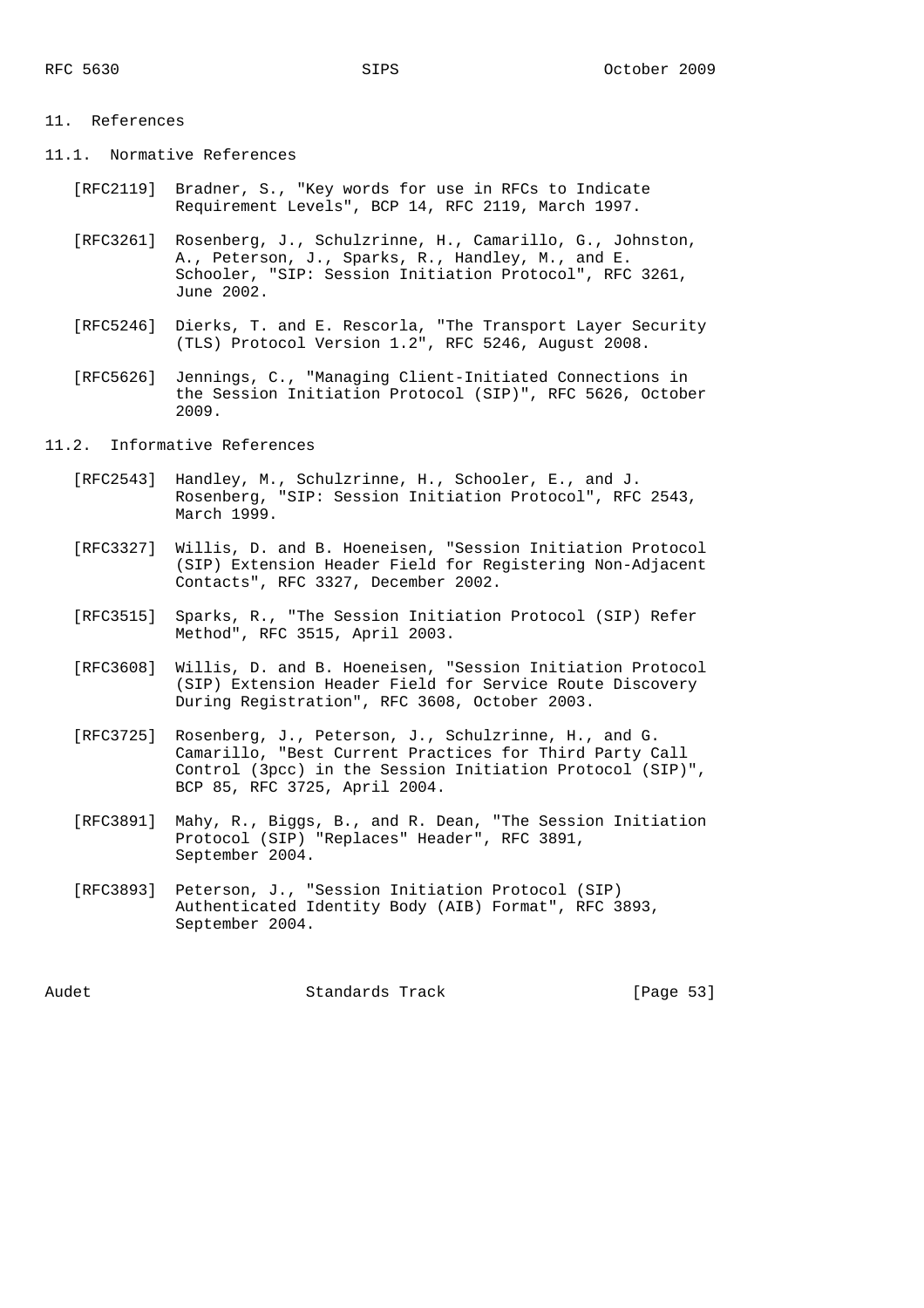- [RFC3911] Mahy, R. and D. Petrie, "The Session Initiation Protocol (SIP) "Join" Header", RFC 3911, October 2004.
- [RFC4168] Rosenberg, J., Schulzrinne, H., and G. Camarillo, "The Stream Control Transmission Protocol (SCTP) as a Transport for the Session Initiation Protocol (SIP)", RFC 4168, October 2005.
- [RFC4244] Barnes, M., "An Extension to the Session Initiation Protocol (SIP) for Request History Information", RFC 4244, November 2005.
- [RFC4474] Peterson, J. and C. Jennings, "Enhancements for Authenticated Identity Management in the Session Initiation Protocol (SIP)", RFC 4474, August 2006.
- [RFC5627] Rosenberg, J., "Obtaining and Using Globally Routable User Agent URIs (GRUU) in the Session Initiation Protocol (SIP)", RFC 5627, October 2009.

Audet **Standards Track** [Page 54]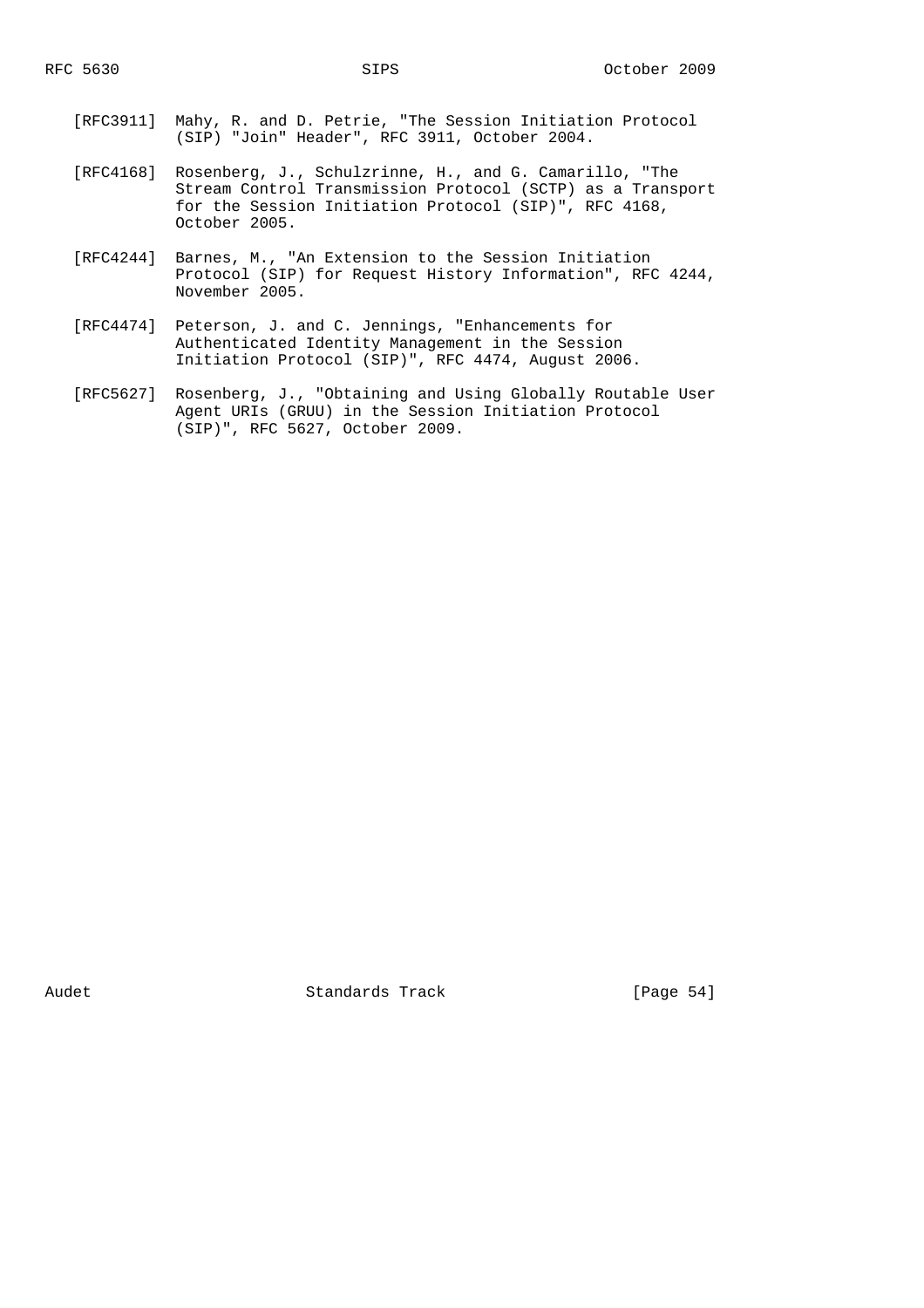Appendix A. Bug Fixes for RFC 3261

 In order to support the material in this document, this section makes corrections to RFC 3261.

 The last sentence of the fifth paragraph of Section 8.1.3.5 is replaced by:

 The client SHOULD retry the request, this time, using a SIP URI unless the original Request-URI used a SIPS scheme, in which case the client MUST NOT retry the request automatically.

The fifth paragraph of Section 10.2.1 is replaced by:

 If the Address of Record in the To header field of a REGISTER request is a SIPS URI, then the UAC MUST also include only SIPS URIs in any Contact header field value in the requests.

 In Section 16.7 on p. 112 describing Record-Route, the second paragraph is deleted.

The last paragraph of Section 19.1 is reworded as follows:

 A SIPS URI specifies that the resource be contacted securely. This means, in particular, that TLS is to be used on each hop between the UAC and the resource identified by the target SIPS URI. Any resources described by a SIP URI (...)

 In the third paragraph of Section 20.43, the words "the session description" in the first sentence are replaced with "SIP". Later in the paragraph, "390" is replaced with "380", and "miscellaneous warnings" is replaced with "miscellaneous SIP-related warnings".

The second paragraph of Section 26.2.2 is reworded as follows:

 (...) When used as the Request-URI of a request, the SIPS scheme signifies that each hop over which the request is forwarded, until the request reaches the resource identified by the Request-URI, is secured with TLS. When used by the originator of a request (as would be the case if they employed a SIPS URI as the address-of record of the target), SIPS dictates that the entire request path to the target domain be so secured.

The first paragraph of Section 26.4.4 is replaced by the following:

 Actually using TLS on every segment of a request path entails that the terminating UAS is reachable over TLS (by registering with a SIPS URI as a contact address). The SIPS scheme implies

Audet **Standards Track** [Page 55]